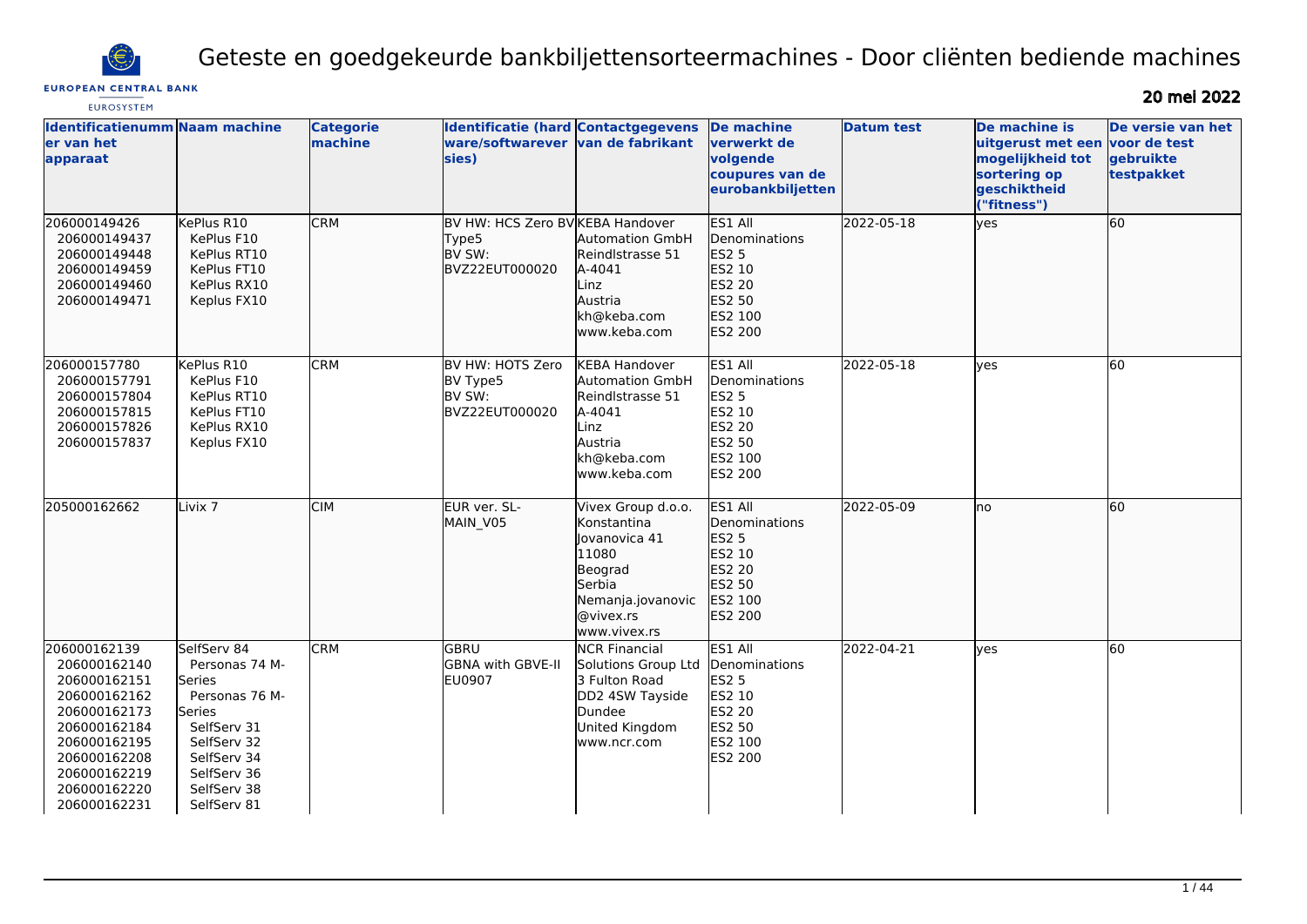

| <b>Identificatienumm Naam machine</b><br>er van het<br>apparaat                                                                                                                              |                                                                                                                                                                                                                          | <b>Categorie</b><br>machine | <b>Identificatie (hard Contactgegevens</b><br>ware/softwarever van de fabrikant<br>sies) |                                                                                                                            | De machine<br>verwerkt de<br>volgende<br>coupures van de<br>eurobankbiljetten                | <b>Datum test</b> | De machine is<br>uitgerust met een voor de test<br>mogelijkheid tot<br>sortering op<br>geschiktheid<br>("fitness") | De versie van het<br>gebruikte<br>testpakket |
|----------------------------------------------------------------------------------------------------------------------------------------------------------------------------------------------|--------------------------------------------------------------------------------------------------------------------------------------------------------------------------------------------------------------------------|-----------------------------|------------------------------------------------------------------------------------------|----------------------------------------------------------------------------------------------------------------------------|----------------------------------------------------------------------------------------------|-------------------|--------------------------------------------------------------------------------------------------------------------|----------------------------------------------|
| 206000162242                                                                                                                                                                                 | SelfServ 82<br>SelfServ 88<br>SelfServ 91                                                                                                                                                                                |                             |                                                                                          |                                                                                                                            |                                                                                              |                   |                                                                                                                    |                                              |
| 206000162264<br>206000162446<br>206000162457<br>206000162468<br>206000162479<br>206000162480<br>206000162491<br>206000162505<br>206000162516<br>206000162527<br>206000162538<br>206000162549 | SelfServ 84<br>Personas 74 M-<br><b>Series</b><br>Personas 76 M-<br>lSeries<br>SelfServ 31<br>SelfServ 32<br>SelfServ 34<br>SelfServ 36<br>SelfServ 38<br>SelfServ 81<br>SelfServ 82<br>SelfServ 88<br>SelfServ 91       | <b>CRM</b>                  | lgbru<br><b>GBNA</b> with GBVE<br>EU0907                                                 | <b>NCR Financial</b><br>Solutions Group Ltd<br>3 Fulton Road<br>DD2 4SW Tayside<br>Dundee<br>United Kingdom<br>www.ncr.com | ES1 All<br>Denominations<br>ES2 5<br>ES2 10<br>ES2 20<br>ES2 50<br>ES2 100<br>ES2 200        | 2022-04-21        | lves                                                                                                               | 60                                           |
| 206000161888<br>206000162026<br>206000162037<br>206000162048<br>206000162059<br>206000162060<br>206000162071<br>206000162082<br>206000162093<br>206000162106<br>206000162117<br>206000162128 | SelfServ 84<br>Personas 74 M-<br><b>Series</b><br>Personas 76 M-<br><b>Series</b><br>SelfServ 31<br>SelfServ 32<br>SelfServ 34<br>SelfServ 36<br>SelfServ 38<br>SelfServ 81<br>SelfServ 82<br>SelfServ 88<br>SelfServ 91 | <b>CRM</b>                  | GBRU<br><b>GBNA with GBVE</b><br><b>EU0906IB</b>                                         | <b>NCR Financial</b><br>Solutions Group Ltd<br>3 Fulton Road<br>DD2 4SW Tayside<br>Dundee<br>United Kingdom<br>www.ncr.com | ES1 All<br>Denominations<br><b>ES2 5</b><br>ES2 10<br>ES2 20<br>ES2 50<br>ES2 100<br>ES2 200 | 2022-04-20        | lves                                                                                                               | 60                                           |
| 206000161899<br>206000161902                                                                                                                                                                 | SelfServ 83<br>SelfServ 87                                                                                                                                                                                               | <b>CRM</b>                  | BRM with HVD300<br>EUR00000596                                                           | <b>NCR Financial</b><br>Solutions Group Ltd<br>3 Fulton Road<br>DD2 4SW Tayside<br>Dundee<br>United Kingdom<br>www.ncr.com | ES1 All<br>Denominations<br><b>ES2 5</b><br>ES2 10<br>ES2 20<br>ES2 50<br>ES2 100            | 2022-04-20        | lyes                                                                                                               | 60                                           |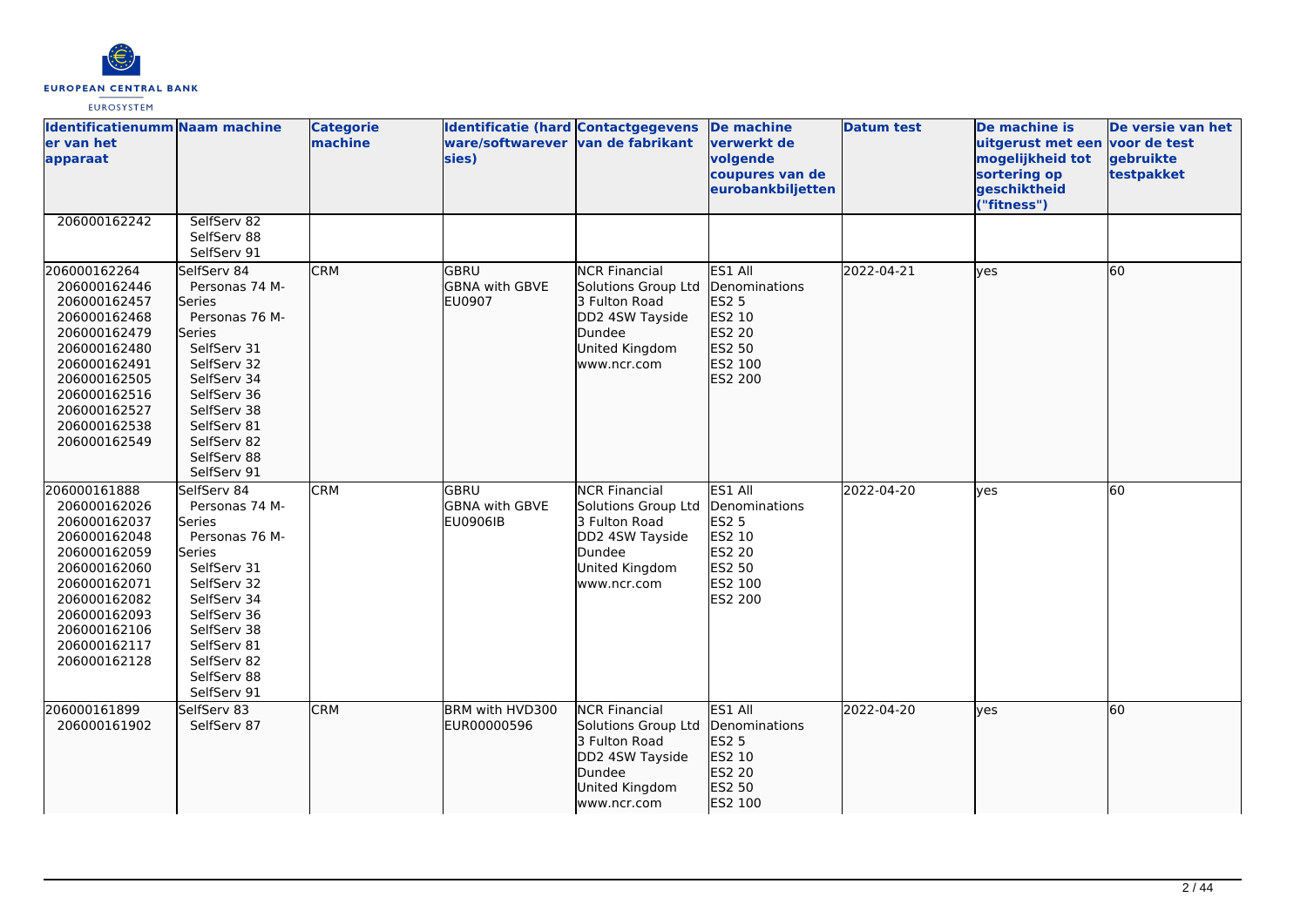

| Identificatienumm Naam machine<br>er van het<br>apparaat                                                                                                                                                     |                                                                                                                                                                                                                     | <b>Categorie</b><br>machine | <b>Identificatie (hard Contactgegevens</b><br>ware/softwarever van de fabrikant<br>sies) |                                                                                                                                                                    | <b>De machine</b><br>verwerkt de<br>volgende<br>coupures van de<br>eurobankbiljetten         | <b>Datum test</b> | De machine is<br>uitgerust met een voor de test<br>mogelijkheid tot<br>sortering op<br>geschiktheid<br>("fitness") | De versie van het<br>gebruikte<br>testpakket |
|--------------------------------------------------------------------------------------------------------------------------------------------------------------------------------------------------------------|---------------------------------------------------------------------------------------------------------------------------------------------------------------------------------------------------------------------|-----------------------------|------------------------------------------------------------------------------------------|--------------------------------------------------------------------------------------------------------------------------------------------------------------------|----------------------------------------------------------------------------------------------|-------------------|--------------------------------------------------------------------------------------------------------------------|----------------------------------------------|
|                                                                                                                                                                                                              |                                                                                                                                                                                                                     |                             |                                                                                          |                                                                                                                                                                    | <b>ES2 200</b>                                                                               |                   |                                                                                                                    |                                              |
| 206000161844<br>206000161913<br>206000161924<br>206000161935<br>206000161946<br>206000161957<br>206000161968<br>206000161979<br>206000161980<br>206000161991<br>206000162004<br>206000162015                 | SelfServ 84<br>Personas 74 M-<br>Series<br>Personas 76 M-<br>Series<br>SelfServ31<br>SelfServ 32<br>SelfServ 34<br>SelfServ 36<br>SelfServ38<br>SelfServ 81<br>SelfServ 82<br>SelfServ 88<br>SelfServ 91            | <b>CRM</b>                  | <b>GBRU</b><br>GBNA with GBVE-II<br><b>EU0906IB</b>                                      | <b>NCR Financial</b><br>Solutions Group Ltd<br>3 Fulton Road<br>DD2 4SW Tayside<br>Dundee<br>United Kingdom<br>www.ncr.com                                         | ES1 All<br>Denominations<br>ES2 5<br>ES2 10<br><b>ES2 20</b><br>ES2 50<br>ES2 100<br>ES2 200 | 2022-04-19        | <b>ves</b>                                                                                                         | 60                                           |
| 206000111104<br>206000111115<br>206000111126<br>206000111137<br>206000111148<br>206000111159                                                                                                                 | KePlus R6<br>KEBA KePlus D6<br>KEBA KePlus X6<br><b>KEBA KePlus M6</b><br><b>KEBA Rondo</b><br>4cashcycle+ R4<br><b>KEBA Rondo</b><br>4cashcycle+ R5                                                                | <b>CRM</b>                  | BV HW: HOTS BV-<br>ZBV Type 4a<br>BV SW:<br>HBV2MEUA001001                               | <b>KEBA Handover</b><br><b>Automation GmbH</b><br>Reindlstrasse 51<br>A-4041<br>Linz<br>Austria<br>kh@keba.com<br>www.keba.com                                     | ES1 All<br>Denominations<br>ES2 5<br>ES2 10<br>ES2 20<br>ES2 50<br>ES2 100<br>ES2 200        | 2022-04-06        | <b>l</b> ves                                                                                                       | 60                                           |
| 206000145160<br>206000145171<br>206000145182<br>206000145193<br>206000145206<br>206000145217<br>206000145228<br>206000145239<br>206000145605<br>206000145616<br>206000145627<br>206000145638<br>206000145649 | DT-7000H68NL<br>DT-7000H68N<br>DT-7000H68NLR<br>DT-7000H68NX<br>DT-7000P5800<br>DT-7000P5800L<br>DT-7000160-COMB<br><b>Virtual Teller Mach</b><br>ine(VTM)/Videokasse<br>DT-7000160A<br>DT-7000160B<br>DT-7000160NL | <b>CRM</b>                  | SNV-001<br>V22004A0B2                                                                    | <b>GRG Banking</b><br>Equipment Co Ltd<br>9 Kelin Road Science ES2 5<br>City<br>510663<br>Guangzhou, District ES2 50<br>Luogang<br>China<br>www.grgbanking.co<br>m | ES1 All<br>Denominations<br>ES2 10<br><b>ES2 20</b><br>ES2 100<br>ES2 200                    | 2022-04-06        | <b>l</b> ves                                                                                                       | 60                                           |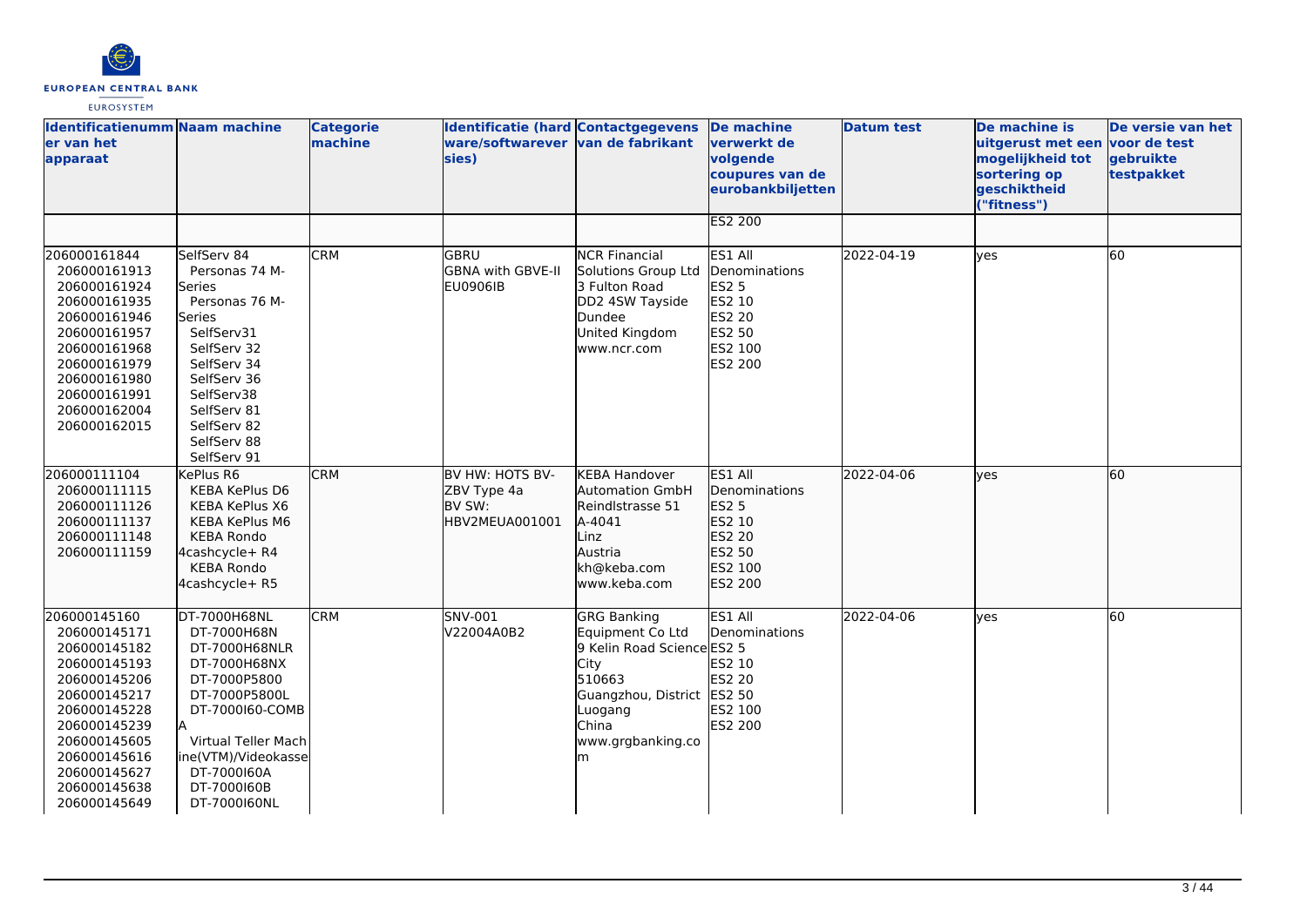

| <b>Identificatienumm Naam machine</b><br>ler van het<br>apparaat                                                                                             |                                                                                                                                                    | <b>Categorie</b><br>machine | <b>Identificatie (hard Contactgegevens</b><br>ware/softwarever van de fabrikant<br>sies) |                                                                                                                            | De machine<br>verwerkt de<br>volgende<br>coupures van de<br>eurobankbiljetten                | <b>Datum test</b> | De machine is<br>uitgerust met een voor de test<br>mogelijkheid tot<br>sortering op<br>geschiktheid<br>"fitness") | De versie van het<br>gebruikte<br>testpakket |
|--------------------------------------------------------------------------------------------------------------------------------------------------------------|----------------------------------------------------------------------------------------------------------------------------------------------------|-----------------------------|------------------------------------------------------------------------------------------|----------------------------------------------------------------------------------------------------------------------------|----------------------------------------------------------------------------------------------|-------------------|-------------------------------------------------------------------------------------------------------------------|----------------------------------------------|
| 206000145650<br>206000145661<br>206000145672<br>206000145683<br>206000145694<br>206000145707<br>206000145718                                                 | DT-7000160X<br>DT-7000160XL<br>DT-7000164A<br>DT-7000164B<br>DT-7000164C<br>DT-7000166<br>DT-7000P5800<br>DT-7000P5800E<br>DT-7000P5800L           |                             |                                                                                          |                                                                                                                            |                                                                                              |                   |                                                                                                                   |                                              |
| 207000161195<br>207000161208<br>207000161219<br>207000161220<br>207000161231<br>207000161242<br>207000161253<br>207000161264<br>207000161275<br>207000161286 | SelfServ 34<br>SelfServ 31<br>SelfServ 32<br>SelfServ 36<br>SelfServ 38<br>SelfServ 91<br>SelfServ 81<br>SelfServ 82<br>SelfServ 84<br>SelfServ 88 | <b>CCM</b>                  | <b>DVM</b><br>DVM-STD-EUR<br>Version 01.09.00                                            | <b>NCR Financial</b><br>Solutions Group Ltd<br>3 Fulton Road<br>DD2 4SW Tayside<br>Dundee<br>United Kingdom<br>www.ncr.com | ES1 All<br>Denominations<br><b>ES2 5</b><br>ES2 10<br>ES2 20<br>ES2 50<br>ES2 100<br>ES2 200 | 2022-04-05        | Ino                                                                                                               | 60                                           |
| 206000146764                                                                                                                                                 | Wincash - SD960                                                                                                                                    | <b>CRM</b>                  | SNV-001<br>V22004A0B2                                                                    | Sigma S.p.A.<br>Via Po 14<br>63017<br>Altidona (FM)<br>Italy<br>www.sigmaspa.com                                           | ES1 All<br>Denominations<br>ES2 5<br>ES2 10<br><b>ES2 20</b><br>ES2 50<br>ES2 100<br>ES2 200 | 2022-04-04        | <b>ves</b>                                                                                                        | 60                                           |
| 206000161105<br>206000161116                                                                                                                                 | SR1000<br>SR2000                                                                                                                                   | <b>CRM</b>                  | BV3 - MHTD<br>GAUL2203040E                                                               | Sigma S.p.A.<br>Via Po 14<br>63017<br>Altidona (FM)<br><b>Italy</b><br>www.sigmaspa.com                                    | ES1 All<br>Denominations<br>ES2 5<br>ES2 10<br>ES2 20<br>ES2 50<br>ES2 100<br>ES2 200        | 2022-04-04        | lyes                                                                                                              | 60                                           |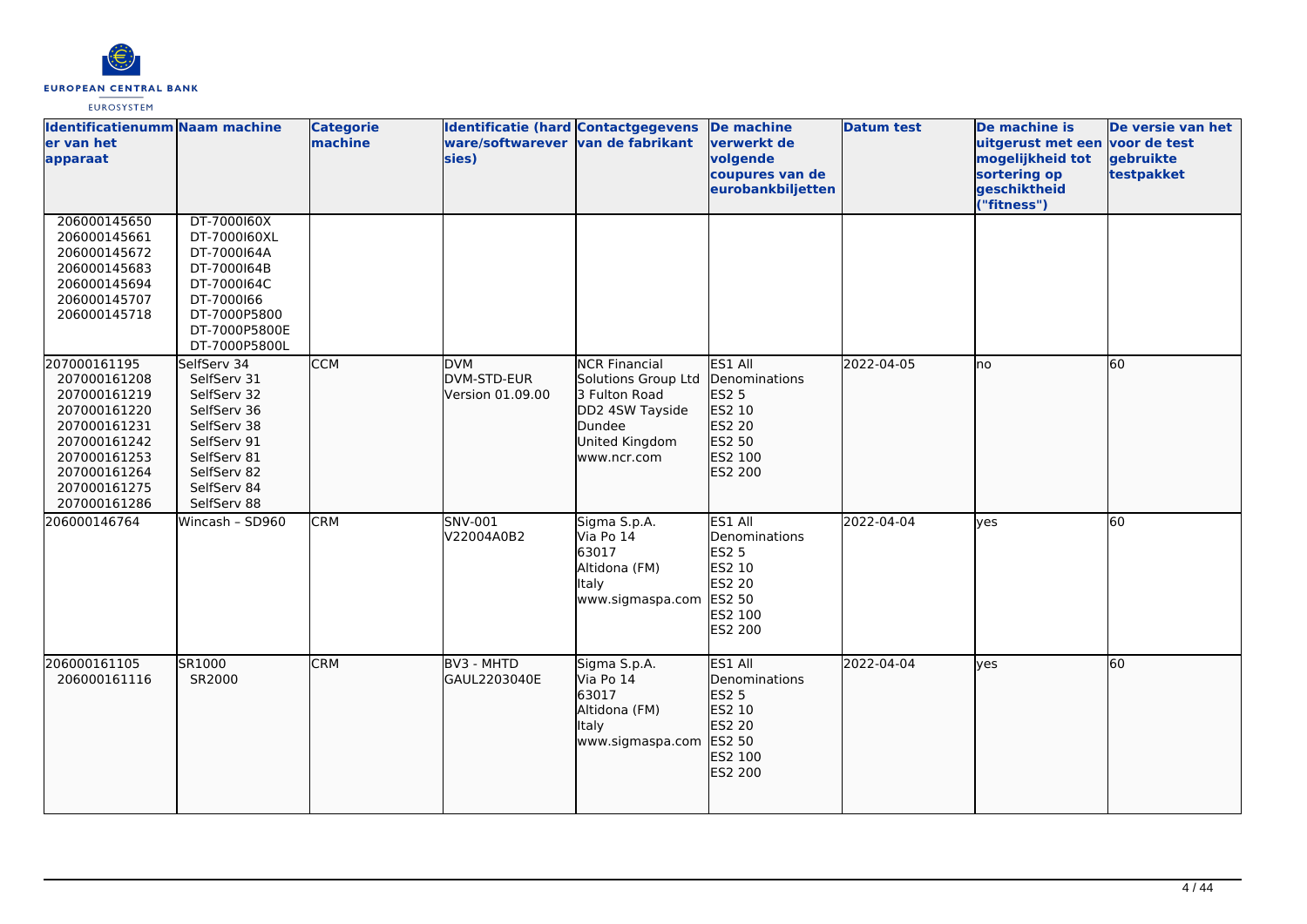

| <b>Identificatienumm Naam machine</b><br>er van het<br>apparaat                                                                                                                                                                                                                                                              |                                                                                                                                                                                                                                                                                                                                  | <b>Categorie</b><br>machine | Identificatie (hard Contactgegevens<br>ware/softwarever van de fabrikant<br>sies) |                                                                                                                                                                   | De machine<br>verwerkt de<br>volgende<br>coupures van de<br>eurobankbiljetten                       | <b>Datum test</b> | De machine is<br>uitgerust met een voor de test<br>mogelijkheid tot<br>sortering op<br>geschiktheid<br>("fitness") | De versie van het<br>gebruikte<br>testpakket |
|------------------------------------------------------------------------------------------------------------------------------------------------------------------------------------------------------------------------------------------------------------------------------------------------------------------------------|----------------------------------------------------------------------------------------------------------------------------------------------------------------------------------------------------------------------------------------------------------------------------------------------------------------------------------|-----------------------------|-----------------------------------------------------------------------------------|-------------------------------------------------------------------------------------------------------------------------------------------------------------------|-----------------------------------------------------------------------------------------------------|-------------------|--------------------------------------------------------------------------------------------------------------------|----------------------------------------------|
| 206000161127<br>206000161138                                                                                                                                                                                                                                                                                                 | SR1000<br>SR2000                                                                                                                                                                                                                                                                                                                 | <b>CRM</b>                  | BV3 - MOTD<br>GAUL2203040E                                                        | Sigma S.p.A.<br>Via Po 14<br>63017<br>Altidona (FM)<br>Italy<br>www.sigmaspa.com                                                                                  | ES1 All<br>Denominations<br><b>ES2 5</b><br>ES2 10<br><b>ES2 20</b><br>ES2 50<br>ES2 100<br>ES2 200 | 2022-04-04        | yes                                                                                                                | 60                                           |
| 206000161172<br>206000161183                                                                                                                                                                                                                                                                                                 | Wincash - SD960<br>Wincash - SD960N                                                                                                                                                                                                                                                                                              | <b>CRM</b>                  | UNV-010<br>V28004A014                                                             | Sigma S.p.A.<br>Via Po 14<br>63017<br>Altidona (FM)<br>Italy<br>www.sigmaspa.com ES2 50                                                                           | ES1 All<br>Denominations<br>ES2 5<br>ES2 10<br>ES2 20<br>ES2 100<br>ES2 200                         | 2022-04-04        | lyes                                                                                                               | 60                                           |
| 206000160536<br>206000160547<br>206000160558<br>206000160569<br>206000160570<br>206000160581<br>206000160592<br>206000160605<br>206000160616<br>206000160627<br>206000160638<br>206000160649<br>206000160650<br>206000160661<br>206000160672<br>206000160683<br>206000160694<br>206000160707<br>206000160718<br>206000160729 | CINEO C4060<br><b>CINEO C4040</b><br>CS 4040<br><b>CINEO C4080</b><br>CS 4080<br><b>CINEO C4560</b><br>CS 4560<br><b>CINEO C4580</b><br>CS 4580<br><b>CINEO C2090</b><br>CS 2090<br><b>CINEO C4090</b><br>CS 4090<br><b>CINEO C2080</b><br>CS 2080<br>CINEO C6040<br>CS 6040<br><b>CINEO C6040</b><br>Compact<br>CS 6040 Compact | <b>CRM</b>                  | MOVE CWCA<br>MOVE_CWAA_EUR_1<br>055                                               | Diebold Nixdorf<br>Systems GmbH<br>Heinz-Nixdorf-Ring 1<br>33106<br>Paderborn<br>Germany<br>info.de@dieboldnixd ES2 100<br>lorf.com<br>www.dieboldnixdorf.<br>com | ES1 All<br>Denominations<br><b>ES2 5</b><br>ES2 10<br><b>ES2 20</b><br>ES2 50<br>ES2 200            | 2022-03-23        | lyes                                                                                                               | 60                                           |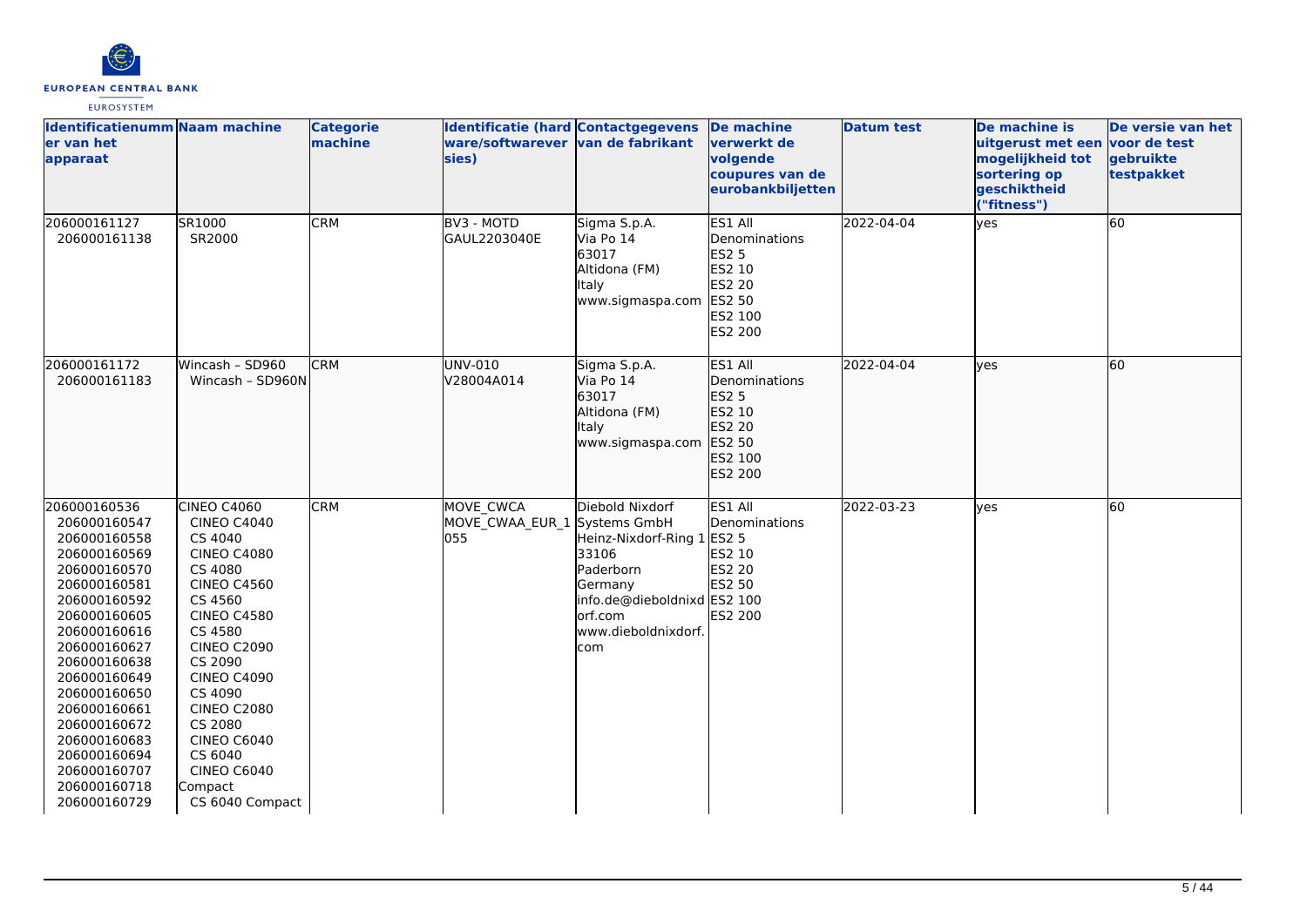

| Identificatienumm Naam machine<br>er van het<br>apparaat                                                                                                     |                                                                                                                                                    | <b>Categorie</b><br>machine | <b>Identificatie (hard Contactgegevens</b><br>ware/softwarever van de fabrikant<br>sies) |                                                                                                                                                                        | <b>De machine</b><br>verwerkt de<br>volgende<br>coupures van de<br>eurobankbiljetten  | <b>Datum test</b> | De machine is<br>uitgerust met een voor de test<br>mogelijkheid tot<br>sortering op<br>geschiktheid<br>("fitness") | De versie van het<br>gebruikte<br>testpakket |
|--------------------------------------------------------------------------------------------------------------------------------------------------------------|----------------------------------------------------------------------------------------------------------------------------------------------------|-----------------------------|------------------------------------------------------------------------------------------|------------------------------------------------------------------------------------------------------------------------------------------------------------------------|---------------------------------------------------------------------------------------|-------------------|--------------------------------------------------------------------------------------------------------------------|----------------------------------------------|
| 206000160730<br>206000160741<br>206000160752<br>206000160763                                                                                                 | <b>CINEO C6030</b><br>CS 6030<br><b>CINEO C6050</b><br>CS 6050<br>CS 4060                                                                          |                             |                                                                                          |                                                                                                                                                                        |                                                                                       |                   |                                                                                                                    |                                              |
| 208000160776<br>208000160787                                                                                                                                 | Cineo C6010<br>CS 6010                                                                                                                             | <b>COM</b>                  | MOVE PWCC<br>MOVE PWBA EUR 1<br>055                                                      | Diebold Nixdorf<br>Systems GmbH<br>Heinz-Nixdorf-Ring 1 ES2 5<br>33106<br>Paderborn<br>Germany<br>info.de@dieboldnixd ES2 100<br>orf.com<br>www.dieboldnixdorf.<br>com | ES1 All<br><b>IDenominations</b><br>ES2 10<br>ES2 20<br>ES2 50<br>ES2 200             | 2022-03-23        | lves                                                                                                               | 60                                           |
| 206000160898<br>206000160901<br>206000160912<br>206000160923<br>206000160934<br>206000160945<br>206000160956<br>206000160967<br>206000160978                 | DN Series 200<br>CS 4060<br>CS 4560<br>DN Series 250<br>DN Series 400<br>DN Series 405DT<br>DN Series 450<br>DN Series 470<br>DN Series 490        | <b>CRM</b>                  | MOVEm CDAA<br>MOVEm CDAA EUR Systems GmbH<br>1019                                        | Diebold Nixdorf<br>Heinz-Nixdorf-Ring 1 ES2 5<br>33106<br>Paderborn<br>Germany<br>info.de@dieboldnixd ES2 100<br>orf.com<br>www.dieboldnixdorf.<br>com                 | ES1 All<br>Denominations<br>ES2 10<br><b>ES2 20</b><br>ES2 50<br><b>ES2 200</b>       | 2022-03-23        | lves                                                                                                               | 60                                           |
| 207000160047<br>207000160058<br>207000160069<br>207000160070<br>207000160081<br>207000160092<br>207000160105<br>207000160116<br>207000160127<br>207000160138 | SelfServ 34<br>SelfServ 31<br>SelfServ 32<br>SelfServ 36<br>SelfServ 38<br>SelfServ 91<br>SelfServ 81<br>SelfServ 82<br>SelfServ 84<br>SelfServ 88 | <b>CCM</b>                  | EUR-IBVM-CN-16N                                                                          | <b>NCR Financial</b><br>Solutions Group Ltd<br>3 Fulton Road<br>DD2 4SW Tayside<br>Dundee<br>United Kingdom<br>www.ncr.com                                             | ES1 All<br>Denominations<br>ES2 5<br>ES2 10<br>ES2 20<br>ES2 50<br>ES2 100<br>ES2 200 | 2022-03-22        | lno                                                                                                                | 60                                           |
| 206000160273<br>206000160284                                                                                                                                 | <b>CINEO C4060</b><br><b>CINEO C4040</b>                                                                                                           | <b>CRM</b>                  | MOVE CWAA<br>MOVE CWAA EUR 1 Systems GmbH                                                | Diebold Nixdorf                                                                                                                                                        | ES1 All<br>Denominations                                                              | 2022-03-22        | lyes                                                                                                               | 60                                           |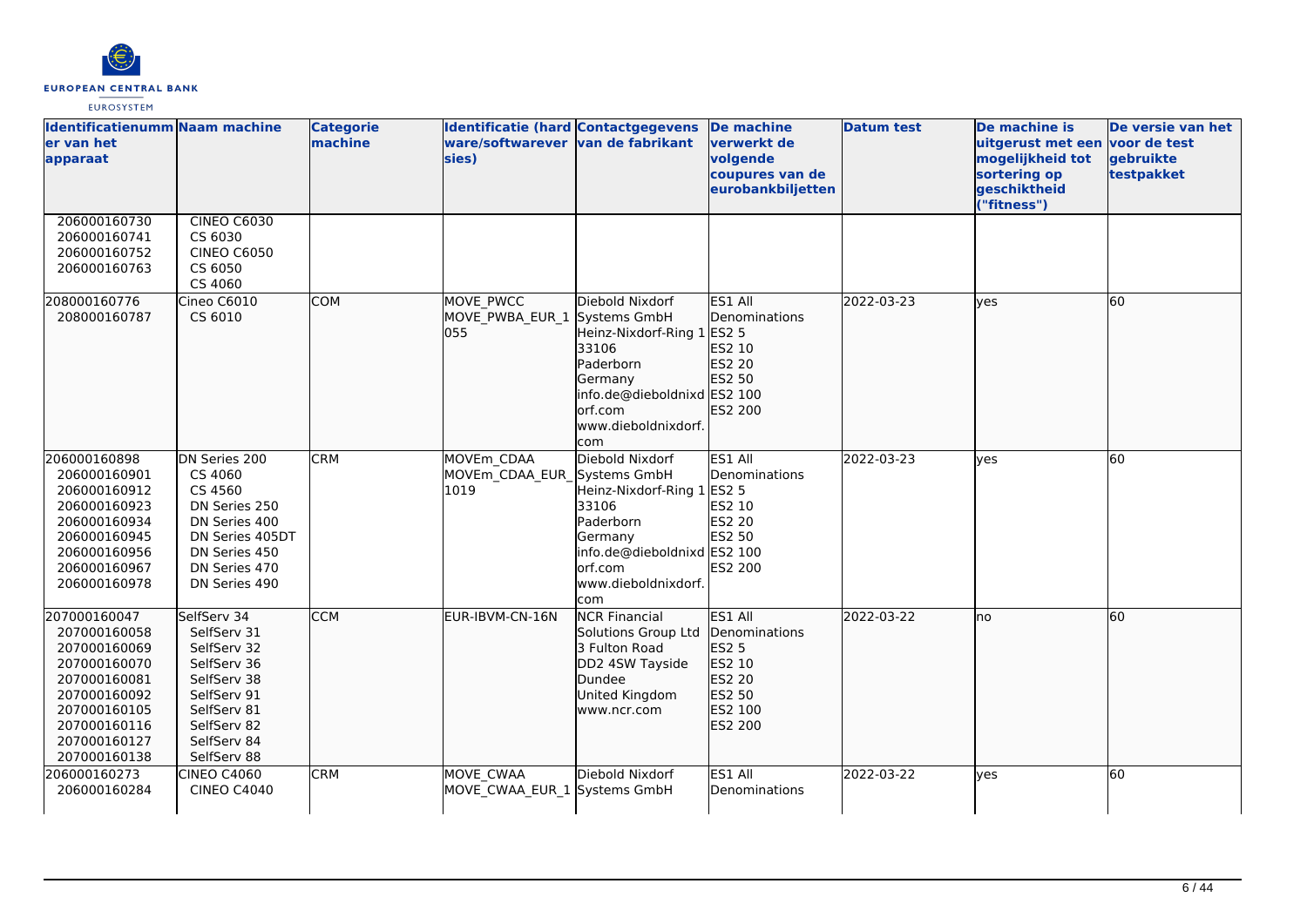

| Identificatienumm Naam machine<br>er van het<br>apparaat                                                                                                                                                                                                                                                                                                     |                                                                                                                                                                                                                                                                                                                                                                                        | <b>Categorie</b><br>machine | Identificatie (hard Contactgegevens<br>ware/softwarever van de fabrikant<br>sies) |                                                                                                                                                                         | De machine<br>verwerkt de<br>volgende<br>coupures van de<br>eurobankbiljetten | <b>Datum test</b> | De machine is<br>uitgerust met een voor de test<br>mogelijkheid tot<br>sortering op<br>geschiktheid<br>("fitness") | De versie van het<br>gebruikte<br>testpakket |
|--------------------------------------------------------------------------------------------------------------------------------------------------------------------------------------------------------------------------------------------------------------------------------------------------------------------------------------------------------------|----------------------------------------------------------------------------------------------------------------------------------------------------------------------------------------------------------------------------------------------------------------------------------------------------------------------------------------------------------------------------------------|-----------------------------|-----------------------------------------------------------------------------------|-------------------------------------------------------------------------------------------------------------------------------------------------------------------------|-------------------------------------------------------------------------------|-------------------|--------------------------------------------------------------------------------------------------------------------|----------------------------------------------|
| 206000160295<br>206000160308<br>206000160319<br>206000160320<br>206000160331<br>206000160342<br>206000160353<br>206000160364<br>206000160375<br>206000160386<br>206000160397<br>206000160400<br>206000160411<br>206000160422<br>206000160433<br>206000160444<br>206000160455<br>206000160466<br>206000160477<br>206000160488<br>206000160499<br>206000160503 | <b>CS 4040</b><br><b>CINEO C4080</b><br>CS 4080<br><b>CINEO C4560</b><br>CS 4560<br><b>CINEO C4580</b><br>CS 4580<br><b>CINEO C2090</b><br>CS 2090<br><b>CINEO C4090</b><br>CS 4090<br><b>CINEO C2080</b><br>CS 2080<br><b>CINEO C6040</b><br>CS 6040<br><b>CINEO C6040</b><br>Compact<br>CS 6040 Compact<br><b>CINEO C6030</b><br>CS 6030<br><b>CINEO C6050</b><br>CS 6050<br>CS 4060 |                             | 055                                                                               | Heinz-Nixdorf-Ring 1<br>33106<br>Paderborn<br>Germany<br>info.de@dieboldnixd ES2 100<br>orf.com<br>www.dieboldnixdorf.<br>com                                           | $E$ S2 5<br>ES2 10<br><b>ES2 20</b><br>ES2 50<br>ES2 200                      |                   |                                                                                                                    |                                              |
| 208000160516<br>208000160527                                                                                                                                                                                                                                                                                                                                 | Cineo C6010<br>CS 6010                                                                                                                                                                                                                                                                                                                                                                 | <b>COM</b>                  | <b>MOVE PWBA</b><br>MOVE PWBA EUR 1<br>055                                        | Diebold Nixdorf<br>Systems GmbH<br>Heinz-Nixdorf-Ring 1 ES2 5<br>33106<br>Paderborn<br>Germany<br>info.de@dieboldnixd ES2 100<br>lorf.com<br>www.dieboldnixdorf.<br>com | ES1 All<br>Denominations<br>ES2 10<br>ES2 20<br>ES2 50<br>ES2 200             | 2022-03-22        | <b>l</b> ves                                                                                                       | 60                                           |
| 206000142668<br>CM18<br>206000142679<br>206000142680<br>206000142691<br>206000142704                                                                                                                                                                                                                                                                         | CM18T<br>CM18b<br>CM18EvoT<br>CM18Evo                                                                                                                                                                                                                                                                                                                                                  | <b>CRM</b>                  | <b>RS32</b><br>ZGC7.EUG010.02                                                     | Arca Technologies<br>İsrl<br>Via Statale 17<br>10012<br>Bollengo (TO)                                                                                                   | ES1 All<br>Denominations<br><b>ES2 5</b><br>ES2 10<br>ES2 20                  | 2022-03-21        | lyes                                                                                                               | 60                                           |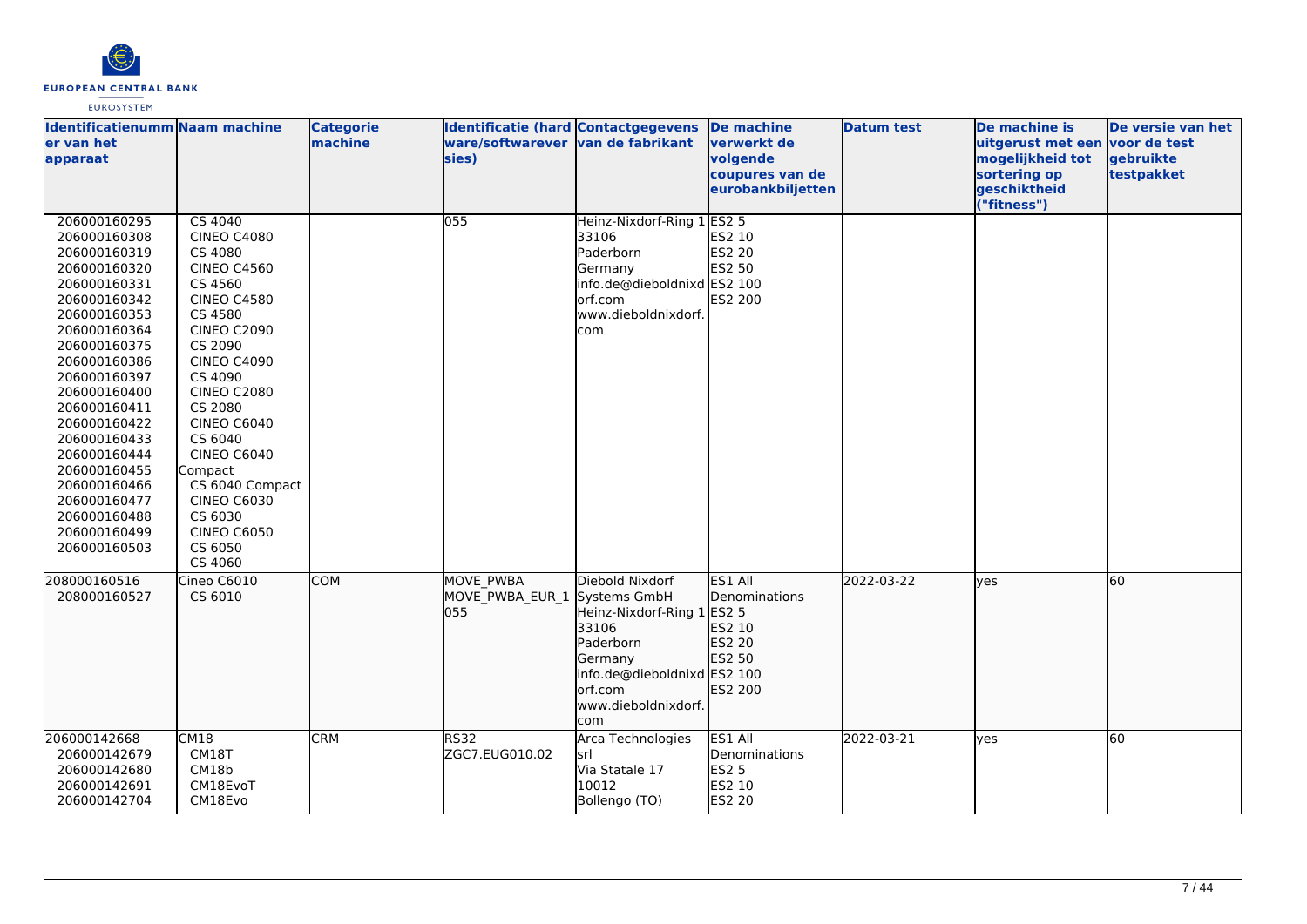

| Identificatienumm Naam machine<br>ler van het<br>apparaat                                                                                                                                                                    |                                                                                                                                                                                                                                                       | <b>Categorie</b><br>machine | <b>Identificatie (hard Contactgegevens</b><br>ware/softwarever van de fabrikant<br>sies) |                                                                                                                            | De machine<br>verwerkt de<br>volgende<br>coupures van de<br>eurobankbiljetten                              | <b>Datum test</b> | De machine is<br>uitgerust met een voor de test<br>mogelijkheid tot<br>sortering op<br>geschiktheid<br>"fitness") | De versie van het<br>gebruikte<br>testpakket |
|------------------------------------------------------------------------------------------------------------------------------------------------------------------------------------------------------------------------------|-------------------------------------------------------------------------------------------------------------------------------------------------------------------------------------------------------------------------------------------------------|-----------------------------|------------------------------------------------------------------------------------------|----------------------------------------------------------------------------------------------------------------------------|------------------------------------------------------------------------------------------------------------|-------------------|-------------------------------------------------------------------------------------------------------------------|----------------------------------------------|
| 206000142715<br>206000142726<br>206000157735                                                                                                                                                                                 | CM18 DaVinci<br>myTeller<br>CM18 DaVinciT                                                                                                                                                                                                             |                             |                                                                                          | Italy<br>www.arca.com                                                                                                      | <b>ES2 50</b><br>ES2 100<br>ES2 200                                                                        |                   |                                                                                                                   |                                              |
| 206000149028<br>206000149039<br>206000149040<br>206000149051<br>206000149062<br>206000149073<br>206000149084<br>206000157746                                                                                                 | CM18<br>CM18T<br>CM18b<br>CM18EvoT<br>CM18Evo<br>CM18 DaVinci<br>myTeller<br>CM18 DaVinciT                                                                                                                                                            | <b>CRM</b>                  | <b>RS22</b><br>HJC4.EUN030.19                                                            | Arca Technologies<br>İsrl<br>Via Statale 17<br>10012<br>Bollengo (TO)<br>Italy<br>www.arca.com                             | ES1 All<br>Denominations<br><b>IES25</b><br>ES2 10<br>ES2 20<br>ES2 50<br>ES2 100<br>ES2 200               | 2022-03-21        | ves                                                                                                               | 60                                           |
| 207000159395<br>207000159408<br>207000159419<br>207000159420<br>207000159431<br>207000159442<br>207000159453<br>207000159464<br>207000159475<br>207000159486<br>207000159497<br>207000159501<br>207000159512<br>207000159523 | SelfServ 32<br>SelfServ 31<br>SelfServ 34<br>SelfServ 36<br>SelfServ 38<br><b>MIMO</b><br>Personas 76 M-<br>Series<br>Personas 86 M-<br>Series<br>Personas 87 M-<br>Series<br>Personas 90<br>SelfServ 81<br>SelfServ 82<br>SelfServ 84<br>SelfServ 88 | <b>CCM</b>                  | HBV-EUR-<br>HVE100-CS-17N                                                                | <b>NCR Financial</b><br>Solutions Group Ltd<br>3 Fulton Road<br>DD2 4SW Tayside<br>Dundee<br>United Kingdom<br>www.ncr.com | ES1 All<br>Denominations<br><b>ES2 5</b><br><b>ES2 10</b><br><b>ES2 20</b><br>ES2 50<br>ES2 100<br>ES2 200 | 2022-03-16        | lno                                                                                                               | 60                                           |
| 207000159885<br>207000159896<br>207000159909<br>207000159910<br>207000159921<br>207000159932<br>207000159943<br>207000159954                                                                                                 | SelfServ 32<br>SelfServ 31<br>SelfServ 34<br>SelfServ 36<br>SelfServ 38<br><b>MIMO</b><br>Personas 76 M-<br>Series                                                                                                                                    | <b>CCM</b>                  | <b>Bunch Note</b><br>Acceptor<br>HBV+-EUR-<br>HVE100-CS-17N                              | <b>NCR Financial</b><br>Solutions Group Ltd<br>3 Fulton Road<br>DD2 4SW Tayside<br>Dundee<br>United Kingdom<br>www.ncr.com | ES1 All<br>Denominations<br><b>ES2 5</b><br>ES2 10<br>ES2 20<br>ES2 50<br>ES2 100<br>ES2 200               | 2022-03-16        | Ino                                                                                                               | 60                                           |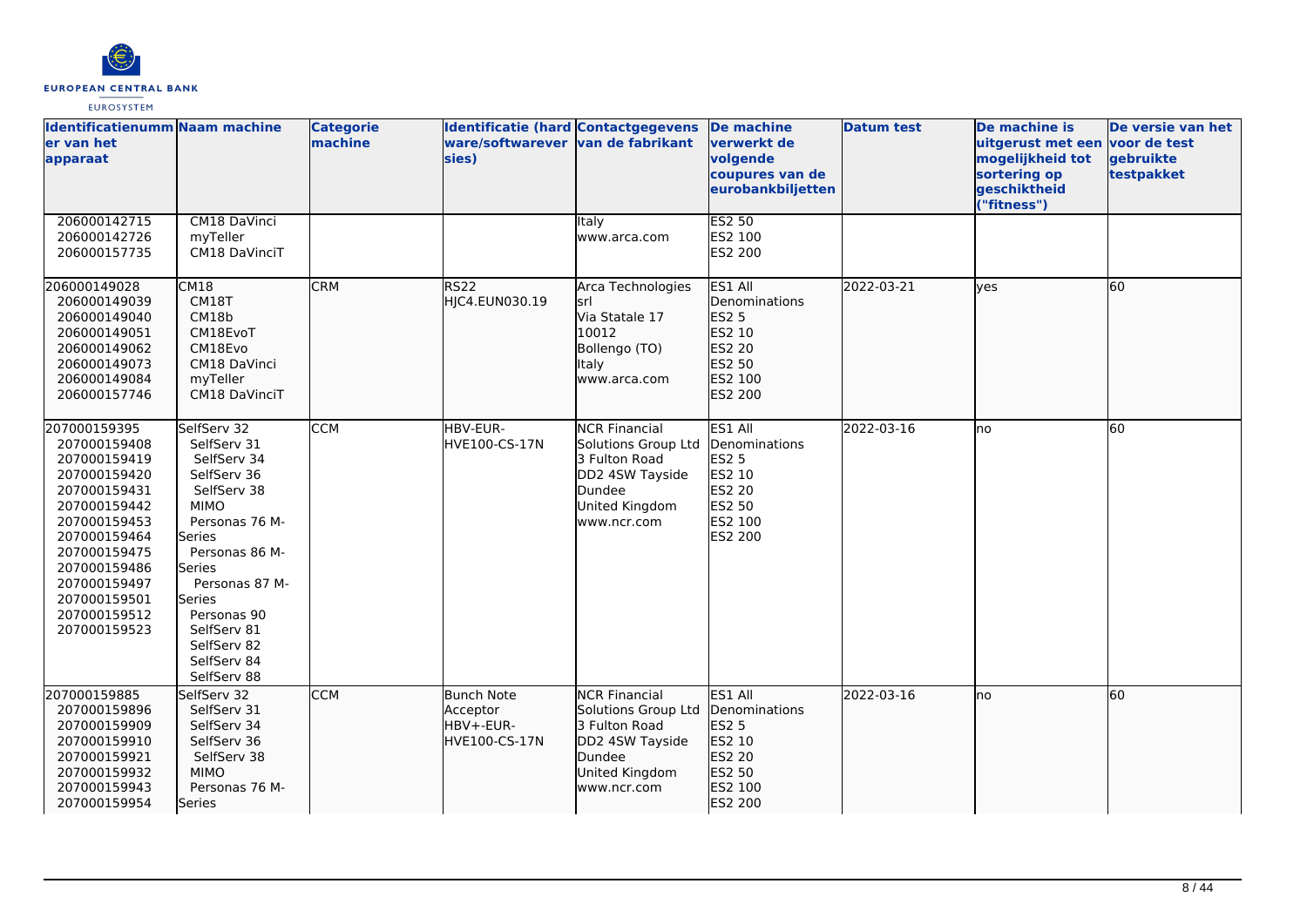

| <b>Identificatienumm Naam machine</b><br>er van het<br>apparaat                                                                                              |                                                                                                                                 | <b>Categorie</b><br>machine | Identificatie (hard Contactgegevens<br>ware/softwarever van de fabrikant<br>sies) |                                                                                                                                                 | <b>De machine</b><br>verwerkt de<br>volgende<br>coupures van de<br>eurobankbiljetten     | <b>Datum test</b> | De machine is<br>uitgerust met een voor de test<br>mogelijkheid tot<br>sortering op<br>geschiktheid<br>("fitness") | De versie van het<br>gebruikte<br>testpakket |
|--------------------------------------------------------------------------------------------------------------------------------------------------------------|---------------------------------------------------------------------------------------------------------------------------------|-----------------------------|-----------------------------------------------------------------------------------|-------------------------------------------------------------------------------------------------------------------------------------------------|------------------------------------------------------------------------------------------|-------------------|--------------------------------------------------------------------------------------------------------------------|----------------------------------------------|
| 207000159965<br>207000159976<br>207000159987<br>207000159998<br>207000160003<br>207000160014                                                                 | Personas 86 M-<br>Series<br>Personas 87 M-<br>Series<br>Personas 90<br>SelfServ 81<br>SelfServ 82<br>SelfServ 84<br>SelfServ 88 |                             |                                                                                   |                                                                                                                                                 |                                                                                          |                   |                                                                                                                    |                                              |
| 206000159599<br>206000159602<br>206000159613<br>206000159624<br>206000159635<br>206000159646<br>206000159657<br>206000159668<br>206000159679<br>206000159680 | C71<br><b>LC70</b><br>LC63<br>LC94<br>LC51<br><b>LC50</b><br>ezATM6100<br>ezATM6000<br><b>RC91</b><br><b>RC93</b>               | <b>CRM</b>                  | BV <sub>3</sub><br>GAUL2203040E                                                   | ATEC AP Co. Ltd.<br>9F, 7, 289, Pangyo-<br>ro, Bundang-gu,<br>Seongnam-si<br>13488<br>Gyeonggi-do<br>South Korea<br>http://www.atecap.k ES2 200 | ES1 All<br>Denominations<br><b>ES2 5</b><br><b>ES2 10</b><br>ES2 20<br>ES2 50<br>ES2 100 | 2022-03-15        | lyes                                                                                                               | 60                                           |
| 207000159772<br>207000159783<br>207000159794                                                                                                                 | Series 100, ATM<br>Model 20<br>Series 100, ATM<br>Model 21<br>Series 100, ATM<br>Model 22                                       | <b>CCM</b>                  | G60 with BV10<br>EU35AA                                                           | Fujitsu Frontech<br>Limited<br>1766 Yanokuchi,<br>Inagi-shi<br>206-855<br>Tokyo<br>lapan<br>www.frontech.fujitsu ES2 200<br>.com/en             | ES1 All<br>Denominations<br>ES2 5<br>ES2 10<br>ES2 20<br>ES2 50<br>ES2 100               | 2022-03-03        | Ino                                                                                                                | 60                                           |
| 206000159715<br>206000159726<br>206000159737                                                                                                                 | Series 100 ATM,<br>Model 20<br>Series 100 ATM,<br>Model 21<br>Series 100 ATM,<br>Model 22                                       | <b>CRM</b>                  | <b>GBRU</b><br><b>GBNA</b> with GBVM<br>EU7594                                    | Fujitsu Frontech<br>Limited<br>1766 Yanokuchi,<br>Inagi-shi<br>206-855<br>Tokyo<br>Japan<br>www.frontech.fujitsu ES2 200<br>.com/en             | ES1 All<br>Denominations<br><b>ES2 5</b><br>ES2 10<br><b>ES2 20</b><br>ES2 50<br>ES2 100 | 2022-03-02        | lyes                                                                                                               | 60                                           |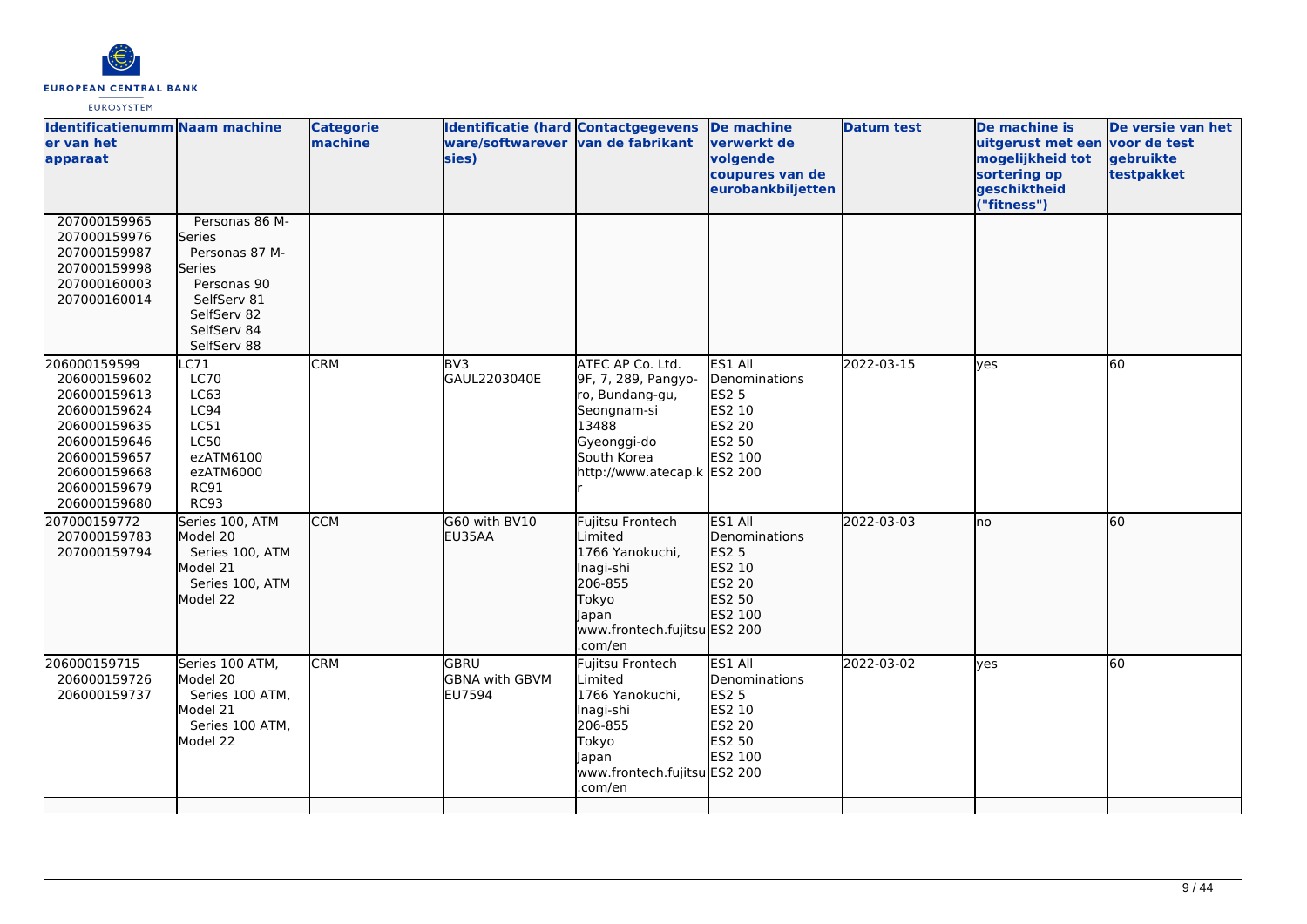

| <b>Identificatienumm Naam machine</b><br>er van het<br>apparaat |                                                                                           | <b>Categorie</b><br>machine | Identificatie (hard Contactgegevens<br>ware/softwarever van de fabrikant<br>sies) |                                                                                                                                     | <b>De machine</b><br>verwerkt de<br>volgende<br>coupures van de<br>eurobankbiljetten         | <b>Datum test</b> | De machine is<br>uitgerust met een voor de test<br>mogelijkheid tot<br>sortering op<br>geschiktheid<br>("fitness") | De versie van het<br>gebruikte<br>testpakket |
|-----------------------------------------------------------------|-------------------------------------------------------------------------------------------|-----------------------------|-----------------------------------------------------------------------------------|-------------------------------------------------------------------------------------------------------------------------------------|----------------------------------------------------------------------------------------------|-------------------|--------------------------------------------------------------------------------------------------------------------|----------------------------------------------|
| 206000159748<br>206000159759<br>206000159760                    | Serie 8000, Model<br>8148<br>Serie 8000, Model<br>18048R<br>Serie 8000, Model<br>8028R    | <b>CRM</b>                  | <b>GBRU</b><br><b>GBNA</b> with GBVM<br><b>EU7594</b>                             | Denso Ten España,<br>S.A.<br>Cesar Vallejo nº 16<br>29004<br>Malaga<br>Spain<br>www.ftesa.es                                        | <b>ES1 All</b><br>Denominations<br>ES2 5<br>ES2 10<br>ES2 20<br>ES2 50<br>ES2 100<br>ES2 200 | 2022-03-02        | lyes                                                                                                               | 60                                           |
| 206000159533<br>206000159544<br>206000159555                    | Series 100 ATM.<br>Model 20<br>Series 100 ATM,<br>Model 21<br>Series 100 ATM.<br>Model 22 | <b>CRM</b>                  | lgbru<br><b>GBNA with BV100E</b><br><b>EU7594</b>                                 | Fujitsu Frontech<br>Limited<br>1766 Yanokuchi,<br>Inagi-shi<br>206-855<br>Tokyo<br>lapan<br>www.frontech.fujitsu ES2 200<br>.com/en | ES1 All<br>Denominations<br><b>ES2 5</b><br>ES2 10<br>ES2 20<br>ES2 50<br>ES2 100            | 2022-03-01        | lves                                                                                                               | 60                                           |
| 206000159566<br>206000159577<br>206000159588                    | Serie 8000, Model<br>8148<br>Serie 8000, Model<br>18048R<br>Serie 8000, Model<br>8028R    | <b>CRM</b>                  | <b>GBRU</b><br><b>GBNA with BV100E</b><br><b>EU7594</b>                           | Denso Ten España,<br>lS.A.<br>Cesar Vallejo nº 16<br>29004<br>Malaga<br>Spain<br>www.ftesa.es                                       | ES1 All<br>Denominations<br><b>ES2 5</b><br>ES2 10<br>ES2 20<br>ES2 50<br>ES2 100<br>ES2 200 | 2022-03-01        | lyes                                                                                                               | 60                                           |
| 206000159338<br>206000159349<br>206000159350                    | Series 100 ATM<br>Model 20<br>Series 100 ATM<br>Model 21<br>Series 100 ATM<br>Model 22    | <b>CRM</b>                  | lgbru<br><b>GBNA with BV100</b><br><b>EU7594</b>                                  | Fujitsu Frontech<br>Limited<br>1766 Yanokuchi,<br>Inagi-shi<br>206-855<br>Tokyo<br>apan<br>www.frontech.fujitsu ES2 200<br>.com/en  | ES1 All<br>Denominations<br><b>ES2 5</b><br>ES2 10<br>ES2 20<br>ES2 50<br>ES2 100            | 2022-02-28        | lves                                                                                                               | 60                                           |
| 206000159361                                                    | Serie 8000, Model                                                                         | <b>CRM</b>                  | <b>GBRU</b>                                                                       | Denso Ten España,                                                                                                                   | ES1 All                                                                                      | 2022-02-28        | lves                                                                                                               | 60                                           |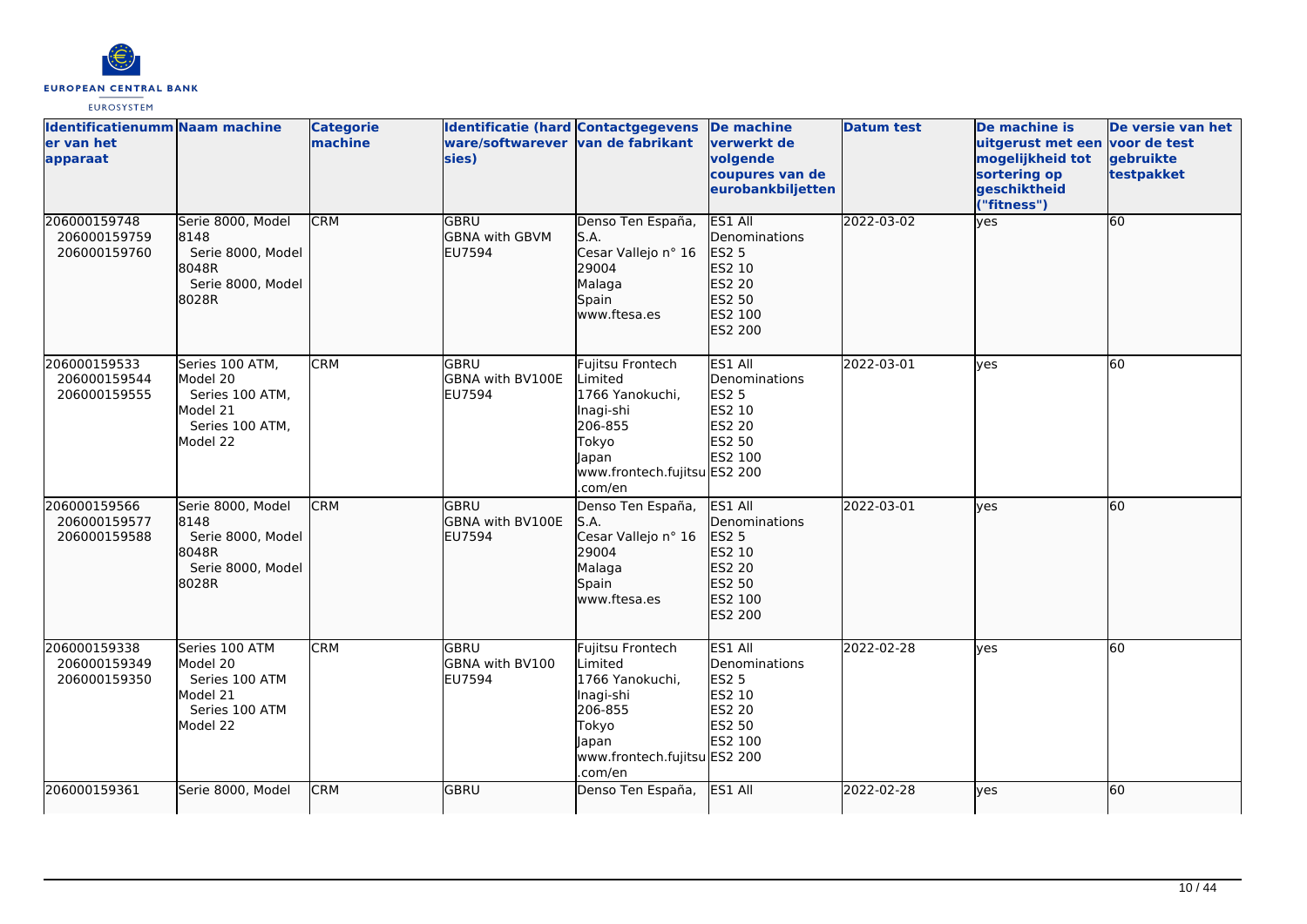

| <b>Identificatienumm Naam machine</b><br>ler van het<br>apparaat |                                                                  | <b>Categorie</b><br>machine | <b>Identificatie (hard Contactgegevens</b><br>ware/softwarever van de fabrikant<br>sies) |                                                                                                                                                                                       | De machine<br>verwerkt de<br>volgende<br>coupures van de<br>eurobankbiljetten     | <b>Datum test</b> | De machine is<br>uitgerust met een voor de test<br>mogelijkheid tot<br>sortering op<br>geschiktheid<br>("fitness") | De versie van het<br>gebruikte<br>testpakket |
|------------------------------------------------------------------|------------------------------------------------------------------|-----------------------------|------------------------------------------------------------------------------------------|---------------------------------------------------------------------------------------------------------------------------------------------------------------------------------------|-----------------------------------------------------------------------------------|-------------------|--------------------------------------------------------------------------------------------------------------------|----------------------------------------------|
| 206000159372<br>206000159383                                     | 8148<br>Serie 8000, Model<br>8048R<br>Serie 8000, Model<br>8028R |                             | GBNA with BV100<br><b>EU7594</b>                                                         | S.A.<br>Cesar Vallejo nº 16<br>29004<br>Malaga<br>Spain<br>www.ftesa.es                                                                                                               | Denominations<br><b>ES2 5</b><br>ES2 10<br>ES2 20<br>ES2 50<br>ES2 100<br>ES2 200 |                   |                                                                                                                    |                                              |
| 206000159225                                                     | CI-50 RBW-15X                                                    | <b>CRM</b>                  | HVE-2XX<br>5008                                                                          | Glory Global<br>Solutions<br>Thomas-Edison-Platz ES2 5<br>63263<br>Neu-Isenburg<br>Germany<br>www.gloryglobalsolu ES2 200<br>tions.com                                                | ES1 All<br>Denominations<br><b>ES2 10</b><br><b>ES2 20</b><br>ES2 50<br>ES2 100   | 2022-02-24        | lves                                                                                                               | 60                                           |
| 206000159214                                                     | SmartPay VTS                                                     | <b>CRM</b>                  | <b>CRM9250</b><br>V22004A0B2                                                             | Printec Hellas<br>S.M.S.A.<br>7-7A, Poseidonos<br>Ave. & Lokridos Str.<br>18344<br>Moschato, Athens<br>Greece<br>e.vasiliadou@printecES2 200<br>group.com<br>www.printecgroup.c<br>om | ES1 All<br>Denominations<br>ES2 5<br>ES2 10<br>ES2 20<br>ES2 50<br>ES2 100        | 2022-02-16        | ves                                                                                                                | 60                                           |
| 206000158689<br>206000158690                                     | <b>RBG-200</b><br>RZ-200                                         | <b>CRM</b>                  | <b>HVD-200</b><br>6618                                                                   | <b>Glory Global</b><br>Solutions<br>Thomas-Edison-Platz ES2 5<br>63263<br>Neu-Isenburg<br>Germany<br>www.gloryglobalsolu ES2 200<br>tions.com                                         | ES1 All<br>Denominations<br>ES2 10<br><b>ES2 20</b><br><b>ES2 50</b><br>ES2 100   | 2022-02-11        | <b>ves</b>                                                                                                         | 60                                           |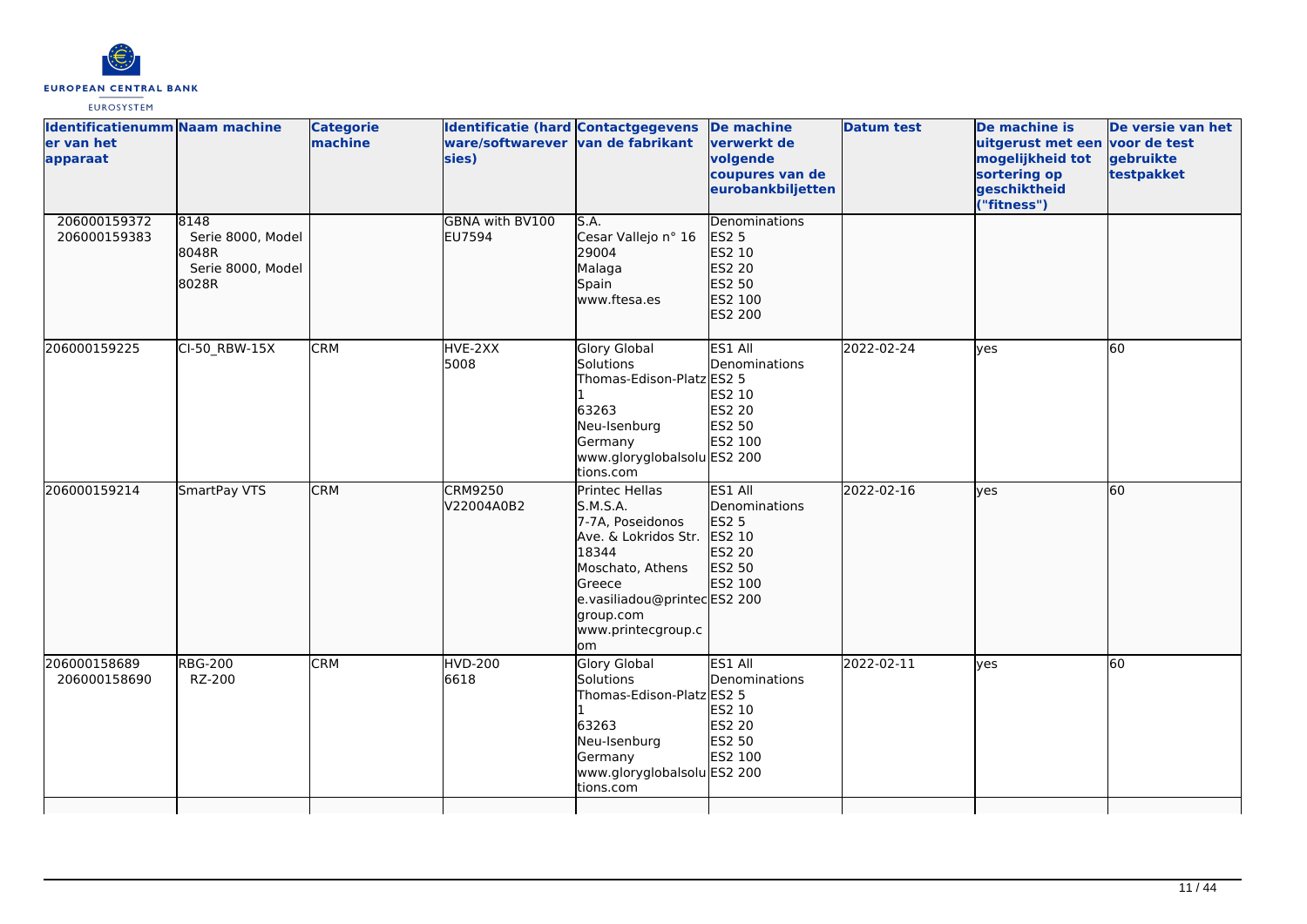

| <b>Identificatienumm Naam machine</b><br>ler van het<br>apparaat |                          | <b>Categorie</b><br>machine | <b>Identificatie (hard Contactgegevens</b><br>ware/softwarever van de fabrikant<br>sies) |                                                                                                                                                                                               | <b>De machine</b><br><u>lverwerkt de</u><br>volgende<br>coupures van de<br>eurobankbiljetten | <b>Datum test</b> | De machine is<br>uitgerust met een voor de test<br>mogelijkheid tot<br>sortering op<br>geschiktheid<br>("fitness") | De versie van het<br>gebruikte<br>testpakket |
|------------------------------------------------------------------|--------------------------|-----------------------------|------------------------------------------------------------------------------------------|-----------------------------------------------------------------------------------------------------------------------------------------------------------------------------------------------|----------------------------------------------------------------------------------------------|-------------------|--------------------------------------------------------------------------------------------------------------------|----------------------------------------------|
| 206000158725<br>206000158736                                     | <b>RBG-200</b><br>RZ-200 | <b>CRM</b>                  | <b>HVD-210</b><br>6618                                                                   | <b>Glory Global</b><br>Solutions<br>Thomas-Edison-Platz ES2 5<br>63263<br>Neu-Isenburg<br>Germany<br>www.gloryglobalsolu ES2 200<br>tions.com                                                 | ES1 All<br>Denominations<br>ES2 10<br>ES2 20<br>ES2 50<br>ES2 100                            | 2022-02-11        | yes                                                                                                                | 60                                           |
| 207000158964                                                     | SmartPay Lobby<br>Plus.  | <b>CCM</b>                  | <b>BIM2020</b><br>13-EU-15                                                               | Printec Hellas<br>S.M.S.A.<br>7-7A, Poseidonos<br>Ave. & Lokridos Str.<br>18344<br>Moschato, Athens<br><b>Greece</b><br>e.vasiliadou@printecES2 200<br>group.com<br>www.printecgroup.c<br>lom | ES1 All<br>Denominations<br><b>ES2 5</b><br>ES2 10<br>ES2 20<br>ES2 50<br>ES2 100            | 2022-02-11        | Ino                                                                                                                | 60                                           |
| 206000158532                                                     | Ray Maxi                 | <b>CRM</b>                  | V01.00.14                                                                                | Masterwork<br>Automodules<br>4F, 223, Chong Yang ES2 5<br><b>I</b> Rd<br>115 Nangang<br>Taipei<br>Taiwan<br>www.automodules.c ES2 200<br>om                                                   | ES1 All<br>Denominations<br>ES2 10<br>ES2 20<br>ES2 50<br><b>ES2 100</b>                     | 2022-02-09        | lyes                                                                                                               | 60                                           |
| 206000158543                                                     | Ray Ultra                | <b>CRM</b>                  | v000019                                                                                  | Masterwork<br>Automodules<br>4F, 223, Chong Yang ES2 5<br><b>Rd</b><br>115 Nangang<br>Taipei<br>Taiwan<br>www.automodules.c ES2 200<br>lom                                                    | ES1 All<br>Denominations<br>ES2 10<br>ES2 20<br>ES2 50<br>ES2 100                            | 2022-02-09        | lyes                                                                                                               | 60                                           |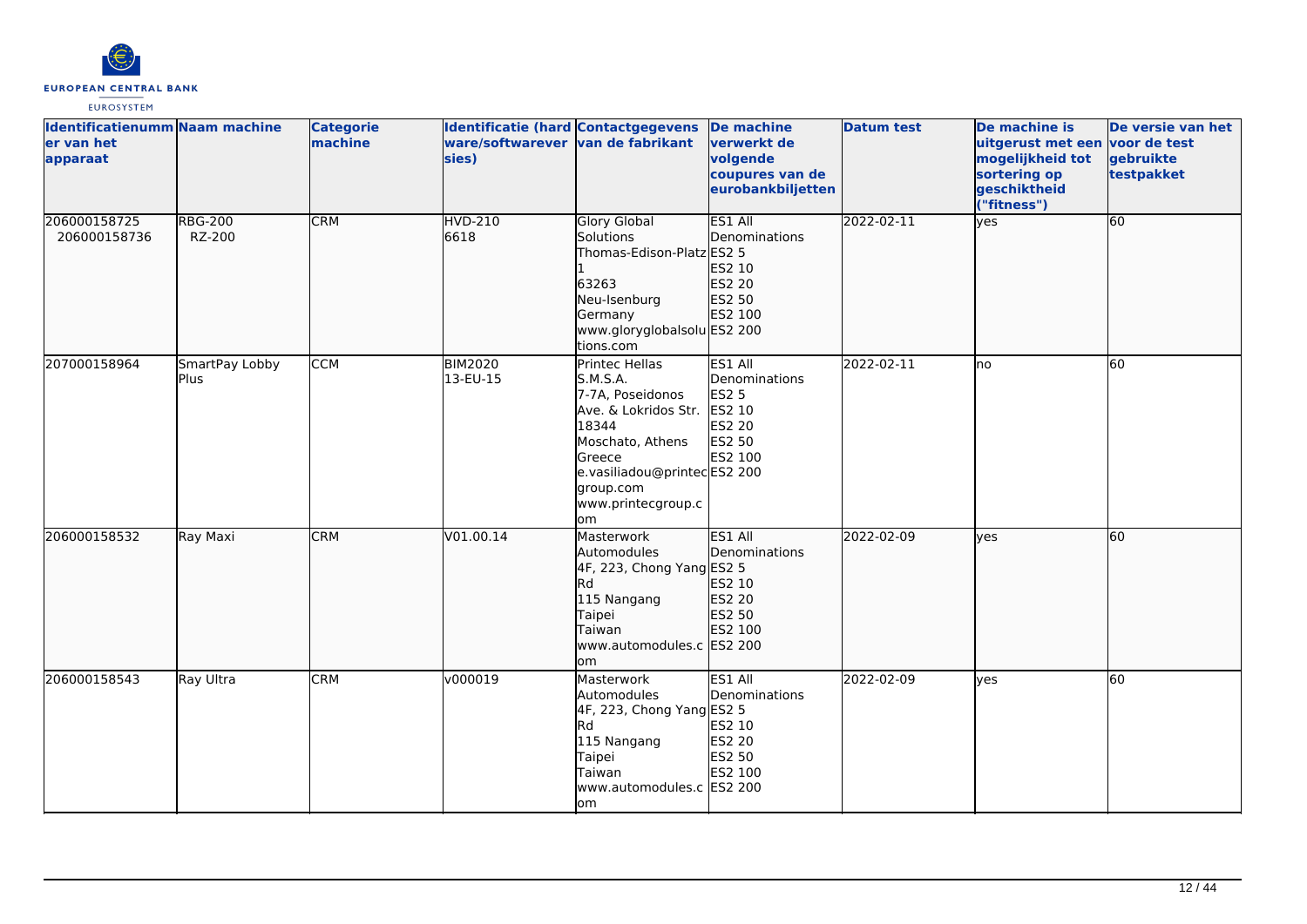

| <b>Identificatienumm Naam machine</b><br>er van het<br>apparaat |                          | <b>Categorie</b><br>machine | <b>Identificatie (hard Contactgegevens</b><br>ware/softwarever van de fabrikant<br>sies) |                                                                                                                                                                   | <b>De machine</b><br>verwerkt de<br>volgende<br>coupures van de<br>eurobankbiljetten         | <b>Datum test</b> | De machine is<br>uitgerust met een voor de test<br>mogelijkheid tot<br>sortering op<br>geschiktheid<br>("fitness") | De versie van het<br>gebruikte<br>testpakket |
|-----------------------------------------------------------------|--------------------------|-----------------------------|------------------------------------------------------------------------------------------|-------------------------------------------------------------------------------------------------------------------------------------------------------------------|----------------------------------------------------------------------------------------------|-------------------|--------------------------------------------------------------------------------------------------------------------|----------------------------------------------|
| 206000158576                                                    | TellerInfinity           | <b>CRM</b>                  | <b>SDA II</b><br>Model Package:<br>24                                                    | <b>Glory Global</b><br>Solutions<br>536-87-0978 version Thomas-Edison-Platz ES2 5<br>63263<br>Neu-Isenburg<br>Germany<br>www.gloryglobalsolu ES2 200<br>tions.com | ES1 All<br>Denominations<br>ES2 10<br>ES2 20<br>ES2 50<br>ES2 100                            | 2022-02-09        | $\overline{yes}$                                                                                                   | 60                                           |
| 206000158008<br>206000158019                                    | <b>RBG-200</b><br>RZ-200 | <b>CRM</b>                  | <b>HVD-200</b><br>0514                                                                   | Glory Global<br>Solutions<br>Thomas-Edison-Platz ES2 5<br>63263<br>Neu-Isenburg<br>Germany<br>www.gloryglobalsolu ES2 200<br>tions.com                            | ES1 All<br>Denominations<br>ES2 10<br>ES2 20<br>ES2 50<br>ES2 100                            | 2022-02-03        | <b>ves</b>                                                                                                         | 60                                           |
| 206000158042<br>206000158053                                    | <b>RBG-200</b><br>RZ-200 | <b>CRM</b>                  | HVD-210<br>0514                                                                          | <b>Glory Global</b><br>Solutions<br>Thomas-Edison-Platz ES2 5<br>63263<br>Neu-Isenburg<br>Germany<br>www.gloryglobalsolu ES2 200<br>tions.com                     | ES1 All<br>Denominations<br>ES2 10<br>ES2 20<br>ES2 50<br>ES2 100                            | 2022-02-03        | lyes                                                                                                               | 60                                           |
| 206000111375                                                    | CM18 (T)plus             | <b>CRM</b>                  | RS32H<br>ZGC4.EUG005.05                                                                  | Ratiodata SE<br>Denecken Heide 4<br>30900<br>Weidemark<br>Germany<br>Uwe.Merker@ratiod<br>ata.de<br>www.ratiodata.de                                              | ES1 All<br>Denominations<br><b>ES2 5</b><br>ES2 10<br>ES2 20<br>ES2 50<br>ES2 100<br>ES2 200 | 2022-02-02        | lves                                                                                                               | 60                                           |
| 210000159050                                                    | <b>BCi-L (Lobby</b>      | <b>CDM</b>                  | The CPi bank note                                                                        | Consillion Ltd                                                                                                                                                    | ES1 All                                                                                      | 2022-01-31        | lno                                                                                                                | 60                                           |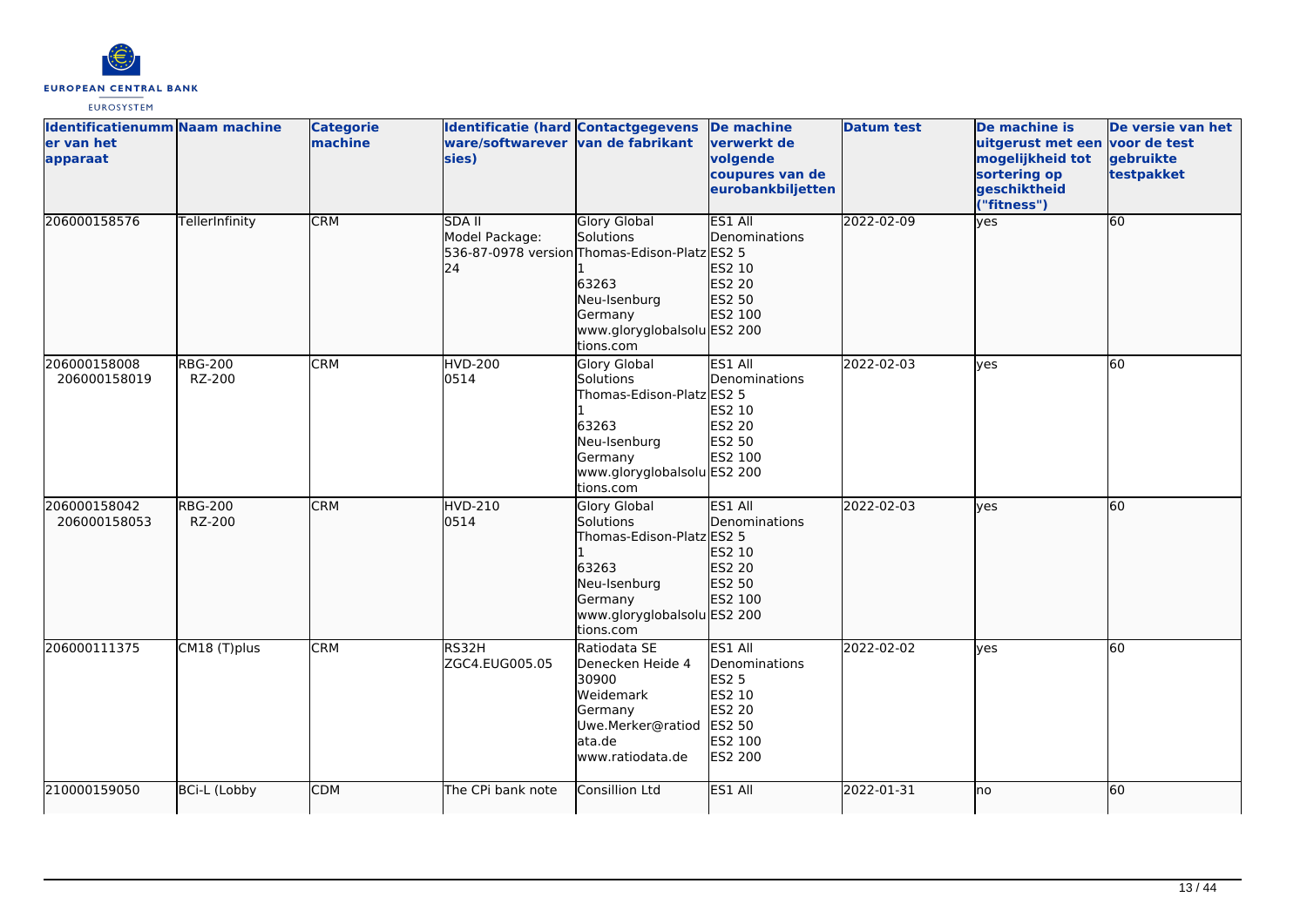

| <b>Identificatienumm Naam machine</b><br>er van het<br>apparaat                                                                                                                                                                                                                                                                                                                                                                                                                                                                                                                                                                                                                                                                                                                                                                                                            | <b>Categorie</b><br>machine | <b>Identificatie (hard Contactgegevens</b><br>ware/softwarever van de fabrikant<br>sies)                                                                      |                                                                                                                                            | <b>De machine</b><br>verwerkt de<br>volgende<br>coupures van de<br>eurobankbiljetten | <b>Datum test</b> | De machine is<br>uitgerust met een voor de test<br>mogelijkheid tot<br>sortering op<br>geschiktheid<br>("fitness") | De versie van het<br>gebruikte<br>testpakket |
|----------------------------------------------------------------------------------------------------------------------------------------------------------------------------------------------------------------------------------------------------------------------------------------------------------------------------------------------------------------------------------------------------------------------------------------------------------------------------------------------------------------------------------------------------------------------------------------------------------------------------------------------------------------------------------------------------------------------------------------------------------------------------------------------------------------------------------------------------------------------------|-----------------------------|---------------------------------------------------------------------------------------------------------------------------------------------------------------|--------------------------------------------------------------------------------------------------------------------------------------------|--------------------------------------------------------------------------------------|-------------------|--------------------------------------------------------------------------------------------------------------------|----------------------------------------------|
| 210000159061<br><b>Business Change)</b><br>210000159072<br>K206 Combo<br>210000159083<br>lmachine<br>K506 Combo<br>210000159094<br>210000159107<br>Machine<br>4320 Cash<br>210000159118<br>210000159129<br><b>Exchange Machine</b><br>210000159130<br>4330 Cash<br>210000159141<br>Exchange Machine<br>4380 Cash<br>210000159152<br>210000159163<br>Exchange Machine<br>210000159174<br>R206 Cash<br><b>Exchange Machine</b><br>210000159185<br>210000159196<br>R216 Cash<br>210000159209<br><b>Exchange Machine</b><br>R208 Cash<br><b>Exchange Machine</b><br>R218 Cash<br><b>Exchange Machine</b><br>R300 Cash<br>Exchange Machine<br><b>BCi-6 Business</b><br>Change Machine<br><b>BCi-8 Business</b><br>Change Machine<br><b>BCi-L Business</b><br>Change Machine<br>XDCi Express<br>Deposit and Change<br>Machine<br>XDCi-N Express<br>Deposit and Change<br>Machine |                             | reader is an<br>integrated module<br>withim the mach<br>FW:286140530 Note Berkshire<br>table: 523244433<br>Machine application: Wokingham<br>Windows Mini CRM | Unit 510, Eskdale<br>Road<br>Winnersh Triangle<br><b>RG41 5TU</b><br>United Kingdom<br>mark.price@consillio<br>n.com<br>www.consillion.com | Denominations<br><b>ES2 5</b><br>ES2 10<br>ES2 20<br>ES2 50<br>ES2 100<br>ES2 200    |                   |                                                                                                                    |                                              |
| 206000140212<br>MONIMAX 8600<br>206000140223<br>MONIMAX 8000A<br>206000140234<br>MONIMAX 8000TA<br>206000140245<br>MONIMAX 8200<br>206000140256<br>MONIMAX 8200T                                                                                                                                                                                                                                                                                                                                                                                                                                                                                                                                                                                                                                                                                                           | <b>CRM</b>                  | NH BCU24<br>$V$ 01.00.16                                                                                                                                      | Hyosung TNS Inc<br>Suseo Bldg., 281,<br>Gwangpyeong-ro,<br>Gangnam-gu<br>135-884                                                           | ES1 All<br>Denominations<br>ES2 5<br>ES2 10<br><b>ES2 20</b>                         | 2022-01-25        | lyes                                                                                                               | 60                                           |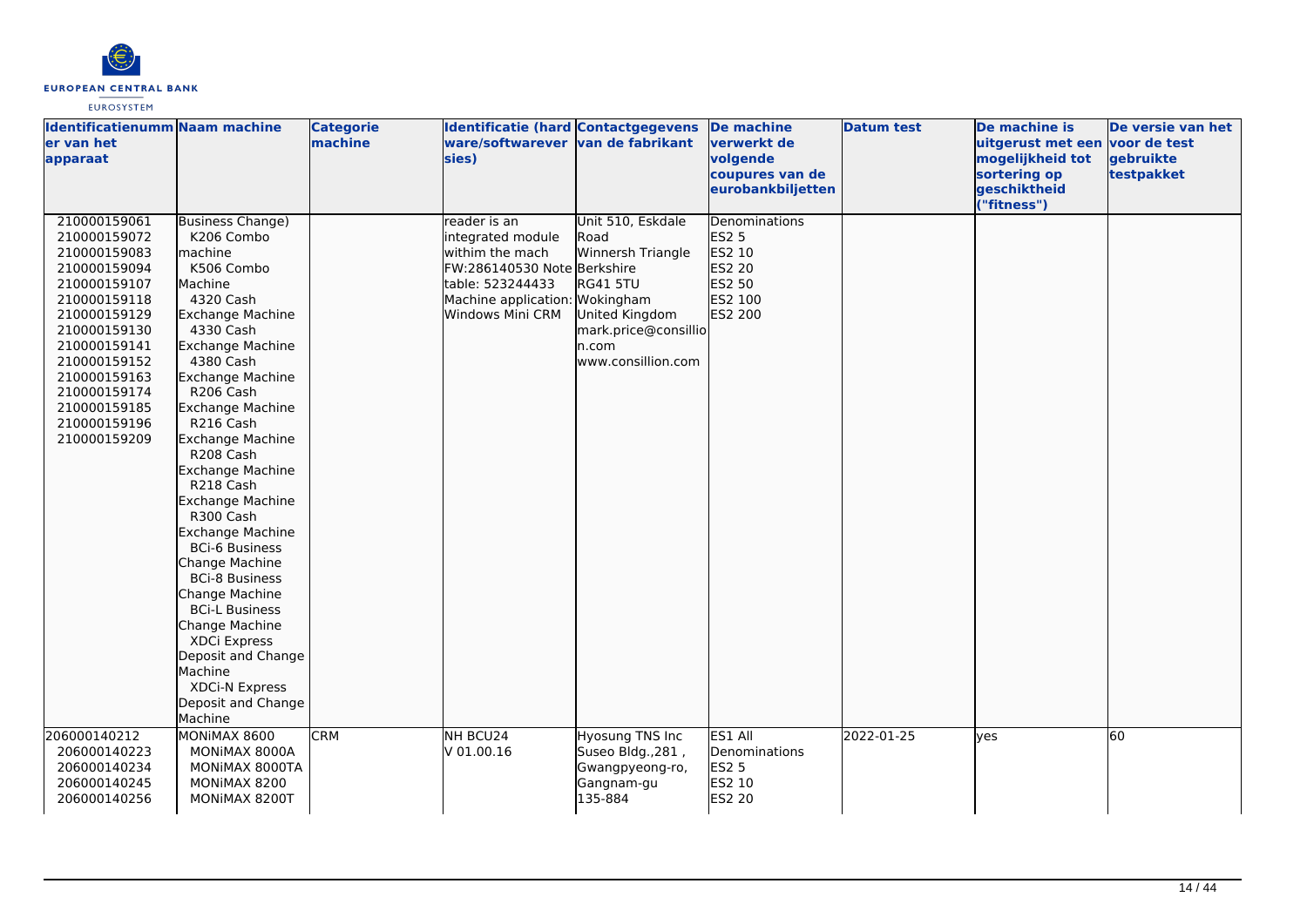

| <b>Identificatienumm Naam machine</b><br>er van het                                                                                                                                                                                                                                                                          |                                                                                                                                                                                                                                                                                                                                                | <b>Categorie</b><br>machine | <b>Identificatie (hard Contactgegevens</b><br>ware/softwarever van de fabrikant |                                                                                                                                          | De machine<br>verwerkt de                                                                    | <b>Datum test</b> | De machine is<br>uitgerust met een voor de test                 | De versie van het       |
|------------------------------------------------------------------------------------------------------------------------------------------------------------------------------------------------------------------------------------------------------------------------------------------------------------------------------|------------------------------------------------------------------------------------------------------------------------------------------------------------------------------------------------------------------------------------------------------------------------------------------------------------------------------------------------|-----------------------------|---------------------------------------------------------------------------------|------------------------------------------------------------------------------------------------------------------------------------------|----------------------------------------------------------------------------------------------|-------------------|-----------------------------------------------------------------|-------------------------|
| apparaat                                                                                                                                                                                                                                                                                                                     |                                                                                                                                                                                                                                                                                                                                                |                             | sies)                                                                           |                                                                                                                                          | volgende<br>coupures van de<br>eurobankbiljetten                                             |                   | mogelijkheid tot<br>sortering op<br>geschiktheid<br>("fitness") | gebruikte<br>testpakket |
| 206000140267<br>206000140278<br>206000140289<br>206000140290<br>206000140303<br>206000140314<br>206000140325<br>206000140336<br>206000140347<br>206000158246<br>206000158257<br>206000158268<br>206000158279<br>206000158280<br>206000158291<br>206000158304                                                                 | MONIMAX 8200CL<br>MONIMAX 8200TA<br>MONIMAX 8600T<br>MONIMAX 8600R<br>MONIMAX 8700<br>MONIMAX 8700T<br>MONIMAX 8800<br>MONIMAX 8800T<br>BranchSolution<br>8050<br><b>MONIMAX</b><br>8100QTN<br>MONIMAX 8200S<br>MONIMAX 8200SR<br>MONIMAX 8200ST<br>MONIMAX 8200QT<br>MONIMAX 8600SR<br>MONIMAX 8700TE                                         |                             |                                                                                 | Seoul<br>South Korea<br>hyunji.jo@hyosung.c ES2 200<br>om<br>www.hyosung.com                                                             | <b>ES2 50</b><br>ES2 100                                                                     |                   |                                                                 |                         |
| 206000156870<br>206000156881<br>206000156892<br>206000156905<br>206000156916<br>206000156927<br>206000156938<br>206000156949<br>206000156950<br>206000156961<br>206000156972<br>206000156983<br>206000156994<br>206000157007<br>206000157018<br>206000157029<br>206000157030<br>206000157041<br>206000157052<br>206000157063 | <b>CINEO C4060</b><br><b>CINEO C4040</b><br>CS 4040<br><b>CINEO C4080</b><br>CS 4080<br><b>CINEO C4560</b><br>CS 4560<br><b>CINEO C4580</b><br>CS 4580<br><b>CINEO C2090</b><br>CS 2090<br><b>CINEO C4090</b><br>CS 4090<br><b>CINEO C2080</b><br>CS 2080<br><b>CINEO C6040</b><br>CS 6040<br><b>CINEO C6040</b><br>Compact<br>CS 6040 Compact | <b>CRM</b>                  | MOVE CWAA<br>MOVE_CWAA_EUR_1 Systems GmbH<br>l053                               | Diebold Nixdorf<br>Heinz-Nixdorf-Ring 1<br>33106<br>Paderborn<br>Germany<br>info.de@dieboldnixd<br>orf.com<br>www.dieboldnixdorf.<br>com | ES1 All<br>Denominations<br><b>ES2 5</b><br>ES2 10<br>ES2 20<br>ES2 50<br>ES2 100<br>ES2 200 | 2022-01-25        | lyes                                                            | 60                      |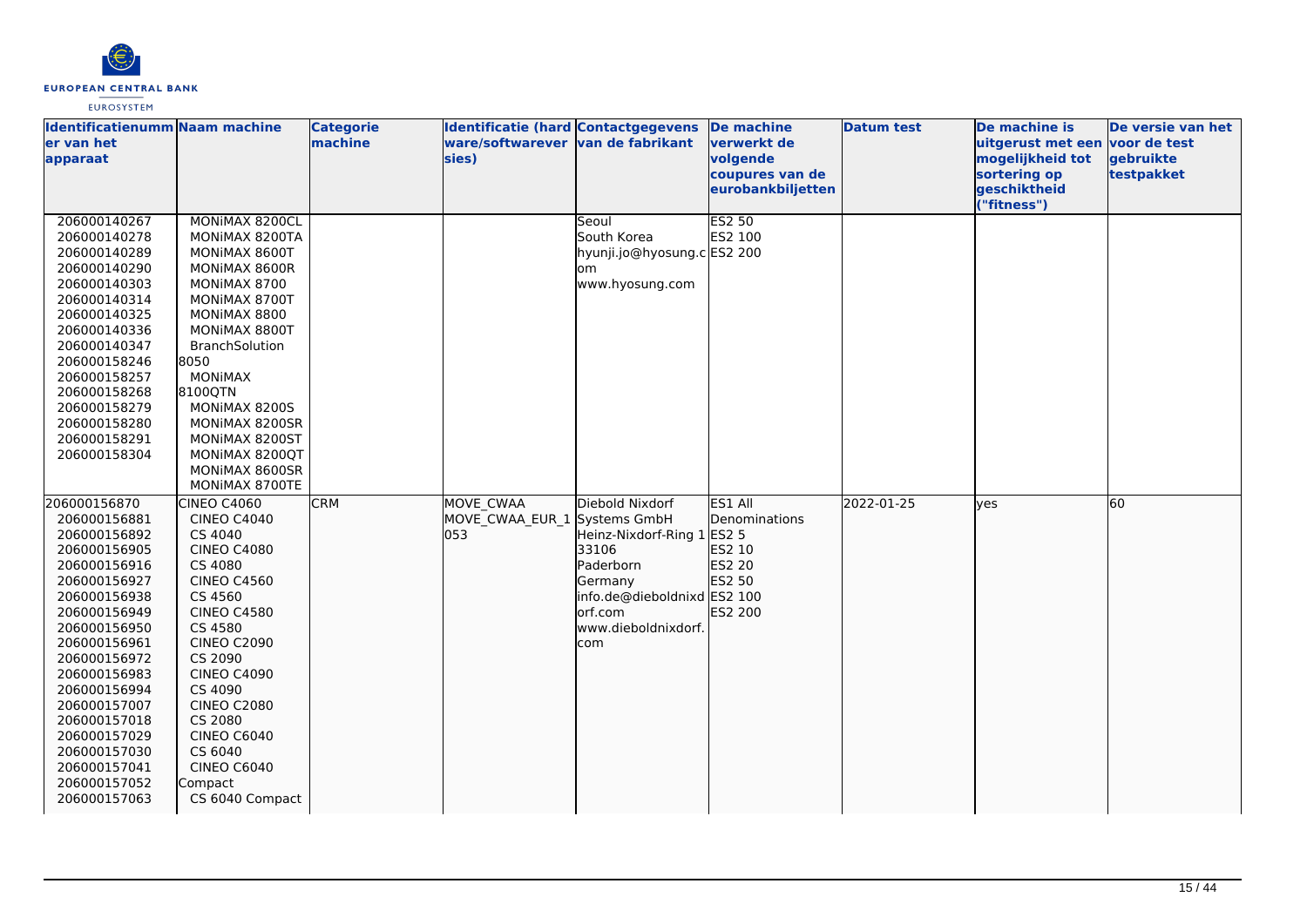

| <b>Identificatienumm Naam machine</b><br>ler van het<br>apparaat                                                                                                                                                                                                                                                                                                                             |                                                                                                                                                                                                                                                                                                                                                                                                                      | <b>Categorie</b><br>machine | <b>Identificatie (hard Contactgegevens</b><br>ware/softwarever van de fabrikant<br>sies) |                                                                                                                                                                  | <b>De machine</b><br><b>verwerkt</b> de<br>volgende<br>coupures van de<br>eurobankbiljetten | <b>Datum test</b> | De machine is<br>uitgerust met een voor de test<br>mogelijkheid tot<br>sortering op<br>geschiktheid<br>("fitness") | De versie van het<br>gebruikte<br>testpakket |
|----------------------------------------------------------------------------------------------------------------------------------------------------------------------------------------------------------------------------------------------------------------------------------------------------------------------------------------------------------------------------------------------|----------------------------------------------------------------------------------------------------------------------------------------------------------------------------------------------------------------------------------------------------------------------------------------------------------------------------------------------------------------------------------------------------------------------|-----------------------------|------------------------------------------------------------------------------------------|------------------------------------------------------------------------------------------------------------------------------------------------------------------|---------------------------------------------------------------------------------------------|-------------------|--------------------------------------------------------------------------------------------------------------------|----------------------------------------------|
| 206000157074<br>206000157085<br>206000157096<br>206000157109                                                                                                                                                                                                                                                                                                                                 | CINEO C6030<br>CS 6030<br><b>CINEO C6050</b><br>CS 6050<br>CS 4060                                                                                                                                                                                                                                                                                                                                                   |                             |                                                                                          |                                                                                                                                                                  |                                                                                             |                   |                                                                                                                    |                                              |
| 206000157110<br>206000157121<br>206000157132<br>206000157143<br>206000157154<br>206000157165<br>206000157176<br>206000157187<br>206000157198<br>206000157201<br>206000157212<br>206000157223<br>206000157234<br>206000157245<br>206000157256<br>206000157267<br>206000157278<br>206000157289<br>206000157290<br>206000157303<br>206000157314<br>206000157325<br>206000157336<br>206000157347 | <b>CINEO C4060</b><br><b>CINEO C4040</b><br>CS 4040<br><b>CINEO C4080</b><br>CS 4080<br><b>CINEO C4560</b><br>CS 4560<br><b>CINEO C4580</b><br>CS 4580<br><b>CINEO C2090</b><br>CS 2090<br><b>CINEO C4090</b><br>CS 4090<br><b>CINEO C2080</b><br>CS 2080<br><b>CINEO C6040</b><br>CS 6040<br><b>CINEO C6040</b><br>Compact<br>CS 6040 Compact<br>CINEO C6030<br>CS 6030<br><b>CINEO C6050</b><br>CS 6050<br>CS 4060 | <b>CRM</b>                  | <b>MOVE CWCA</b><br>MOVE CWAA EUR 1<br>053                                               | Diebold Nixdorf<br>Systems GmbH<br>Heinz-Nixdorf-Ring 1<br>33106<br>Paderborn<br>Germany<br>info.de@dieboldnixd ES2 100<br>orf.com<br>www.dieboldnixdorf.<br>com | ES1 All<br>Denominations<br><b>ES2 5</b><br>ES2 10<br><b>ES2 20</b><br>ES2 50<br>ES2 200    | 2022-01-25        | <b>ves</b>                                                                                                         | 60                                           |
| 208000157555<br>208000157566                                                                                                                                                                                                                                                                                                                                                                 | Cineo C6010<br>CS 6010                                                                                                                                                                                                                                                                                                                                                                                               | <b>COM</b>                  | <b>MOVE PWBA</b><br>MOVE_PWBA_EUR_1<br>053                                               | Diebold Nixdorf<br>Systems GmbH<br>Heinz-Nixdorf-Ring 1 ES2 5<br>33106<br>Paderborn<br>Germany<br>info.de@dieboldnixd ES2 100<br>orf.com                         | ES1 All<br>Denominations<br>ES2 10<br>ES2 20<br>ES2 50<br>ES2 200                           | 2022-01-25        | lves                                                                                                               | 60                                           |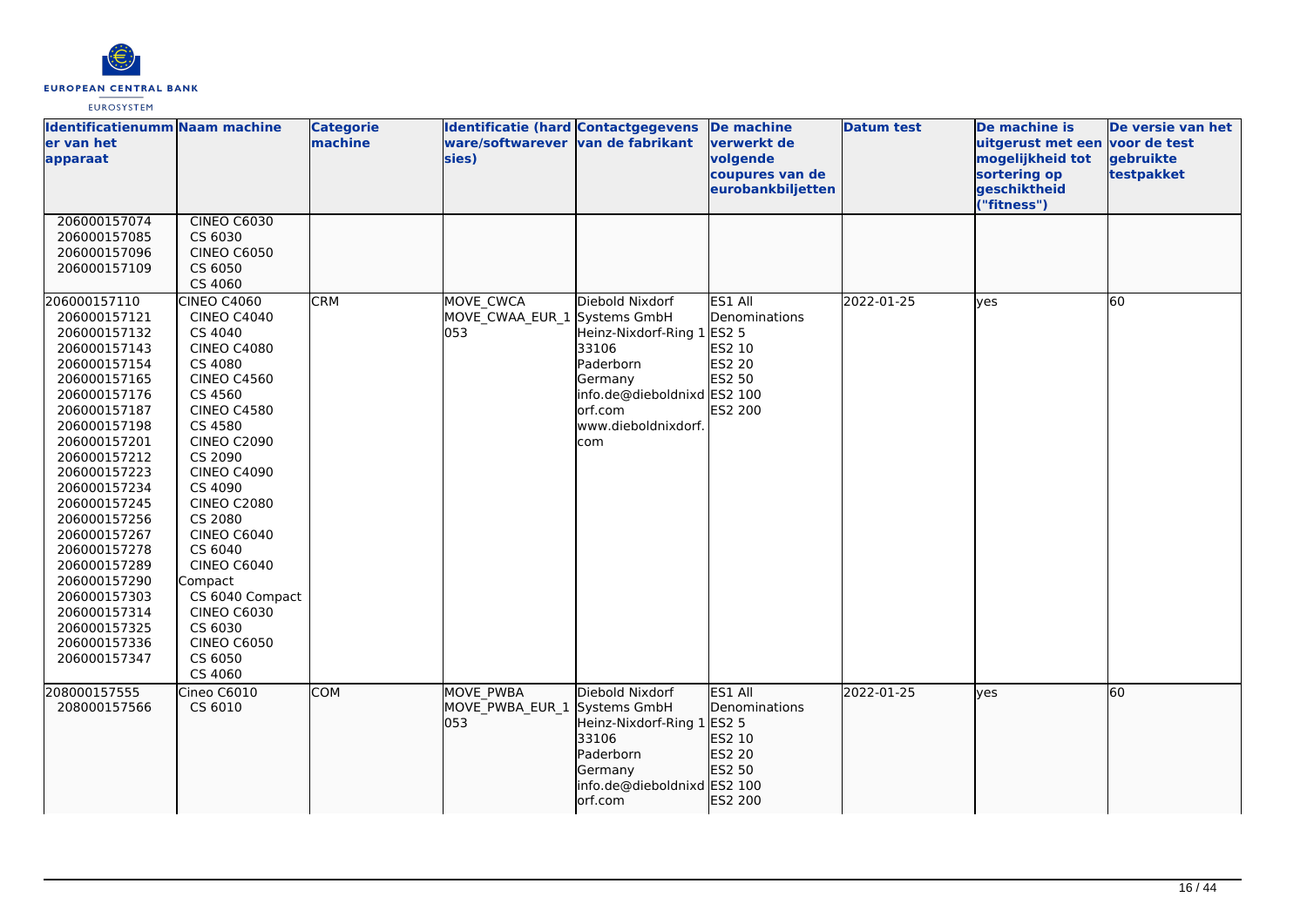

| <b>Identificatienumm Naam machine</b><br>er van het<br>apparaat                                                                                              |                                                                                                                                                                              | <b>Categorie</b><br>machine | Identificatie (hard Contactgegevens<br>ware/softwarever van de fabrikant<br>sies) |                                                                                                                                                                         | De machine<br>verwerkt de<br>volgende<br>coupures van de<br>eurobankbiljetten                   | <b>Datum test</b> | De machine is<br>uitgerust met een voor de test<br>mogelijkheid tot<br>sortering op<br>geschiktheid<br>"fitness") | De versie van het<br>gebruikte<br>testpakket |
|--------------------------------------------------------------------------------------------------------------------------------------------------------------|------------------------------------------------------------------------------------------------------------------------------------------------------------------------------|-----------------------------|-----------------------------------------------------------------------------------|-------------------------------------------------------------------------------------------------------------------------------------------------------------------------|-------------------------------------------------------------------------------------------------|-------------------|-------------------------------------------------------------------------------------------------------------------|----------------------------------------------|
|                                                                                                                                                              |                                                                                                                                                                              |                             |                                                                                   | www.dieboldnixdorf.<br>com                                                                                                                                              |                                                                                                 |                   |                                                                                                                   |                                              |
| 208000157577<br>208000157588                                                                                                                                 | Cineo C6010<br>CS 6010                                                                                                                                                       | <b>COM</b>                  | MOVE PWCC<br>MOVE PWBA EUR 1<br>053                                               | Diebold Nixdorf<br>Systems GmbH<br>Heinz-Nixdorf-Ring 1<br>33106<br>Paderborn<br>Germany<br>info.de@dieboldnixd ES2 100<br>lorf.com<br>www.dieboldnixdorf.<br>com       | ES1 All<br>Denominations<br><b>ES2 5</b><br>ES2 10<br><b>ES2 20</b><br>ES2 50<br><b>ES2 200</b> | 2022-01-25        | yes                                                                                                               | 60                                           |
| 205000158416<br>205000158427<br>205000158438<br>205000158449<br>205000158450<br>205000158461<br>205000158472<br>205000158483<br>205000158494<br>205000158508 | MONIMAX 7800T<br>MONIMAX 7700TE<br>MONIMAX 7800<br>MONIMAX 7800I<br>MONIMAX 7800IA<br>MONIMAX 7800IR<br>MONIMAX 7800DA<br>MONIMAX 7800DR<br>MONIMAX 7800TA<br>MONIMAX 7800TR | <b>CIM</b>                  | NHBCU30<br>V 01.00.01                                                             | <b>Hyosung TNS Inc</b><br>Suseo Bldg., 281,<br>Gwangpyeong-ro,<br>Gangnam-gu<br>135-884<br>Seoul<br>South Korea<br>hyunji.jo@hyosung.c ES2 200<br>om<br>www.hyosung.com | ES1 All<br>Denominations<br><b>ES2 5</b><br>ES2 10<br>ES2 20<br>ES2 50<br>ES2 100               | 2022-01-25        | lno                                                                                                               | 60                                           |
| 206000139479<br>206000139480<br>206000139491<br>206000139505<br>206000139516<br>206000139527<br>206000158144<br>206000158155<br>206000158166                 | MONISAFE 500<br>MONISAFE 500SE<br>MONISAFE 500S<br>MONISAFE 500H<br>MONISAFE 500R<br>MONISAFE 610S<br>MONISAFE 500A<br>MONISAFE 500STE<br>MONISAFE 620S                      | <b>CRM</b>                  | NH BCU57M<br>V 01.00.14                                                           | Hyosung TNS Inc<br>Suseo Bldg., 281,<br>Gwangpyeong-ro,<br>Gangnam-gu<br>135-884<br>lSeoul<br>South Korea<br>hyunji.jo@hyosung.c ES2 200<br>lom<br>www.hyosung.com      | ES1 All<br>Denominations<br><b>ES2 5</b><br>ES2 10<br>ES2 20<br>ES2 50<br>ES2 100               | 2022-01-24        | <b>l</b> ves                                                                                                      | 60                                           |
| 206000139538<br>206000140358<br>206000140369<br>206000140370<br>206000140381                                                                                 | MONISAFE 500<br>MONISAFE 500SE<br>MONISAFE 500S<br>MONISAFE 500H<br>MONISAFE 500R                                                                                            | <b>CRM</b>                  | NH BCU67<br>V 01.00.14                                                            | Hyosung TNS Inc<br>Suseo Bldg., 281,<br>Gwangpyeong-ro,<br>Gangnam-gu<br>135-884                                                                                        | ES1 All<br>Denominations<br>ES2 5<br>ES2 10<br>ES2 20                                           | 2022-01-24        | lyes                                                                                                              | 60                                           |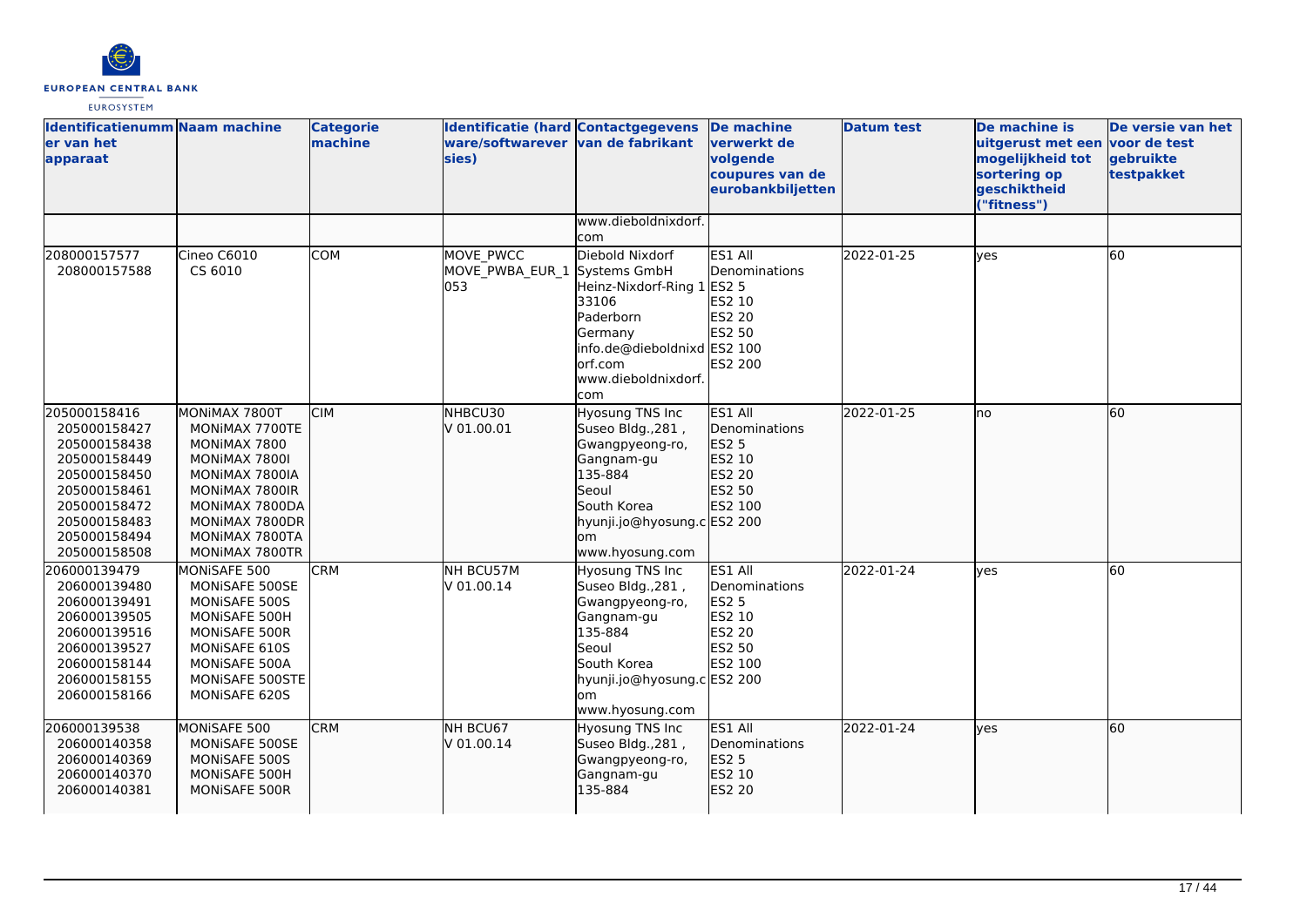

| <b>Identificatienumm Naam machine</b><br>er van het<br>apparaat                                                                                                                                              |                                                                                                                                                                                                                            | <b>Categorie</b><br>machine | Identificatie (hard Contactgegevens<br>ware/softwarever van de fabrikant<br>sies) |                                                                                                                                                                   | De machine<br>verwerkt de<br>volgende<br>coupures van de<br>eurobankbiljetten     | <b>Datum test</b> | De machine is<br>uitgerust met een<br>mogelijkheid tot<br>sortering op<br>geschiktheid<br>("fitness") | De versie van het<br>voor de test<br>gebruikte<br>testpakket |
|--------------------------------------------------------------------------------------------------------------------------------------------------------------------------------------------------------------|----------------------------------------------------------------------------------------------------------------------------------------------------------------------------------------------------------------------------|-----------------------------|-----------------------------------------------------------------------------------|-------------------------------------------------------------------------------------------------------------------------------------------------------------------|-----------------------------------------------------------------------------------|-------------------|-------------------------------------------------------------------------------------------------------|--------------------------------------------------------------|
| 206000140392<br>206000158202<br>206000158213<br>206000158224                                                                                                                                                 | MONISAFE 610S<br>MONISAFE 500A<br>MONISAFE 500STE<br>MONISAFE 620S                                                                                                                                                         |                             |                                                                                   | Seoul<br>South Korea<br>hyunji.jo@hyosung.c ES2 200<br>om<br>www.hyosung.com                                                                                      | <b>ES2 50</b><br>ES2 100                                                          |                   |                                                                                                       |                                                              |
| 206000157597<br>206000157600<br>206000157611<br>206000157622<br>206000157633<br>206000157644<br>206000157655<br>206000157666<br>206000157677                                                                 | DN Series 200<br>CS 4060<br>CS 4560<br>DN Series 250<br>DN Series 400<br>DN Series 405DT<br>DN Series 450<br>DN Series 470<br>DN Series 490                                                                                | <b>CRM</b>                  | MOVEm CDAA<br>MOVEm CDAA EUR Systems GmbH<br>1018                                 | Diebold Nixdorf<br>Heinz-Nixdorf-Ring 1 ES2 5<br>33106<br>Paderborn<br>Germany<br>info.de@dieboldnixd ES2 100<br>lorf.com<br>www.dieboldnixdorf.<br>com           | ES1 All<br>Denominations<br>ES2 10<br><b>ES2 20</b><br>ES2 50<br><b>ES2 200</b>   | 2022-01-24        | ves                                                                                                   | 60                                                           |
| 206000139413<br>206000139424<br>206000139435<br>206000139446<br>206000139457<br>206000139468<br>206000158111<br>206000158122<br>206000158133                                                                 | MONISAFE 500<br>MONISAFE 500SE<br>MONISAFE 500S<br>MONISAFE 500H<br>MONISAFE 500R<br>MONISAFE 610S<br>MONISAFE 500A<br>MONISAFE 500STE<br>MONISAFE 620S                                                                    | <b>CRM</b>                  | NH BCU57<br>V 01.00.14                                                            | Hyosung TNS Inc<br>Suseo Bldg., 281,<br>Gwangpyeong-ro,<br>Gangnam-gu<br>135-884<br>Seoul<br>South Korea<br>hyunji.jo@hyosung.c ES2 200<br>om<br>www.hyosung.com  | ES1 All<br>Denominations<br><b>ES2 5</b><br>ES2 10<br>ES2 20<br>ES2 50<br>ES2 100 | 2022-01-21        | lyes                                                                                                  | 60                                                           |
| 206000139981<br>206000139992<br>206000140007<br>206000140018<br>206000140029<br>206000140030<br>206000140041<br>206000140052<br>206000140063<br>206000140074<br>206000140085<br>206000140096<br>206000140109 | MONIMAX 8600<br>MONIMAX 8000A<br>MONIMAX 8000TA<br>MONIMAX 8000P<br>MONIMAX 8000PT<br>MONIMAX 8200<br>MONIMAX 8200T<br>MONIMAX 8200CL<br>MONIMAX 8200TA<br>MONIMAX 8300<br>MONIMAX 8300T<br>MONIMAX 8600T<br>MONIMAX 8600R | <b>CRM</b>                  | NH BCU63<br>V 01.00.14                                                            | Hyosung TNS Inc<br>Suseo Bldg., 281,<br>Gwangpyeong-ro,<br>Gangnam-gu<br>135-884<br>Seoul<br>South Korea<br>hyunji.jo@hyosung.c ES2 200<br>lom<br>www.hyosung.com | ES1 All<br>Denominations<br><b>ES2 5</b><br>ES2 10<br>ES2 20<br>ES2 50<br>ES2 100 | 2022-01-21        | yes                                                                                                   | 60                                                           |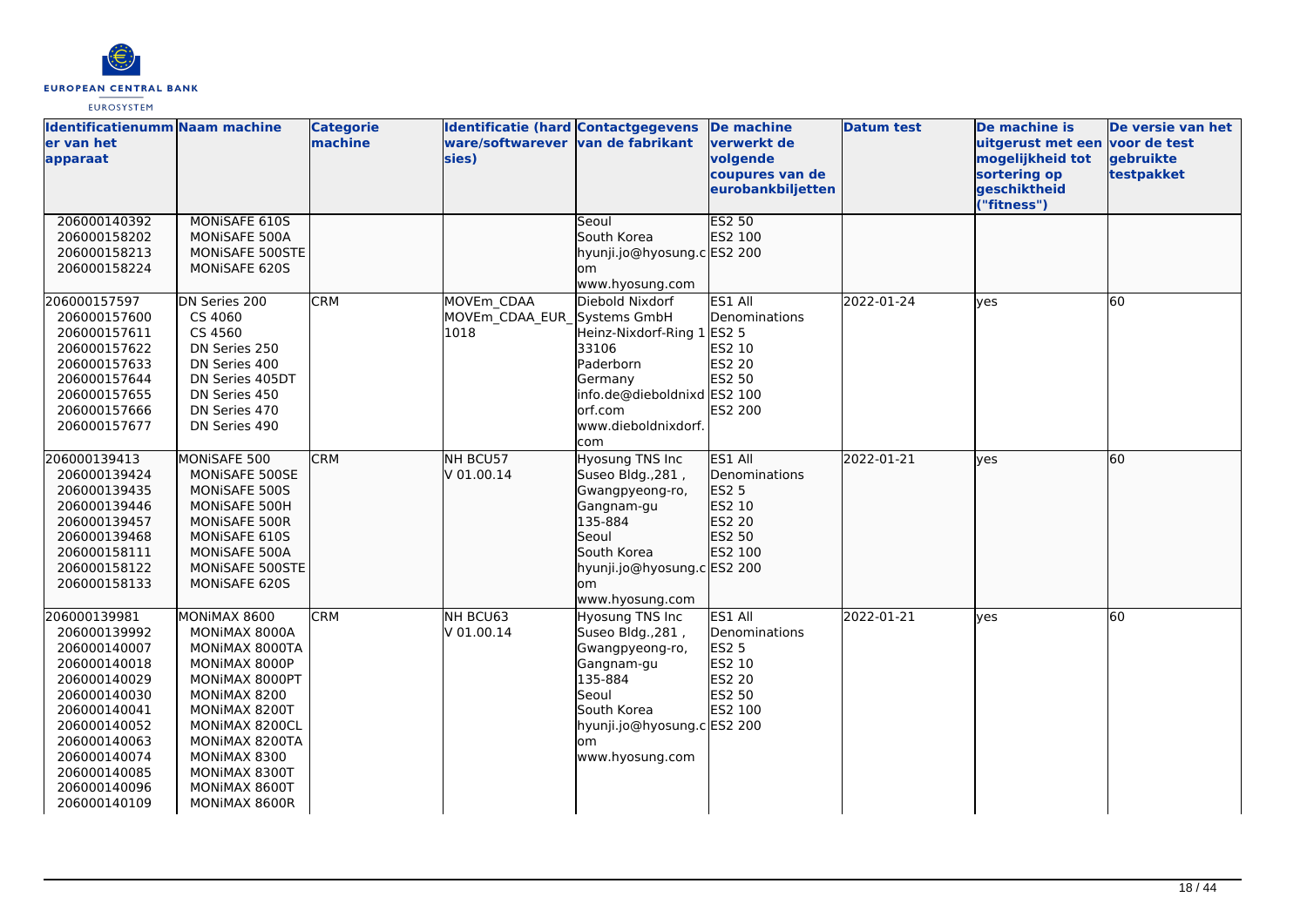

| Identificatienumm Naam machine<br>ler van het                                                                                                                                                                                                                                                                |                                                                                                                                                                                                                                                                                                                                                                     | <b>Categorie</b><br>machine | <b>Identificatie (hard Contactgegevens</b><br>ware/softwarever van de fabrikant |                                                                                                                                                                   | <b>De machine</b><br><u>lverwerkt de</u>                                   | <b>Datum test</b> | De machine is<br>uitgerust met een voor de test                 | De versie van het       |
|--------------------------------------------------------------------------------------------------------------------------------------------------------------------------------------------------------------------------------------------------------------------------------------------------------------|---------------------------------------------------------------------------------------------------------------------------------------------------------------------------------------------------------------------------------------------------------------------------------------------------------------------------------------------------------------------|-----------------------------|---------------------------------------------------------------------------------|-------------------------------------------------------------------------------------------------------------------------------------------------------------------|----------------------------------------------------------------------------|-------------------|-----------------------------------------------------------------|-------------------------|
| apparaat                                                                                                                                                                                                                                                                                                     |                                                                                                                                                                                                                                                                                                                                                                     |                             | sies)                                                                           |                                                                                                                                                                   | volgende<br>coupures van de<br>eurobankbiljetten                           |                   | mogelijkheid tot<br>sortering op<br>geschiktheid<br>("fitness") | gebruikte<br>testpakket |
| 206000140110<br>206000140121<br>206000140132<br>206000140143<br>206000140154<br>206000140165<br>206000140176<br>206000140187<br>206000140198<br>206000140597<br>206000140600<br>206000140611<br>206000140622<br>206000140633<br>206000140644<br>206000140655<br>206000158086<br>206000158097<br>206000158100 | MONIMAX 8600S<br>MONIMAX 8600ST<br>MONIMAX 8700<br>MONIMAX 8700T<br>MONIMAX 8800<br>MONIMAX 8800T<br>MONIMAX 8900<br>MONIMAX 8940<br>BranchSolution<br>8050<br><b>MONIMAX</b><br>8100QTN<br>MONIMAX 8200S<br>MONIMAX 8200SR<br>MONIMAX 8200ST<br>MONIMAX 8200QT<br>MONIMAX 8600SR<br>MONIMAX 8700TE<br><b>MONIMAX</b><br>8200QTN<br>MONIMAX 8700S<br>MONIMAX 8700ST |                             |                                                                                 |                                                                                                                                                                   |                                                                            |                   |                                                                 |                         |
| 206000139549<br>206000139550<br>206000139561<br>206000139572<br>206000139583<br>206000139594<br>206000139607<br>206000139618<br>206000139629<br>206000139630<br>206000139641<br>206000139652<br>206000139663<br>206000139674<br>206000139685<br>206000139696                                                 | MONIMAX 8600<br>MONIMAX 8000A<br>MONIMAX 8000TA<br>MONIMAX 8000P<br>MONIMAX 8000PT<br>MONIMAX 8200<br>MONIMAX 8200T<br>MONIMAX 8200CL<br>MONIMAX 8200TA<br>MONIMAX 8300<br>MONIMAX 8300T<br>MONIMAX 8600T<br>MONIMAX 8600R<br>MONIMAX 8600S<br>MONIMAX 8600ST<br>MONIMAX 8700                                                                                       | <b>CRM</b>                  | NH BCU53M<br>V 01.00.14                                                         | Hyosung TNS Inc<br>Suseo Bldg., 281,<br>Gwangpyeong-ro,<br>Gangnam-gu<br>135-884<br>Seoul<br>South Korea<br>hyunji.jo@hyosung.c ES2 200<br>lom<br>www.hyosung.com | ES1 All<br>Denominations<br>ES2 5<br>ES2 10<br>ES2 20<br>ES2 50<br>ES2 100 | 2022-01-20        | lves                                                            | 60                      |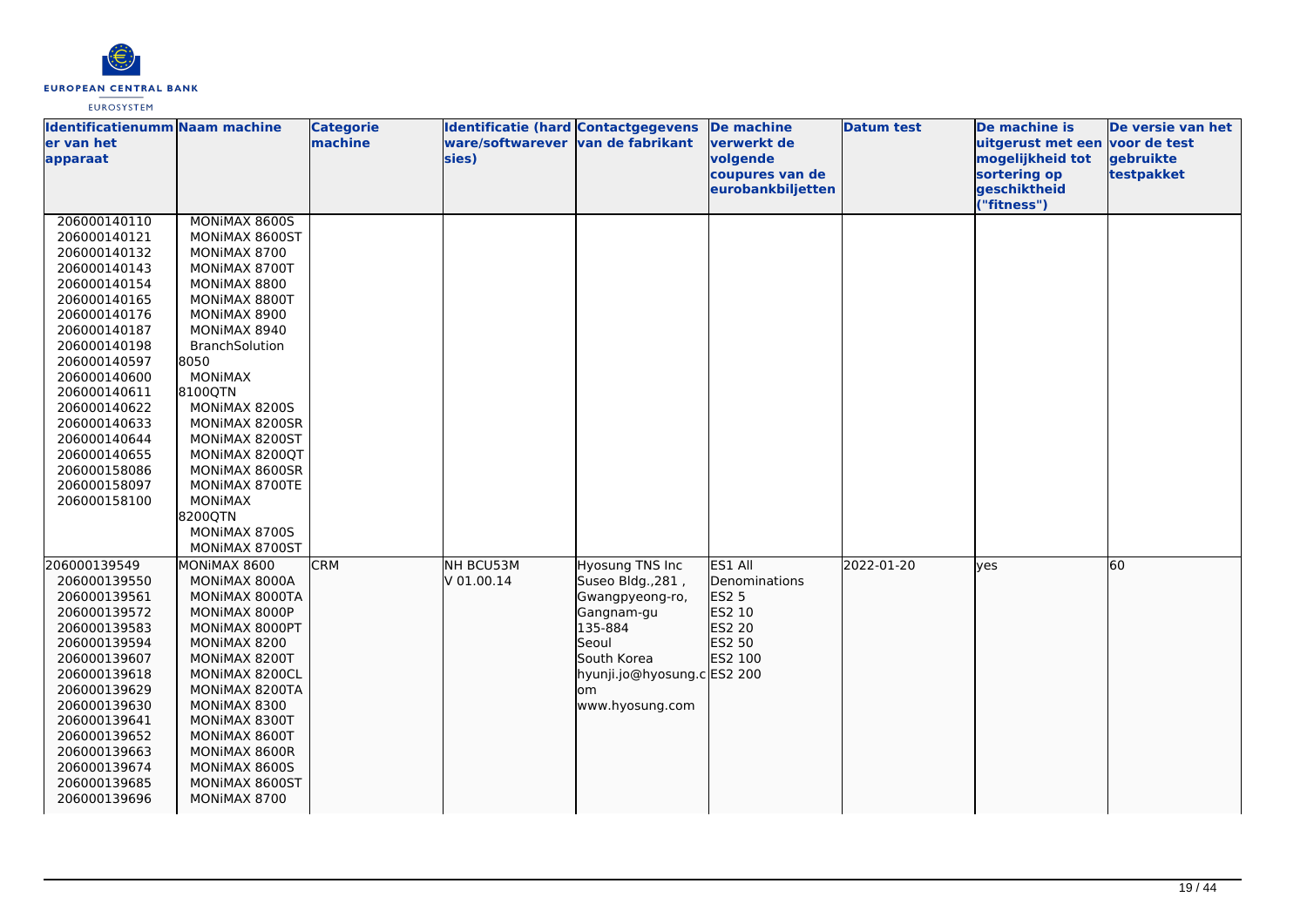

| <b>Identificatienumm Naam machine</b><br>ler van het<br>apparaat                                                                                                                                                                                                                                             |                                                                                                                                                                                                                                                                                                                    | <b>Categorie</b><br>machine | <b>Identificatie (hard Contactgegevens</b><br>ware/softwarever van de fabrikant<br>sies) |                                                                                                                                                                   | <b>De machine</b><br><u>lverwerkt de</u><br>volgende<br>coupures van de<br>eurobankbiljetten | <b>Datum test</b> | De machine is<br>uitgerust met een voor de test<br>mogelijkheid tot<br>sortering op<br>geschiktheid<br>("fitness") | De versie van het<br>gebruikte<br>testpakket |
|--------------------------------------------------------------------------------------------------------------------------------------------------------------------------------------------------------------------------------------------------------------------------------------------------------------|--------------------------------------------------------------------------------------------------------------------------------------------------------------------------------------------------------------------------------------------------------------------------------------------------------------------|-----------------------------|------------------------------------------------------------------------------------------|-------------------------------------------------------------------------------------------------------------------------------------------------------------------|----------------------------------------------------------------------------------------------|-------------------|--------------------------------------------------------------------------------------------------------------------|----------------------------------------------|
| 206000139709<br>206000139710<br>206000139721<br>206000139732<br>206000139743<br>206000139754<br>206000140450<br>206000140461<br>206000140472<br>206000140483<br>206000140494<br>206000140508<br>206000140519<br>206000157973<br>206000157984<br>206000157995                                                 | MONIMAX 8700T<br>MONIMAX 8800<br>MONIMAX 8800T<br>MONIMAX 8900<br>MONIMAX 8940<br>BranchSolution<br>8050<br><b>MONIMAX</b><br>8100QTN<br>MONIMAX 8200S<br>MONIMAX 8200SR<br>MONIMAX 8200ST<br>MONIMAX 8200QT<br>MONIMAX 8600SR<br>MONIMAX 8700TE<br><b>MONIMAX</b><br>8200QTN<br>MONIMAX 8700S<br>MONIMAX 8700ST   |                             |                                                                                          |                                                                                                                                                                   |                                                                                              |                   |                                                                                                                    |                                              |
| 206000139765<br>206000139776<br>206000139787<br>206000139812<br>206000139823<br>206000139834<br>206000139845<br>206000139878<br>206000139889<br>206000139914<br>206000139925<br>206000139936<br>206000139947<br>206000139970<br>206000140520<br>206000140531<br>206000140542<br>206000140553<br>206000140564 | MONIMAX 8600<br>MONIMAX 8000A<br>MONIMAX 8000TA<br>MONIMAX 8200<br>MONIMAX 8200T<br>MONIMAX 8200CL<br>MONIMAX 8200TA<br>MONIMAX 8600T<br>MONIMAX 8600R<br>MONIMAX 8700<br>MONIMAX 8700T<br>MONIMAX 8800<br>MONIMAX 8800T<br>BranchSolution<br>8050<br><b>MONIMAX</b><br>8100QTN<br>MONIMAX 8200S<br>MONIMAX 8200SR | <b>CRM</b>                  | NH BCU53<br>V 01.00.14                                                                   | Hyosung TNS Inc<br>Suseo Bldg., 281,<br>Gwangpyeong-ro,<br>Gangnam-gu<br>135-884<br>Seoul<br>South Korea<br>hyunji.jo@hyosung.c ES2 200<br>lom<br>www.hyosung.com | ES1 All<br>Denominations<br><b>ES2 5</b><br>ES2 10<br>ES2 20<br>ES2 50<br>ES2 100            | 2022-01-20        | lves                                                                                                               | 60                                           |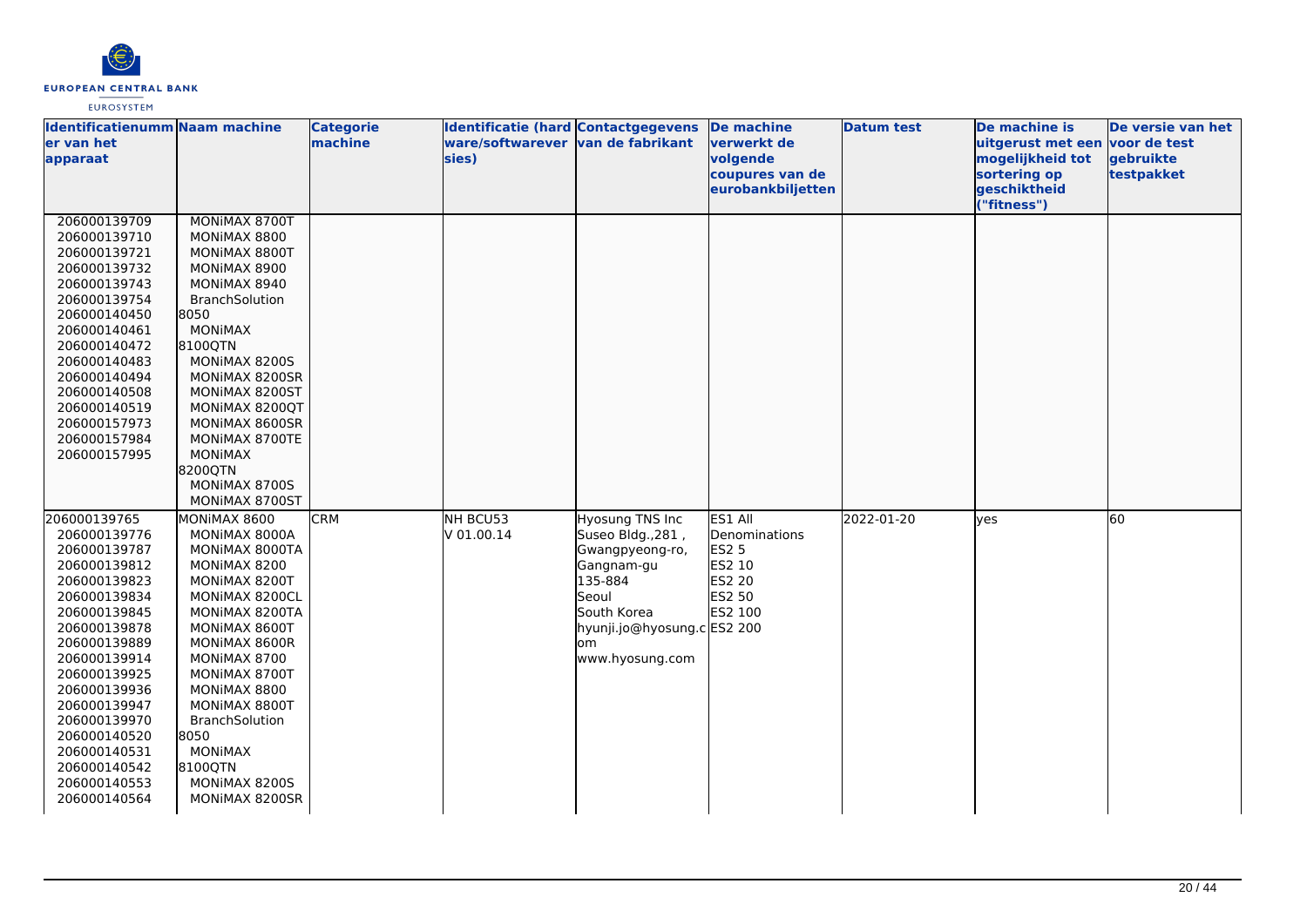

| <b>Identificatienumm Naam machine</b><br>er van het<br>apparaat                                                                                                                                              |                                                                                                                                                                                                                                                                             | <b>Categorie</b><br>machine | <b>Identificatie (hard Contactgegevens</b><br>ware/softwarever van de fabrikant<br>sies) |                                                                                                                                               | <b>De machine</b><br>verwerkt de<br>volgende<br>coupures van de<br>eurobankbiljetten         | <b>Datum test</b> | De machine is<br>uitgerust met een voor de test<br>mogelijkheid tot<br>sortering op<br>geschiktheid<br>("fitness") | De versie van het<br>gebruikte<br>testpakket |
|--------------------------------------------------------------------------------------------------------------------------------------------------------------------------------------------------------------|-----------------------------------------------------------------------------------------------------------------------------------------------------------------------------------------------------------------------------------------------------------------------------|-----------------------------|------------------------------------------------------------------------------------------|-----------------------------------------------------------------------------------------------------------------------------------------------|----------------------------------------------------------------------------------------------|-------------------|--------------------------------------------------------------------------------------------------------------------|----------------------------------------------|
| 206000140575<br>206000140586<br>206000157940<br>206000157951<br>206000157962<br>206000158587<br>206000158598<br>206000158601<br>206000158612<br>206000158634<br>206000158645<br>206000158656<br>206000158667 | MONIMAX 8200ST<br>MONIMAX 8200QT<br>MONIMAX 8600SR<br>MONIMAX 8700TE<br><b>MONIMAX</b><br>8200QTN<br>MONIMAX 8700S<br>MONIMAX 8700ST<br>MONIMAX 8000P<br>MONIMAX 8000PT<br>MONIMAX 8300<br>MONIMAX 8300T<br>MONIMAX 8600S<br>MONIMAX 8600ST<br>MONIMAX 8900<br>MONIMAX 8940 |                             |                                                                                          |                                                                                                                                               |                                                                                              |                   |                                                                                                                    |                                              |
| 206000156507<br>206000156518<br>206000156529                                                                                                                                                                 | CI-50 RBW-15X<br>CI-10B_RBW-100<br>CI-5B_RBW-50                                                                                                                                                                                                                             | <b>CRM</b>                  | HVE-2XX<br>1005                                                                          | <b>Glory Global</b><br>Solutions<br>Thomas-Edison-Platz ES2 5<br>63263<br>Neu-Isenburg<br>Germany<br>www.gloryglobalsolu ES2 200<br>tions.com | ES1 All<br>Denominations<br>ES2 10<br>ES2 20<br>ES2 50<br>ES2 100                            | 2021-12-17        | lyes                                                                                                               | 60                                           |
| 206000156277<br>206000156288                                                                                                                                                                                 | SafeCash R7<br>SafeCash R8                                                                                                                                                                                                                                                  | <b>CRM</b>                  | HOTS BV-ZBV Type<br>l5a<br>BVZ22EUT_000020                                               | Gunnebo Cash<br>Automation AB<br>Stora Åvägen 1<br>SE-436 34<br>Askim<br>Sweden<br>www.gunnebo.com                                            | ES1 All<br>Denominations<br><b>ES2 5</b><br>ES2 10<br>ES2 20<br>ES2 50<br>ES2 100<br>ES2 200 | 2021-12-13        | yes                                                                                                                | 60                                           |
| 206000156299<br>206000156324<br>206000156335                                                                                                                                                                 | SafeCash R6<br>SafeCash R4<br>SafeCash R5                                                                                                                                                                                                                                   | <b>CRM</b>                  | HOTS BV-ZBV Type<br>l5a<br>BVZ22EUT_000020                                               | Gunnebo Cash<br>Automation AB<br>Stora Åvägen 1<br>SE-436 34                                                                                  | ES1 All<br>Denominations<br><b>ES2 5</b><br>ES2 10                                           | 2021-12-13        | lves                                                                                                               | 60                                           |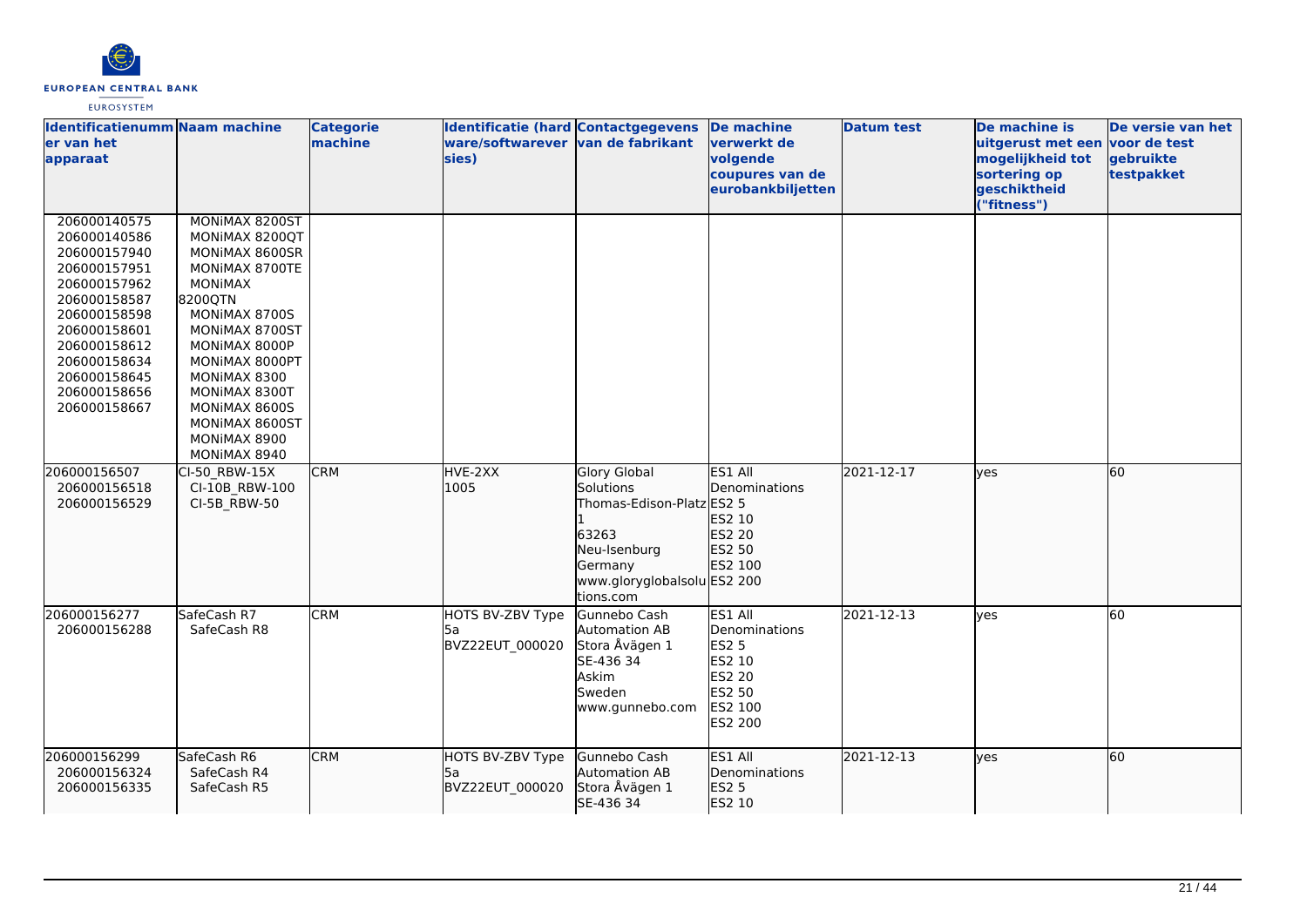

| <b>Identificatienumm Naam machine</b><br>er van het<br>apparaat                                                                              |                                                                                                                                             | <b>Categorie</b><br>machine | <b>Identificatie (hard Contactgegevens</b><br>ware/softwarever van de fabrikant<br>sies) |                                                                                                                                                        | De machine<br>verwerkt de<br>volgende<br>coupures van de<br>eurobankbiljetten   | <b>Datum test</b> | De machine is<br>uitgerust met een voor de test<br>mogelijkheid tot<br>sortering op<br>geschiktheid<br>("fitness") | De versie van het<br>gebruikte<br>testpakket |
|----------------------------------------------------------------------------------------------------------------------------------------------|---------------------------------------------------------------------------------------------------------------------------------------------|-----------------------------|------------------------------------------------------------------------------------------|--------------------------------------------------------------------------------------------------------------------------------------------------------|---------------------------------------------------------------------------------|-------------------|--------------------------------------------------------------------------------------------------------------------|----------------------------------------------|
|                                                                                                                                              |                                                                                                                                             |                             |                                                                                          | Askim<br>Sweden<br>www.gunnebo.com                                                                                                                     | <b>ES2 20</b><br>ES2 50<br>ES2 100<br>ES2 200                                   |                   |                                                                                                                    |                                              |
| 206000143306<br>206000143317<br>206000143328<br>206000143339<br>206000143340<br>206000143351<br>206000143362<br>206000143373<br>206000143431 | DN Series 200<br>CS 4060<br>CS 4560<br>DN Series 250<br>DN Series 400<br>DN Series 405DT<br>DN Series 450<br>DN Series 470<br>DN Series 490 | <b>CRM</b>                  | MOVEm_CDAA<br>MOVEm CDAA EUR Systems GmbH<br>1014                                        | Diebold Nixdorf<br>Heinz-Nixdorf-Ring 1 ES2 5<br>33106<br>Paderborn<br>Germany<br>info.de@dieboldnixd ES2 100<br>orf.com<br>www.dieboldnixdorf.<br>com | ES1 All<br>Denominations<br>ES2 10<br>ES2 20<br><b>ES2 50</b><br><b>ES2 200</b> | 2021-12-08        | lyes                                                                                                               | 60                                           |
| 206000156084<br>206000156095                                                                                                                 | <b>RBG-200</b><br>RZ-200                                                                                                                    | <b>CRM</b>                  | <b>HVD-200</b><br>6617                                                                   | <b>Glory Global</b><br>Solutions<br>Thomas-Edison-Platz ES2 5<br>63263<br>Neu-Isenburg<br>Germany<br>www.gloryglobalsolu ES2 200<br>tions.com          | ES1 All<br><b>IDenominations</b><br>ES2 10<br>ES2 20<br>ES2 50<br>ES2 100       | 2021-12-08        | lves                                                                                                               | 60                                           |
| 206000156108<br>206000156119                                                                                                                 | <b>RBG-200</b><br>RZ-200                                                                                                                    | <b>CRM</b>                  | <b>HVD-210</b><br>6617                                                                   | <b>Glory Global</b><br>Solutions<br>Thomas-Edison-Platz ES2 5<br>63263<br>Neu-Isenburg<br>Germany<br>www.gloryglobalsolu ES2 200<br>tions.com          | ES1 All<br>Denominations<br>ES2 10<br><b>ES2 20</b><br><b>ES2 50</b><br>ES2 100 | 2021-12-08        | ves                                                                                                                | 60                                           |
| 207000156143<br>207000156154<br>207000156165<br>207000156176                                                                                 | Opteva 740<br>Opteva 760<br>Opteva 750<br>Opteva 720 Front                                                                                  | <b>CCM</b>                  | BAU<br>3360T0302631                                                                      | Diebold Nixdorf<br>Systems GmbH<br>Heinz-Nixdorf-Ring 1<br>33106                                                                                       | ES1 All<br>Denominations<br>ES2 5<br>ES2 10                                     | 2021-12-08        | lno                                                                                                                | 60                                           |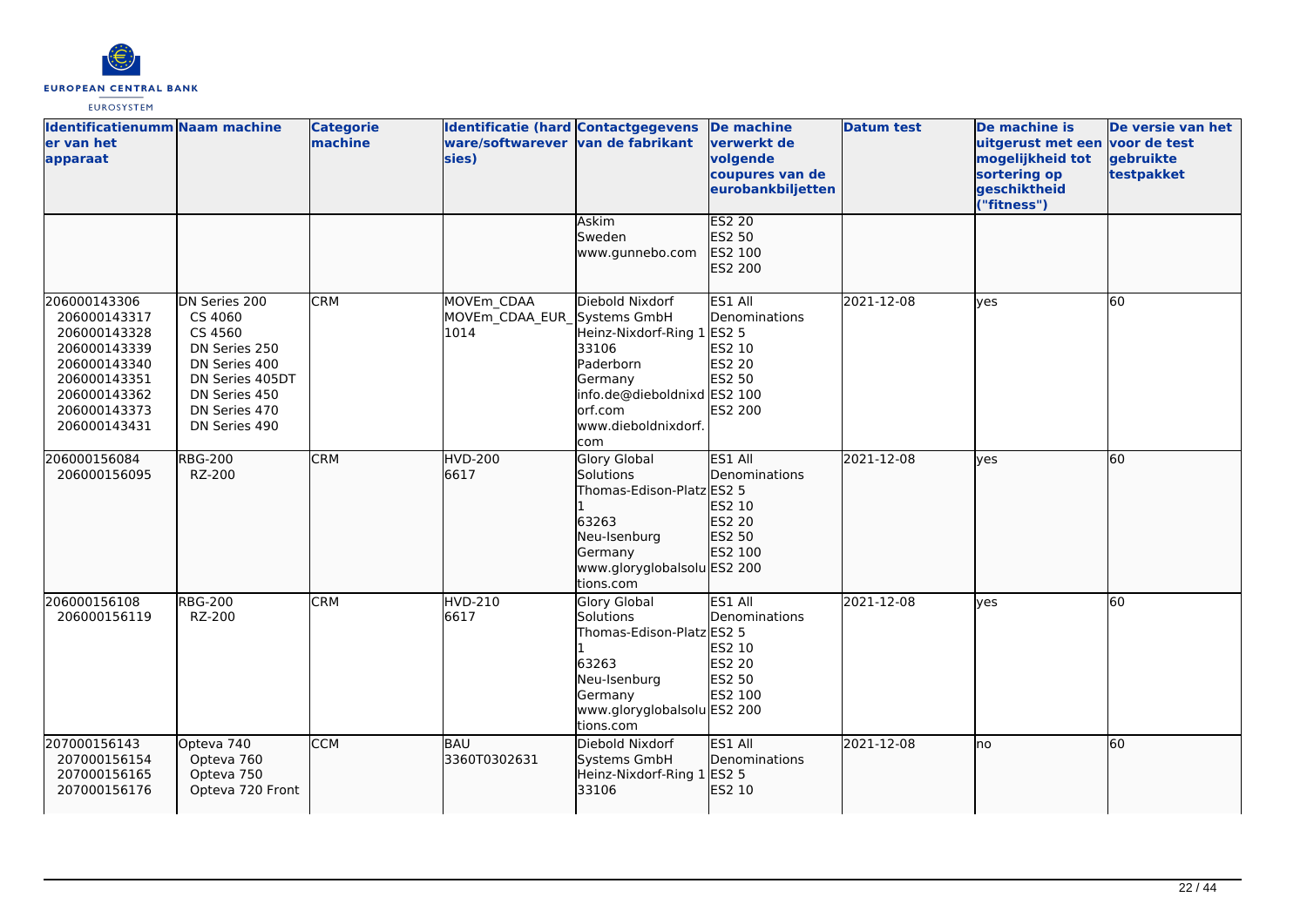

| <b>Identificatienumm Naam machine</b><br>ler van het<br>apparaat                                                                                                                                                                                                                                                                                                                                                                             |                                                                                                                                                                                                                                                                                                                                                                                                                                                  | <b>Categorie</b><br>machine | <b>Identificatie (hard Contactgegevens</b><br>ware/softwarever van de fabrikant<br>sies) |                                                                                                                                                                  | De machine<br><b>verwerkt</b> de<br>volgende<br>coupures van de<br>eurobankbiljetten | <b>Datum test</b> | De machine is<br>uitgerust met een voor de test<br>mogelijkheid tot<br>sortering op<br>geschiktheid<br>"fitness") | De versie van het<br>gebruikte<br>testpakket |
|----------------------------------------------------------------------------------------------------------------------------------------------------------------------------------------------------------------------------------------------------------------------------------------------------------------------------------------------------------------------------------------------------------------------------------------------|--------------------------------------------------------------------------------------------------------------------------------------------------------------------------------------------------------------------------------------------------------------------------------------------------------------------------------------------------------------------------------------------------------------------------------------------------|-----------------------------|------------------------------------------------------------------------------------------|------------------------------------------------------------------------------------------------------------------------------------------------------------------|--------------------------------------------------------------------------------------|-------------------|-------------------------------------------------------------------------------------------------------------------|----------------------------------------------|
| 207000156187                                                                                                                                                                                                                                                                                                                                                                                                                                 | Load<br>Opteva 720 Rear<br>Load                                                                                                                                                                                                                                                                                                                                                                                                                  |                             |                                                                                          | Paderborn<br>Germany<br>info.de@dieboldnixd ES2 100<br>orf.com<br>www.dieboldnixdorf.<br>com                                                                     | <b>ES2 20</b><br>ES2 50<br>ES2 200                                                   |                   |                                                                                                                   |                                              |
| 207000155814<br>207000155825<br>207000155836<br>207000155847<br>207000155858<br>207000155869<br>207000155870<br>207000155881<br>207000155892<br>207000155905<br>207000155916<br>207000155927<br>207000155938<br>207000155949<br>207000155950<br>207000155961<br>207000155972<br>207000155983<br>207000155994<br>207000156007<br>207000156018<br>207000156029<br>207000156030<br>207000156041<br>207000156052<br>207000156063<br>207000156074 | CINEO C2070<br>CS 2070<br>ProCash 3000<br>ProCash 2100xe<br>PC 2100<br>ProCash 2150xe<br>ProCash 2250xe<br>ProCash 2350xe<br>ProCash 3100xe<br>ProCash 4100<br>ProCash 8100<br>ProCash 8150<br><b>CINEO C2080</b><br><b>CINEO C2560</b><br>CINEO C2560DU<br><b>CINEO C2590</b><br><b>CINEO C4080</b><br><b>CINEO C2090</b><br>CINEO C2560PG<br>CS 2080<br>CS 2560<br><b>CS 2560DU</b><br>CS 2590<br>CS 4080<br>CS 2090<br>CS 2560PG<br>Punt Groc | <b>CCM</b>                  | Line XSA<br>XSAAEUR0234                                                                  | Diebold Nixdorf<br>Systems GmbH<br>Heinz-Nixdorf-Ring 1<br>33106<br>Paderborn<br>Germany<br>info.de@dieboldnixd ES2 100<br>orf.com<br>www.dieboldnixdorf.<br>com | ES1 All<br>Denominations<br><b>ES2 5</b><br>ES2 10<br>ES2 20<br>ES2 50<br>ES2 200    | 2021-12-02        | no                                                                                                                | 60                                           |
| 206000155528<br>206000155539                                                                                                                                                                                                                                                                                                                                                                                                                 | SelfServ 62<br>SelfServ 64                                                                                                                                                                                                                                                                                                                                                                                                                       | <b>CRM</b>                  | <b>SR BV</b><br>EU0113                                                                   | <b>NCR Financial</b><br>Solutions Group Ltd<br>3 Fulton Road<br>DD2 4SW Tayside<br>Dundee                                                                        | ES1 All<br>Denominations<br><b>ES2 5</b><br>ES2 10<br>ES2 20                         | 2021-11-25        | ves                                                                                                               | 60                                           |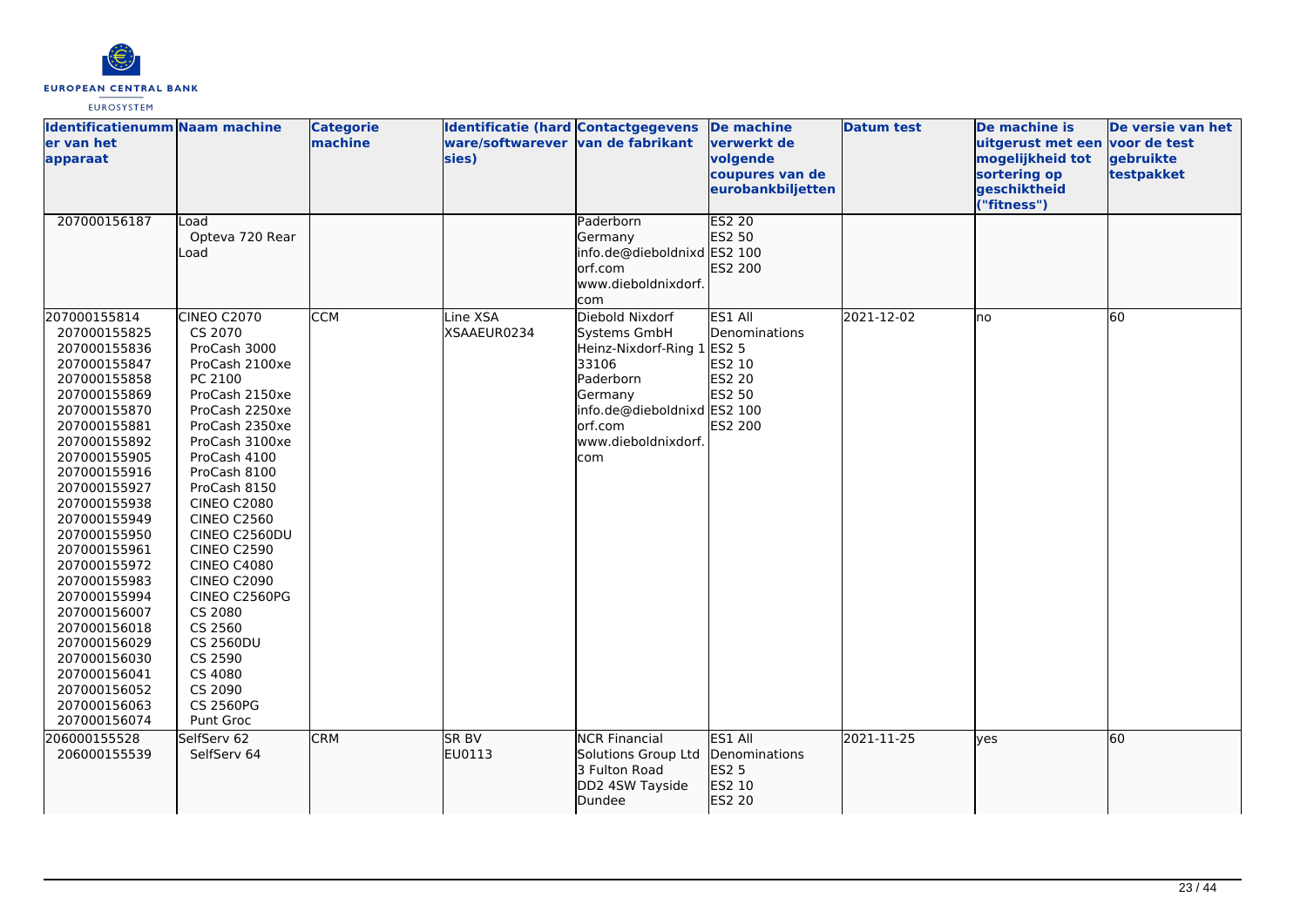

| <b>Identificatienumm Naam machine</b><br>er van het<br>apparaat                              |                                                                                      | <b>Categorie</b><br>machine | Identificatie (hard Contactgegevens<br>ware/softwarever van de fabrikant<br>sies) |                                                                                                                                        | <b>De machine</b><br>verwerkt de<br>volgende<br>coupures van de<br>eurobankbiljetten         | <b>Datum test</b> | De machine is<br>uitgerust met een voor de test<br>mogelijkheid tot<br>sortering op<br>geschiktheid<br>("fitness") | De versie van het<br>gebruikte<br>testpakket |
|----------------------------------------------------------------------------------------------|--------------------------------------------------------------------------------------|-----------------------------|-----------------------------------------------------------------------------------|----------------------------------------------------------------------------------------------------------------------------------------|----------------------------------------------------------------------------------------------|-------------------|--------------------------------------------------------------------------------------------------------------------|----------------------------------------------|
|                                                                                              |                                                                                      |                             |                                                                                   | <b>United Kingdom</b><br>www.ncr.com                                                                                                   | <b>ES2 50</b><br>ES2 100<br>ES2 200                                                          |                   |                                                                                                                    |                                              |
| 206000144385<br>206000144396                                                                 | <b>RBG-200</b><br>RZ-200                                                             | <b>CRM</b>                  | <b>HVD-200</b><br>6616                                                            | Glory Global<br>Solutions<br>Thomas-Edison-Platz ES2 5<br>63263<br>Neu-Isenburg<br>Germany<br>www.gloryglobalsolu ES2 200<br>tions.com | ES1 All<br>Denominations<br>ES2 10<br>ES2 20<br>ES2 50<br>ES2 100                            | 2021-11-17        | lyes                                                                                                               | 60                                           |
| 206000154721<br>206000154732                                                                 | Oki ATM-Recycler<br>G8 (GZ9500F)<br>Oki ATM-Recycler<br>G8 (GZ9500R)                 | <b>CRM</b>                  | OKI RG8-BRM 2.xx<br>OKI RG8-Recognition Co, Ltd<br>(Euro) 5.02                    | Oki Electric Industry ES1 All<br>3-1 Futabacho,<br>Takasaki<br>370-8585<br>lGumma<br>lapan<br>www.oki.com                              | Denominations<br>ES2 5<br>ES2 10<br>ES2 20<br>ES2 50<br>ES2 100<br>ES2 200                   | 2021-11-09        | lyes                                                                                                               | 60                                           |
| 206000154743<br>206000154754                                                                 | Oki ATM-Recycler<br>G7 (GZ9241F)<br>Oki ATM-Recycler<br>G7 (GZ9241R)                 | <b>CRM</b>                  | OKI RG7-BRM 8.xx<br>OKI RG7-Recognition Co, Ltd<br>(Euro) 9.02                    | Oki Electric Industry<br>3-1 Futabacho,<br>Takasaki<br>370-8585<br>Gumma<br>lapan<br>www.oki.com                                       | ES1 All<br>Denominations<br><b>ES2 5</b><br>ES2 10<br>ES2 20<br>ES2 50<br>ES2 100<br>ES2 200 | 2021-11-09        | <b>ves</b>                                                                                                         | 60                                           |
| 206000154663<br>206000154674<br>206000154685<br>206000154696<br>206000154709<br>206000154710 | KePlus R10<br>KePlus RT10<br>KePlus F10<br>KePlus FT10<br>KePlus FX10<br>KePlus RX10 | <b>CRM</b>                  | BV HW: HCS Zero BV KEBA Handover<br>Type 5<br>BV SW:<br>BVZ2207T000012            | <b>Automation GmbH</b><br>Reindlstrasse 51<br>A-4041<br>Linz<br>Austria                                                                | ES1 All<br>Denominations<br>ES2 5<br>ES2 10<br>ES2 20<br>ES2 50                              | 2021-11-08        | lyes                                                                                                               | 60                                           |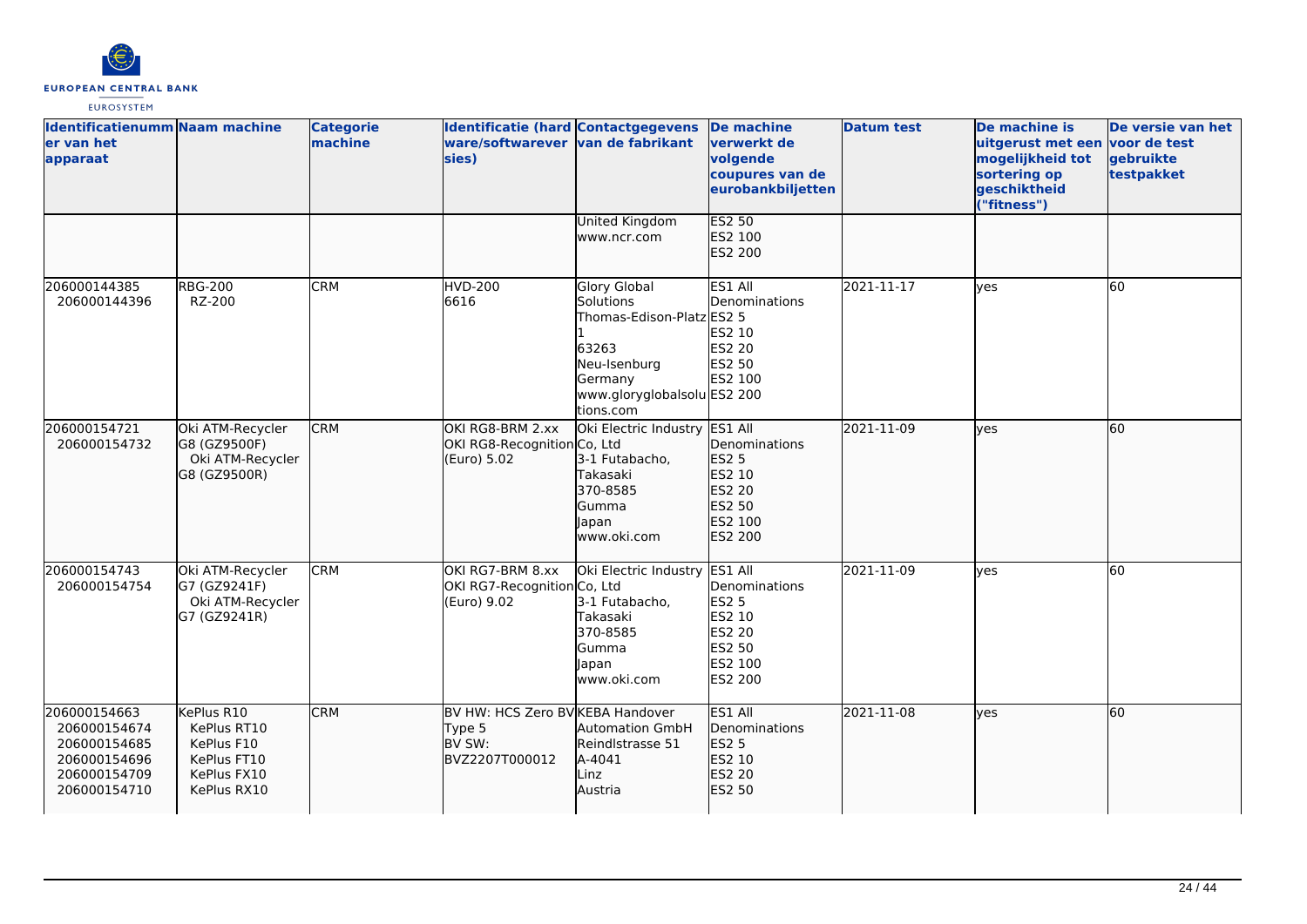

| <b>Identificatienumm Naam machine</b><br>er van het<br>apparaat |                                                                                        | <b>Categorie</b><br>machine | <b>Identificatie (hard Contactgegevens</b><br>ware/softwarever van de fabrikant<br>sies) |                                                                                                                                     | De machine<br>verwerkt de<br>volgende<br>coupures van de<br>eurobankbiljetten                | <b>Datum test</b> | De machine is<br>uitgerust met een voor de test<br>mogelijkheid tot<br>sortering op<br>geschiktheid<br>("fitness") | De versie van het<br>gebruikte<br>testpakket |
|-----------------------------------------------------------------|----------------------------------------------------------------------------------------|-----------------------------|------------------------------------------------------------------------------------------|-------------------------------------------------------------------------------------------------------------------------------------|----------------------------------------------------------------------------------------------|-------------------|--------------------------------------------------------------------------------------------------------------------|----------------------------------------------|
|                                                                 |                                                                                        |                             |                                                                                          | kh@keba.com<br>www.keba.com                                                                                                         | <b>ES2 100</b><br>ES2 200                                                                    |                   |                                                                                                                    |                                              |
| 206000155061<br>206000155072<br>206000155083                    | Series 100 ATM<br>Model 20<br>Series 100 ATM<br>Model 21<br>Series 100 ATM<br>Model 22 | <b>CRM</b>                  | lgbru.<br><b>GBNA with BV100E</b><br>EU7591                                              | Fujitsu Frontech<br>Limited<br>1766 Yanokuchi,<br>Inagi-shi<br>206-855<br>Tokyo<br>Japan<br>www.frontech.fujitsu ES2 200<br>.com/en | ES1 All<br>Denominations<br><b>ES2 5</b><br>ES2 10<br>ES2 20<br>ES2 50<br>ES2 100            | 2021-11-05        | lves                                                                                                               | 60                                           |
| 206000155094<br>206000155174<br>206000155185                    | Serie 8000, Model<br>8148<br>Serie 8000, Model<br>8048R<br>Serie 8000, Model<br>8028R  | <b>CRM</b>                  | lgbru<br>GBNA with BV100E<br>EU7591                                                      | Denso Ten España,<br>S.A.<br>Cesar Vallejo nº 16<br>29004<br>Malaga<br>Spain<br>www.ftesa.es                                        | ES1 All<br><b>Denominations</b><br>ES2 5<br>ES2 10<br>ES2 20<br>ES2 50<br>ES2 100<br>ES2 200 | 2021-11-05        | yes                                                                                                                | 60                                           |
| 207000155380<br>207000155391<br>207000155404                    | Series 100 ATM<br>Model 20<br>Series 100 ATM<br>Model 21<br>Series 100 ATM<br>Model 22 | <b>CCM</b>                  | G60 with BV10<br>EU32AA                                                                  | Fujitsu Frontech<br>Limited<br>1766 Yanokuchi.<br>Inagi-shi<br>206-855<br>Tokyo<br>lapan<br>www.frontech.fujitsu ES2 200<br>.com/en | ES1 All<br>Denominations<br><b>ES2 5</b><br><b>ES2 10</b><br>ES2 20<br>ES2 50<br>ES2 100     | 2021-11-04        | lno                                                                                                                | 60                                           |
| 206000155141<br>206000155152<br>206000155163                    | Series 100 ATM<br>Model 20<br>Series 100 ATM<br>Model 21<br>Series 100 ATM<br>Model 22 | <b>CRM</b>                  | lgbru<br><b>GBNA with BV100</b><br>EU7591                                                | Fujitsu Frontech<br>Limited<br>1766 Yanokuchi,<br>Inagi-shi<br>206-855<br>Tokyo<br>Japan                                            | ES1 All<br>Denominations<br><b>ES2 5</b><br>ES2 10<br>ES2 20<br>ES2 50<br>ES2 100            | 2021-11-03        | ves                                                                                                                | 60                                           |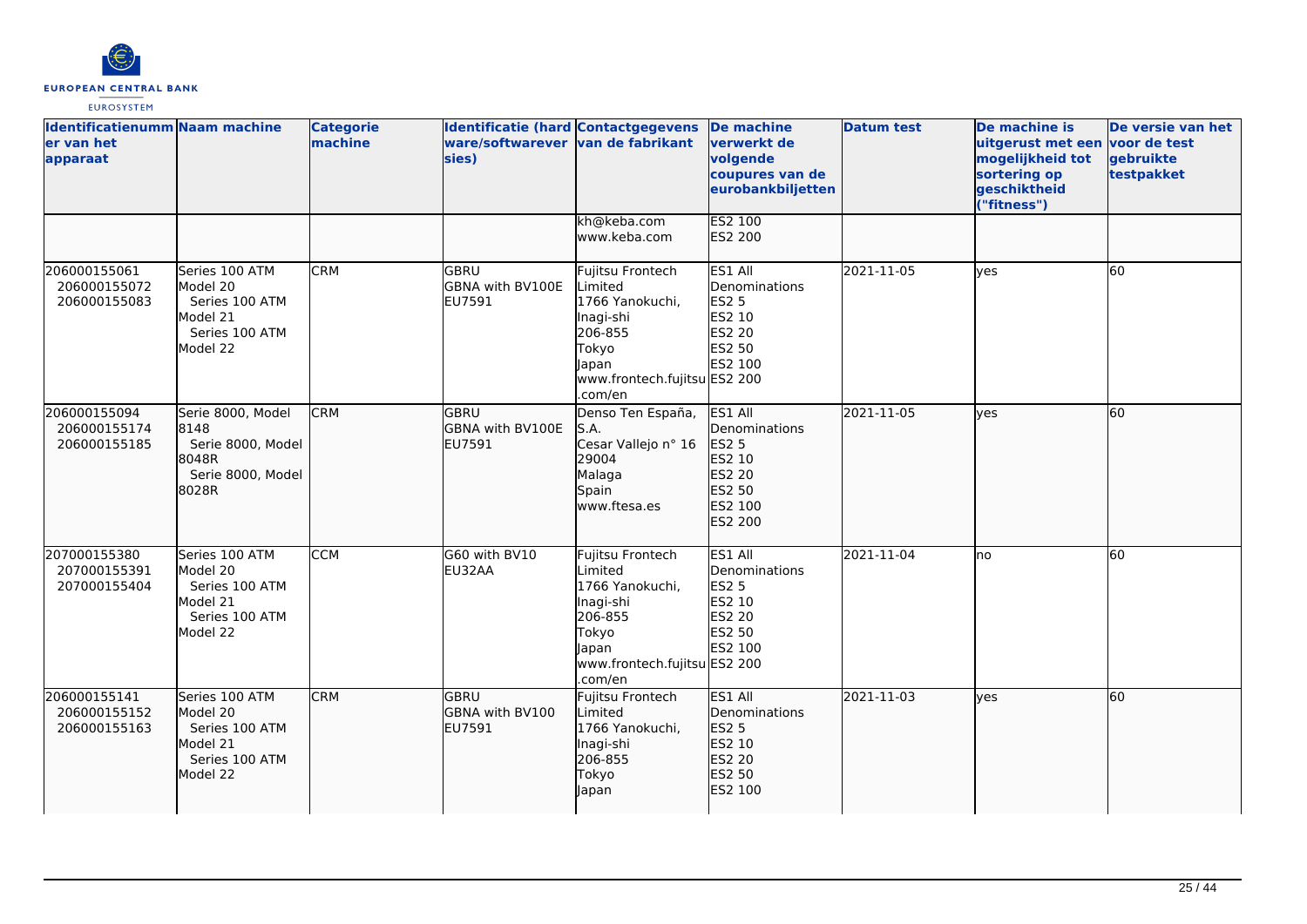

| <b>Identificatienumm Naam machine</b><br>er van het<br>apparaat |                                                                                        | <b>Categorie</b><br>machine | <b>Identificatie (hard Contactgegevens</b><br>ware/softwarever van de fabrikant<br>sies) |                                                                                                                                              | De machine<br>verwerkt de<br>volgende<br>coupures van de<br>eurobankbiljetten                       | <b>Datum test</b> | De machine is<br>uitgerust met een voor de test<br>mogelijkheid tot<br>sortering op<br>geschiktheid<br>("fitness") | De versie van het<br>gebruikte<br>testpakket |
|-----------------------------------------------------------------|----------------------------------------------------------------------------------------|-----------------------------|------------------------------------------------------------------------------------------|----------------------------------------------------------------------------------------------------------------------------------------------|-----------------------------------------------------------------------------------------------------|-------------------|--------------------------------------------------------------------------------------------------------------------|----------------------------------------------|
|                                                                 |                                                                                        |                             |                                                                                          | www.frontech.fujitsu ES2 200<br>.com/en                                                                                                      |                                                                                                     |                   |                                                                                                                    |                                              |
| 206000155196<br>206000155209<br>206000155210                    | Serie 8000, Model<br>8148<br>Serie 8000, Model<br>8048R<br>Serie 8000, Model<br>8028R  | <b>CRM</b>                  | GBRU<br><b>GBNA with BV100</b><br>EU7591                                                 | Denso Ten España,<br>lS.A.<br>Cesar Vallejo nº 16<br>29004<br>Malaga<br>Spain<br>www.ftesa.es                                                | ES1 All<br>Denominations<br><b>ES2 5</b><br>ES2 10<br><b>ES2 20</b><br>ES2 50<br>ES2 100<br>ES2 200 | 2021-11-03        | <b>ves</b>                                                                                                         | 60                                           |
| 206000154970<br>206000154981<br>206000154992                    | Series 100 ATM<br>Model 20<br>Series 100 ATM<br>Model 21<br>Series 100 ATM<br>Model 22 | <b>CRM</b>                  | lgbru<br><b>GBNA</b> with GBVM<br>EU7591                                                 | Fujitsu Frontech<br>Limited<br>1766 Yanokuchi,<br>Inagi-shi<br>206-855<br>Tokyo<br><b>Japan</b><br>www.frontech.fujitsu ES2 200<br>.com/en   | ES1 All<br>Denominations<br><b>ES2 5</b><br>ES2 10<br>ES2 20<br>ES2 50<br>ES2 100                   | 2021-11-02        | lves                                                                                                               | 60                                           |
| 206000155005<br>206000155016<br>206000155027                    | Serie 8000, Model<br>8148<br>Serie 8000, Model<br>8048R<br>Serie 8000, Model<br>8028R  | <b>CRM</b>                  | <b>GBRU</b><br><b>GBNA with GBVM</b><br>EU7591                                           | Denso Ten España,<br>S.A.<br>Cesar Vallejo nº 16<br>29004<br>Malaga<br>Spain<br>www.ftesa.es                                                 | ES1 All<br>Denominations<br><b>ES2 5</b><br>ES2 10<br><b>ES2 20</b><br>ES2 50<br>ES2 100<br>ES2 200 | 2021-11-02        | <b>l</b> ves                                                                                                       | 60                                           |
| 205000154263<br>205000154274                                    | SS4N-400<br>OLIS-4400                                                                  | <b>CIM</b>                  | SCNXL83<br>523244433                                                                     | Printec Hellas<br>S.M.S.A.<br>7-7A, Poseidonos<br>Ave. & Lokridos Str.<br>18344<br>Moschato, Athens<br>Greece<br>e.vasiliadou@printecES2 200 | ES1 All<br><b>Denominations</b><br>ES2 5<br>ES2 10<br>ES2 20<br>ES2 50<br>ES2 100                   | 2021-10-22        | no                                                                                                                 | 60                                           |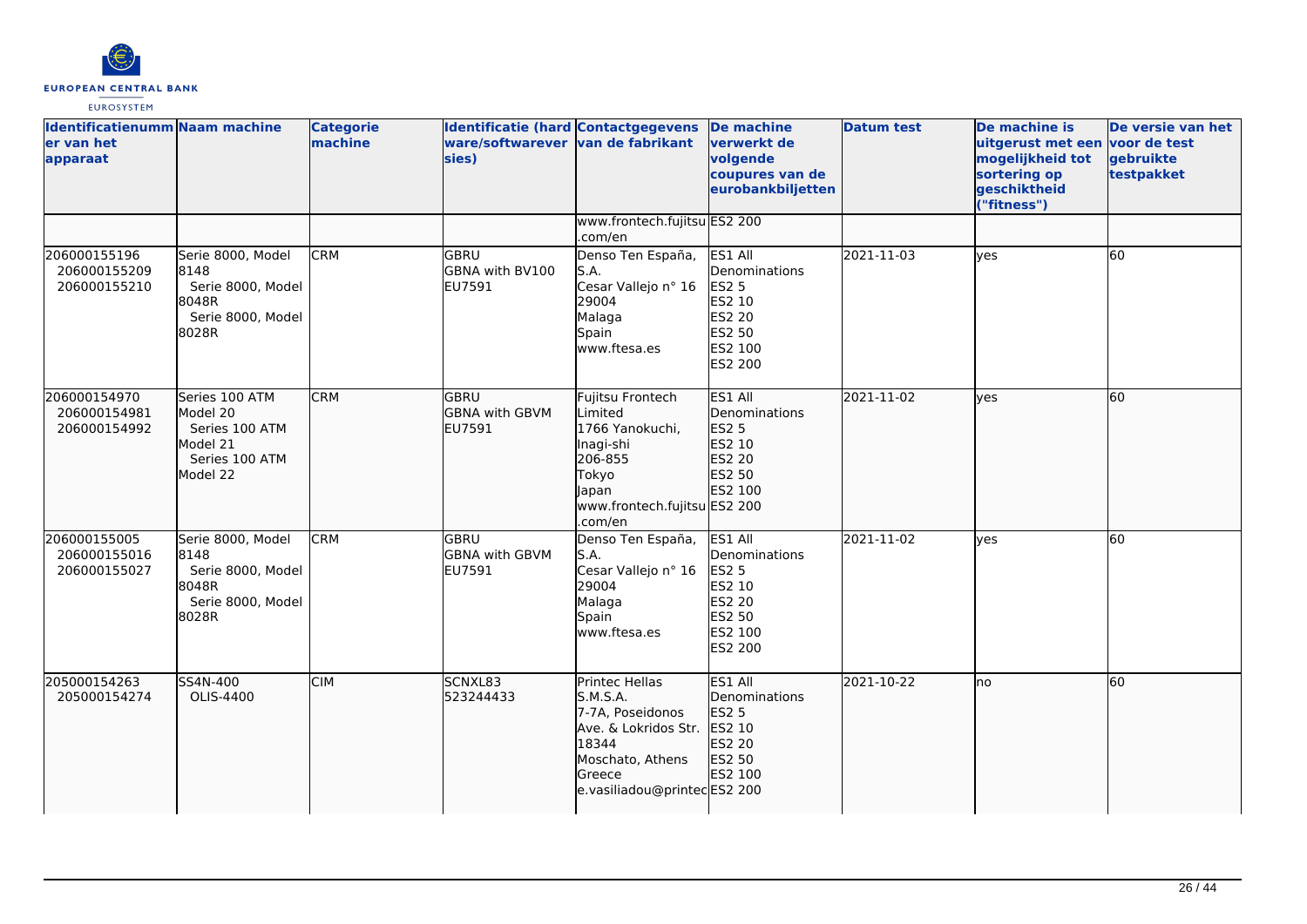

| <b>Identificatienumm Naam machine</b><br>er van het<br>apparaat |                                                                           | <b>Categorie</b><br>machine | <b>Identificatie (hard Contactgegevens</b><br>ware/softwarever van de fabrikant<br>sies) |                                                                                                                                                                                        | <b>De machine</b><br>verwerkt de<br>volgende<br>coupures van de<br>eurobankbiljetten     | <b>Datum test</b> | De machine is<br>uitgerust met een<br>mogelijkheid tot<br>sortering op<br>geschiktheid<br>"fitness") | De versie van het<br>voor de test<br>gebruikte<br>testpakket |
|-----------------------------------------------------------------|---------------------------------------------------------------------------|-----------------------------|------------------------------------------------------------------------------------------|----------------------------------------------------------------------------------------------------------------------------------------------------------------------------------------|------------------------------------------------------------------------------------------|-------------------|------------------------------------------------------------------------------------------------------|--------------------------------------------------------------|
|                                                                 |                                                                           |                             |                                                                                          | group.com<br>www.printecgroup.c<br><b>om</b>                                                                                                                                           |                                                                                          |                   |                                                                                                      |                                                              |
| 205000154081                                                    | GDB-100                                                                   | <b>CIM</b>                  | HVD-310<br>Model package: 119 Solutions                                                  | Glory Global<br>Thomas-Edison-Platz ES2 5<br>63263<br>Neu-Isenburg<br>Germany<br>www.gloryglobalsolu ES2 200<br>tions.com                                                              | ES1 All<br>Denominations<br>ES2 10<br>ES2 20<br>ES2 50<br>ES2 100                        | 2021-10-21        | lno                                                                                                  | 60                                                           |
| 205000154229<br>205000154230<br>205000154241<br>205000154252    | SS4N-300<br>SS4N-100<br>OLIS-Mini<br>OLIS-2400                            | <b>CIM</b>                  | SCNL83<br>523244433                                                                      | Printec Hellas<br>S.M.S.A.<br>7-7A, Poseidonos<br>Ave. & Lokridos Str.<br>18344<br>Moschato, Athens<br>lGreece<br>e.vasiliadou@printecES2 200<br>group.com<br>www.printecgroup.c<br>om | ES1 All<br>Denominations<br><b>ES2 5</b><br>ES2 10<br>ES2 20<br>ES2 50<br>ES2 100        | 2021-10-20        | Ino                                                                                                  | 60                                                           |
| 208000153050<br>208000153061                                    | Cineo C6010<br>CS 6010                                                    | <b>COM</b>                  | MOVE PWBA<br>MOVE_PWBA_EUR_1 Systems GmbH<br>050                                         | Diebold Nixdorf<br>Heinz-Nixdorf-Ring 1<br>33106<br>Paderborn<br>Germany<br>info.de@dieboldnixd ES2 100<br>orf.com<br>www.dieboldnixdorf.<br>com                                       | ES1 All<br>Denominations<br><b>ES2 5</b><br>ES2 10<br>ES2 20<br><b>ES2 50</b><br>ES2 200 | 2021-09-23        | ves                                                                                                  | 60                                                           |
| 206000152581<br>206000152592<br>206000152605<br>206000152616    | <b>CINEO C4060</b><br><b>CINEO C4040</b><br>CS 4040<br><b>CINEO C4080</b> | <b>CRM</b>                  | MOVE CWAA<br>MOVE_CWAA_EUR_1 Systems GmbH<br>050                                         | Diebold Nixdorf<br>Heinz-Nixdorf-Ring 1<br>33106                                                                                                                                       | ES1 All<br>Denominations<br><b>ES2 5</b><br>ES2 10                                       | 2021-09-22        | yes                                                                                                  | 60                                                           |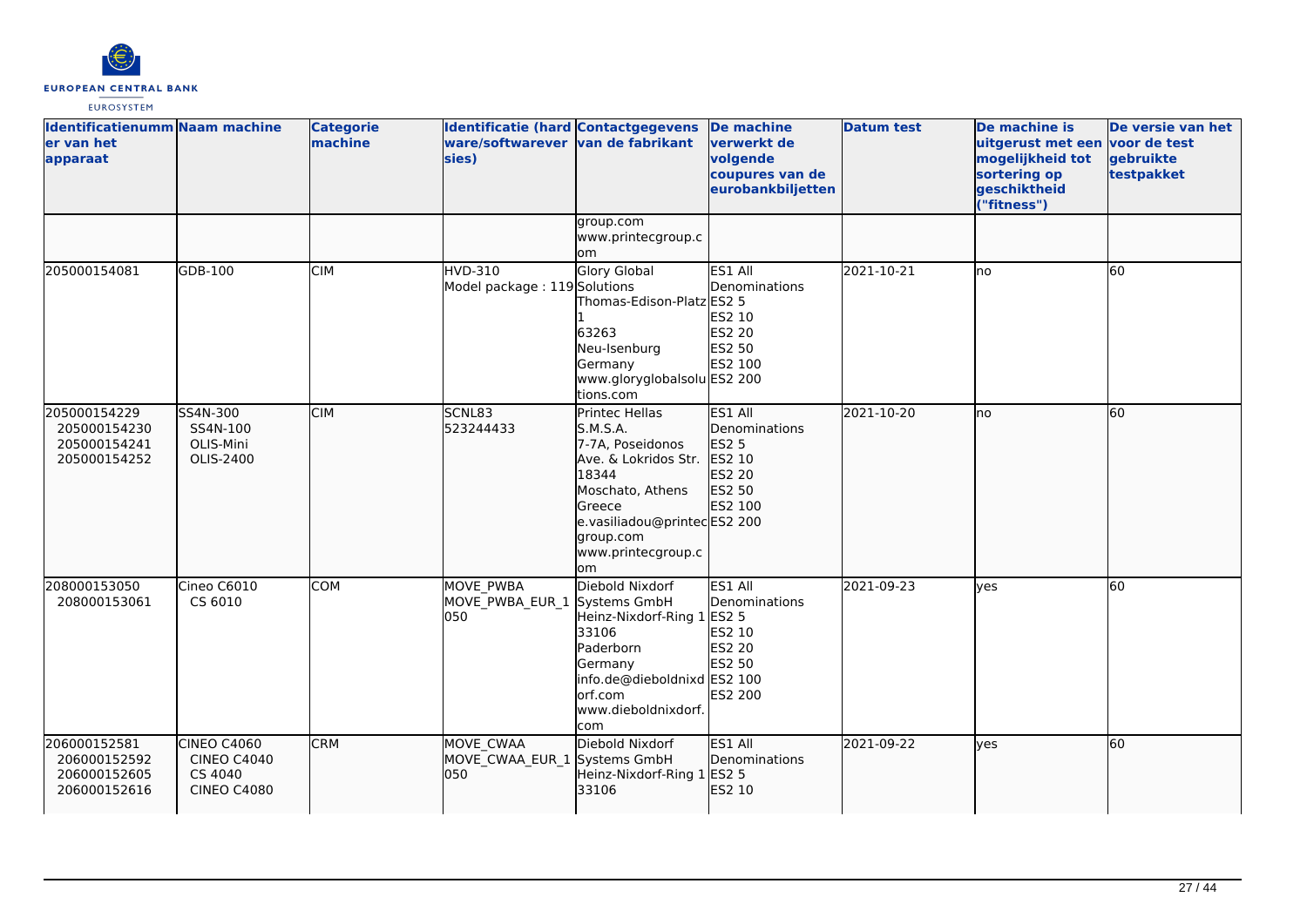

| <b>Identificatienumm Naam machine</b><br>er van het<br>apparaat                                                                                                                                                                                                                                                              |                                                                                                                                                                                                                                                                                                                                                       | <b>Categorie</b><br>machine | <b>Identificatie (hard Contactgegevens</b><br>ware/softwarever van de fabrikant<br>sies) |                                                                                                                                                         | <b>De machine</b><br>verwerkt de<br>volgende<br>coupures van de<br>eurobankbiljetten | <b>Datum test</b> | De machine is<br>uitgerust met een voor de test<br>mogelijkheid tot<br>sortering op<br>geschiktheid<br>("fitness") | De versie van het<br>gebruikte<br>testpakket |
|------------------------------------------------------------------------------------------------------------------------------------------------------------------------------------------------------------------------------------------------------------------------------------------------------------------------------|-------------------------------------------------------------------------------------------------------------------------------------------------------------------------------------------------------------------------------------------------------------------------------------------------------------------------------------------------------|-----------------------------|------------------------------------------------------------------------------------------|---------------------------------------------------------------------------------------------------------------------------------------------------------|--------------------------------------------------------------------------------------|-------------------|--------------------------------------------------------------------------------------------------------------------|----------------------------------------------|
| 206000152627<br>206000152638<br>206000152649<br>206000152650<br>206000152661<br>206000152672<br>206000152683<br>206000152694<br>206000152707<br>206000152718<br>206000152729<br>206000152730<br>206000152741<br>206000152752<br>206000152763<br>206000152774<br>206000152785<br>206000152796<br>206000152809<br>206000152810 | <b>CS 4080</b><br><b>CINEO C4560</b><br>CS 4560<br><b>CINEO C4580</b><br>CS 4580<br><b>CINEO C2090</b><br>CS 2090<br><b>CINEO C4090</b><br>CS 4090<br><b>CINEO C2080</b><br>CS 2080<br><b>CINEO C6040</b><br>CS 6040<br><b>CINEO C6040</b><br>Compact<br>CS 6040 Compact<br><b>CINEO C6030</b><br>CS 6030<br><b>CINEO C6050</b><br>CS 6050<br>CS 4060 |                             |                                                                                          | Paderborn<br>Germany<br>info.de@dieboldnixd ES2 100<br>orf.com<br>www.dieboldnixdorf.<br>com                                                            | <b>ES2 20</b><br>ES2 50<br>ES2 200                                                   |                   |                                                                                                                    |                                              |
| 208000153481<br>208000153492                                                                                                                                                                                                                                                                                                 | Cineo C6010<br>CS 6010                                                                                                                                                                                                                                                                                                                                | <b>COM</b>                  | MOVE PWCC<br>MOVE PWBA EUR 1 Systems GmbH<br>050                                         | Diebold Nixdorf<br>Heinz-Nixdorf-Ring 1 ES2 5<br>33106<br>Paderborn<br>Germany<br>info.de@dieboldnixd ES2 100<br>lorf.com<br>www.dieboldnixdorf.<br>com | ES1 All<br>Denominations<br>ES2 10<br>ES2 20<br>ES2 50<br><b>ES2 200</b>             | 2021-09-22        | yes                                                                                                                | 60                                           |
| 206000152217<br>206000152228<br>206000152239<br>206000152240<br>206000152251<br>206000152262<br>206000152273                                                                                                                                                                                                                 | CINEO C4060<br><b>CINEO C4040</b><br>CS 4040<br><b>CINEO C4080</b><br>CS 4080<br><b>CINEO C4560</b><br>CS 4560                                                                                                                                                                                                                                        | <b>CRM</b>                  | MOVE CWCA<br>MOVE CWAA EUR 1 Systems GmbH<br>050                                         | Diebold Nixdorf<br>Heinz-Nixdorf-Ring 1 ES2 5<br>33106<br>Paderborn<br>Germany<br>info.de@dieboldnixd ES2 100                                           | ES1 All<br>Denominations<br>ES2 10<br>ES2 20<br>ES2 50                               | 2021-09-21        | lyes                                                                                                               | 60                                           |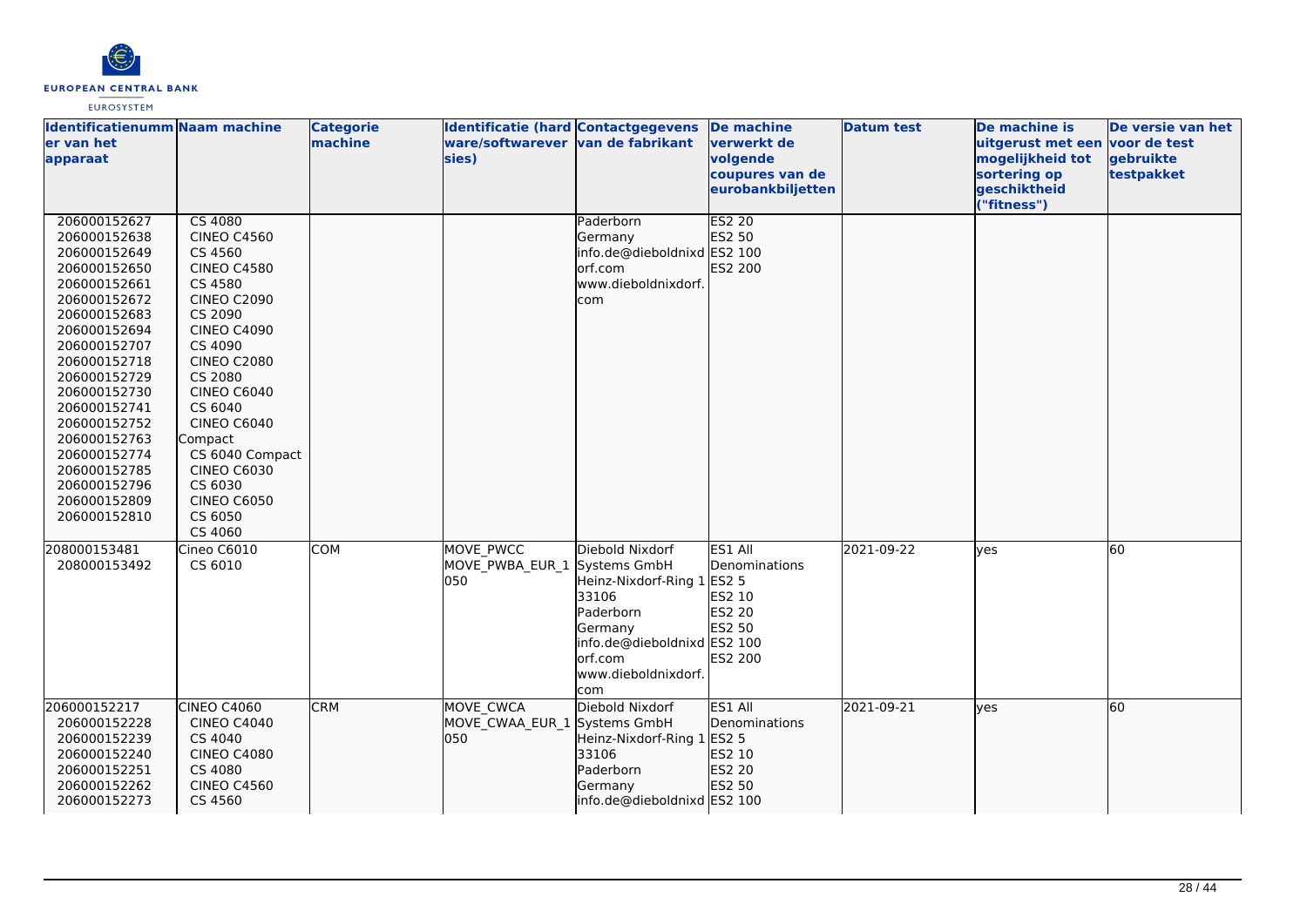

| Identificatienumm Naam machine<br>ler van het<br>apparaat                                                                                                                                                                                                                    |                                                                                                                                                                                                                                                                                             | <b>Categorie</b><br>machine | <b>Identificatie (hard Contactgegevens</b><br>ware/softwarever van de fabrikant<br>sies) |                                                                                                                | De machine<br>verwerkt de<br>volgende<br>coupures van de<br>eurobankbiljetten                | <b>Datum test</b> | De machine is<br>uitgerust met een voor de test<br>mogelijkheid tot<br>sortering op<br>geschiktheid<br>"fitness") | De versie van het<br>gebruikte<br>testpakket |
|------------------------------------------------------------------------------------------------------------------------------------------------------------------------------------------------------------------------------------------------------------------------------|---------------------------------------------------------------------------------------------------------------------------------------------------------------------------------------------------------------------------------------------------------------------------------------------|-----------------------------|------------------------------------------------------------------------------------------|----------------------------------------------------------------------------------------------------------------|----------------------------------------------------------------------------------------------|-------------------|-------------------------------------------------------------------------------------------------------------------|----------------------------------------------|
| 206000152284<br>206000152295<br>206000152308<br>206000152319<br>206000152320<br>206000152331<br>206000152342<br>206000152353<br>206000152364<br>206000152375<br>206000152386<br>206000152397<br>206000152400<br>206000152411<br>206000152422<br>206000152433<br>206000152444 | CINEO C4580<br>CS 4580<br><b>CINEO C2090</b><br>CS 2090<br><b>CINEO C4090</b><br>CS 4090<br><b>CINEO C2080</b><br>CS 2080<br><b>CINEO C6040</b><br>CS 6040<br><b>CINEO C6040</b><br>Compact<br>CS 6040 Compact<br><b>CINEO C6030</b><br>CS 6030<br><b>CINEO C6050</b><br>CS 6050<br>CS 4060 |                             |                                                                                          | orf.com<br>www.dieboldnixdorf.<br>com                                                                          | <b>ES2 200</b>                                                                               |                   |                                                                                                                   |                                              |
| 205000152089                                                                                                                                                                                                                                                                 | Suzohapp CDS9<br><b>HCM</b>                                                                                                                                                                                                                                                                 | <b>CIM</b>                  | HOTS BV5A<br>BVZ22EUT V000020 NL. B.V. / Suzohapp                                        | Suzo international<br>Rijnzathe 12<br>3454PV<br>De Meern<br>Netherlands<br>info@suzohapp.nl<br>eu.suzohapp.com | ES1 All<br>Denominations<br>ES2 5<br>ES2 10<br>ES2 20<br>ES2 50<br>ES2 100<br>ES2 200        | 2021-09-20        | Ino                                                                                                               | 60                                           |
| 206000152137<br>206000152148<br>206000152159<br>206000152160                                                                                                                                                                                                                 | Scancoin RCS500<br><b>RCS 900</b><br>HCM N11<br>HCM N12                                                                                                                                                                                                                                     | <b>CRM</b>                  | HOTS BV5A<br>BVZ22EUT V000020 NL. B.V. / Suzohapp                                        | Suzo international<br>Rijnzathe 12<br>3454PV<br>De Meern<br>Netherlands<br>info@suzohapp.nl<br>eu.suzohapp.com | ES1 All<br>Denominations<br><b>ES2 5</b><br>ES2 10<br>ES2 20<br>ES2 50<br>ES2 100<br>ES2 200 | 2021-09-20        | lves                                                                                                              | 60                                           |
| 206000135556<br>206000135567                                                                                                                                                                                                                                                 | <b>SDM504S</b><br><b>SDM501S</b>                                                                                                                                                                                                                                                            | <b>CRM</b>                  | <b>BV5000</b><br>BVCM115-EUR11700 Via di Mezzo 2/4                                       | Cima S.p.A.                                                                                                    | ES1 All<br>Denominations                                                                     | 2021-09-14        | lyes                                                                                                              | 60                                           |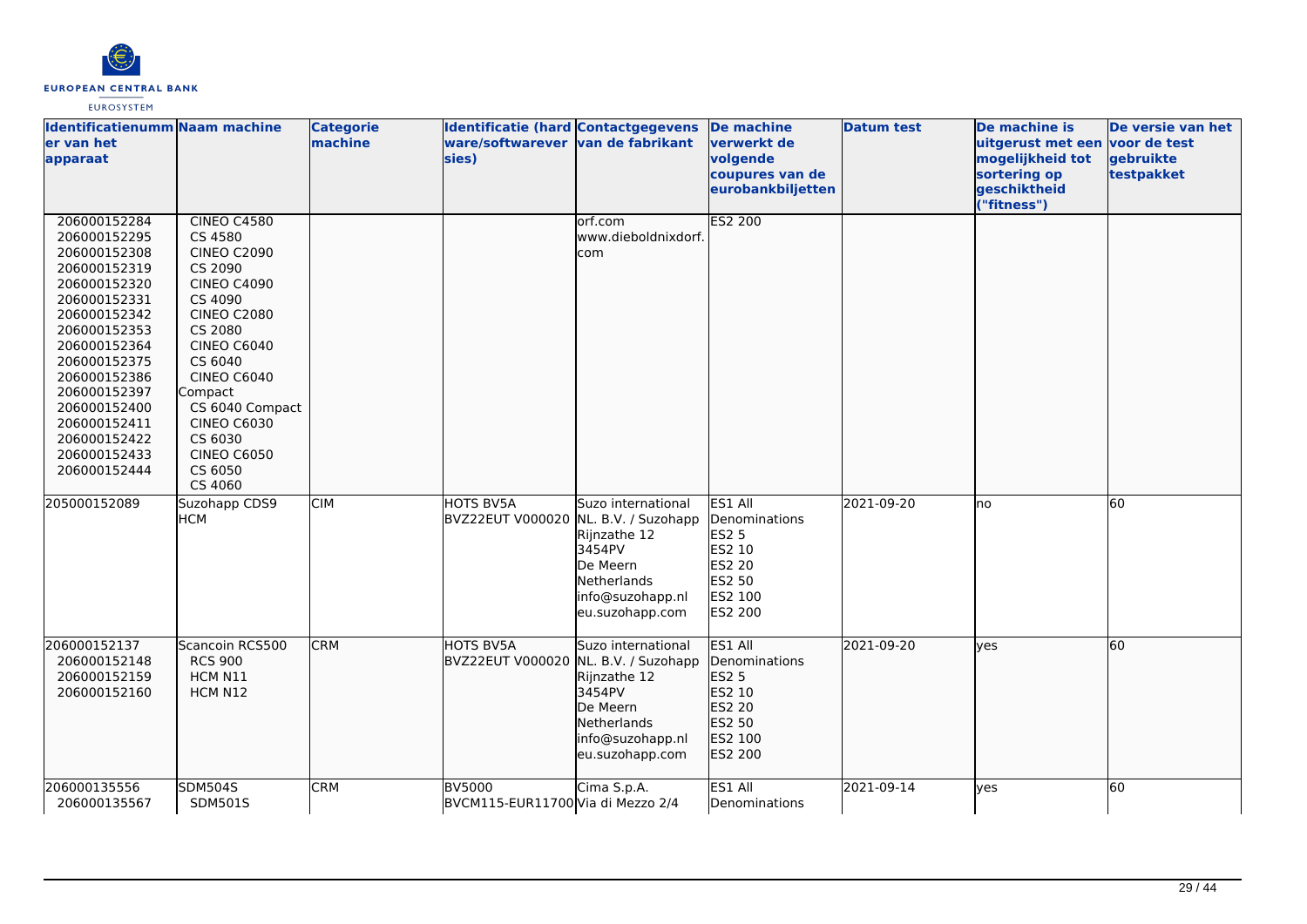

| <b>Identificatienumm Naam machine</b><br>er van het<br>apparaat                                                                                                                                                                                                                                                              |                                                                                                                                                                                                                                                                                          | <b>Categorie</b><br>machine | Identificatie (hard Contactgegevens<br>ware/softwarever van de fabrikant<br>sies) |                                                                                      | De machine<br>verwerkt de<br>volgende<br>coupures van de<br>eurobankbiljetten                | <b>Datum test</b> | De machine is<br>uitgerust met een voor de test<br>mogelijkheid tot<br>sortering op<br>geschiktheid<br>"fitness") | De versie van het<br>gebruikte<br>testpakket |
|------------------------------------------------------------------------------------------------------------------------------------------------------------------------------------------------------------------------------------------------------------------------------------------------------------------------------|------------------------------------------------------------------------------------------------------------------------------------------------------------------------------------------------------------------------------------------------------------------------------------------|-----------------------------|-----------------------------------------------------------------------------------|--------------------------------------------------------------------------------------|----------------------------------------------------------------------------------------------|-------------------|-------------------------------------------------------------------------------------------------------------------|----------------------------------------------|
| 206000135578<br>206000135589<br>206000135590<br>206000135603<br>206000135614<br>206000135625<br>206000135636<br>206000135647<br>206000135658<br>206000135669<br>206000135670<br>206000135681<br>206000135692<br>206000135705<br>206000135716<br>206000135727<br>206000135738<br>206000135749                                 | <b>SDM504C</b><br><b>SDM501C</b><br><b>SDM503</b><br>SDM503R<br>SDM503RC<br>SDM503RS<br>SDM503RH<br>8800S<br>8800C<br>8400S<br>8400C<br>CASHERE<br><b>SDM502C</b><br><b>SDM502S</b><br><b>SDM503C</b><br><b>SDM503S</b><br><b>SDM505S</b><br><b>SDM505C</b>                              |                             | lo.                                                                               | 41037<br>Mirandola (MO)<br>Italy<br>info@cimaspa.it<br>www.cimaspa.it                | ES2 <sub>5</sub><br>ES2 10<br>ES2 20<br>ES2 50<br>ES2 100<br>ES2 200                         |                   |                                                                                                                   |                                              |
| 206000151329<br>206000151330<br>206000151341<br>206000151352<br>206000151363<br>206000151374<br>206000151385<br>206000151396<br>206000151409<br>206000151410<br>206000151421<br>206000151432<br>206000151443<br>206000151454<br>206000151465<br>206000151476<br>206000151487<br>206000151498<br>206000151502<br>206000151513 | <b>SDM504S</b><br>SDM501S<br><b>SDM504C</b><br><b>SDM501C</b><br><b>SDM503</b><br>SDM503R<br>SDM503RC<br>SDM503RS<br>SDM503RH<br>8800S<br>8800C<br>8400S<br>8400C<br>CASHERE<br><b>SDM502C</b><br><b>SDM502S</b><br><b>SDM503C</b><br><b>SDM503S</b><br><b>SDM505S</b><br><b>SDM505C</b> | <b>CRM</b>                  | BV5000<br>BVCM116-EUR11800 Via di Mezzo 2/4                                       | Cima S.p.A.<br>41037<br>Mirandola (MO)<br>Italy<br>info@cimaspa.it<br>www.cimaspa.it | ES1 All<br>Denominations<br><b>ES2 5</b><br>ES2 10<br>ES2 20<br>ES2 50<br>ES2 100<br>ES2 200 | 2021-09-14        | lves                                                                                                              | 60                                           |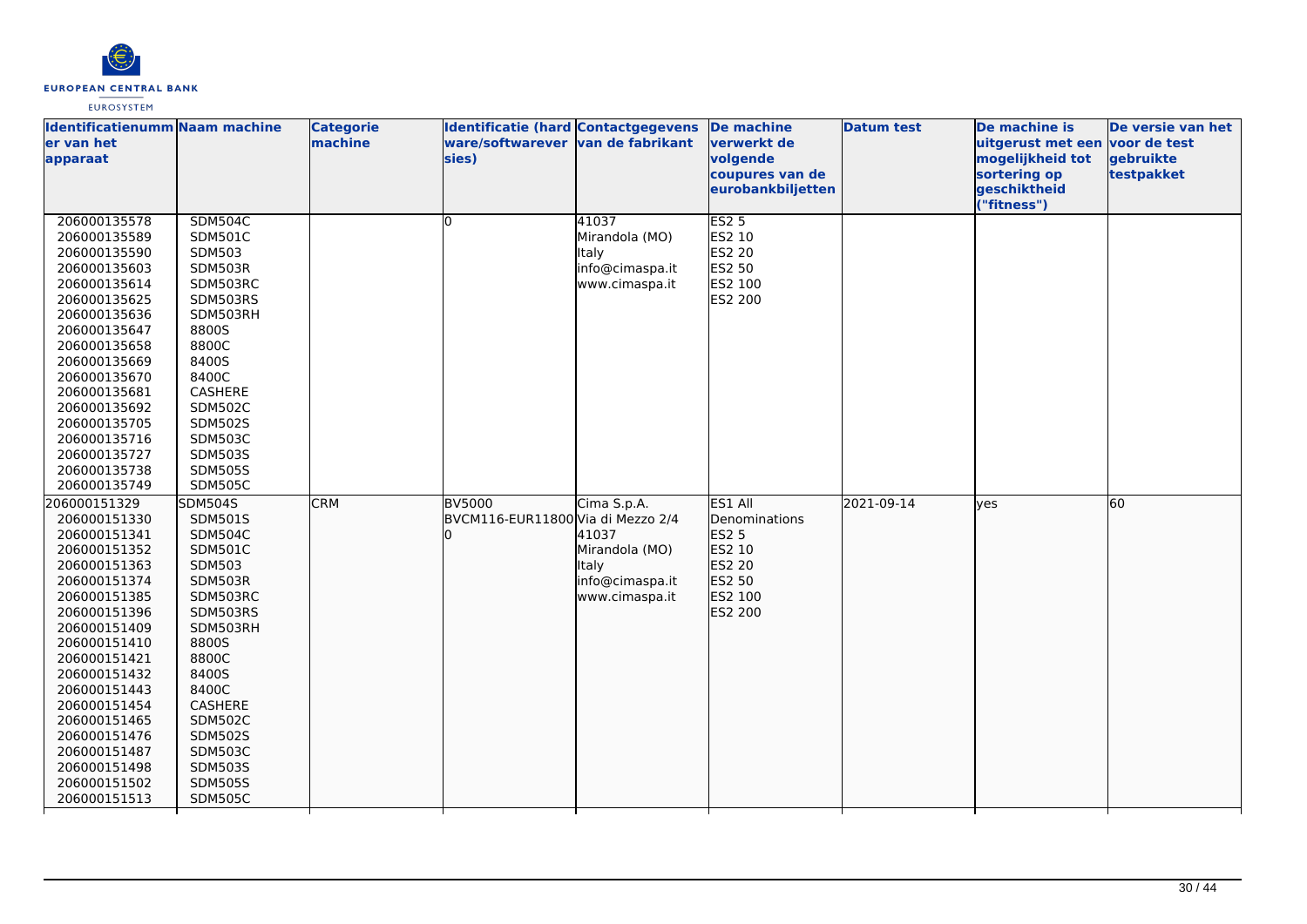

| <b>Identificatienumm Naam machine</b><br>er van het<br>apparaat                                                                                                                                                                                                                                                                                                                                              |                                                                                                                                                                                                                                                                                                                                                                                                                                     | <b>Categorie</b><br>machine | <b>Identificatie (hard Contactgegevens</b><br>ware/softwarever van de fabrikant<br>sies) |                                                                                                                                                                      | De machine<br>verwerkt de<br>volgende<br>coupures van de<br>eurobankbiljetten                              | <b>Datum test</b> | De machine is<br>uitgerust met een voor de test<br>mogelijkheid tot<br>sortering op<br>geschiktheid<br>("fitness") | De versie van het<br>gebruikte<br>testpakket |
|--------------------------------------------------------------------------------------------------------------------------------------------------------------------------------------------------------------------------------------------------------------------------------------------------------------------------------------------------------------------------------------------------------------|-------------------------------------------------------------------------------------------------------------------------------------------------------------------------------------------------------------------------------------------------------------------------------------------------------------------------------------------------------------------------------------------------------------------------------------|-----------------------------|------------------------------------------------------------------------------------------|----------------------------------------------------------------------------------------------------------------------------------------------------------------------|------------------------------------------------------------------------------------------------------------|-------------------|--------------------------------------------------------------------------------------------------------------------|----------------------------------------------|
| 206000151728<br>206000151739<br>206000151740<br>206000151751<br>206000151762<br>206000151773<br>206000151784<br>206000151795<br>206000151808<br>206000151819<br>206000151820<br>206000151831                                                                                                                                                                                                                 | AST7000NT-R5<br><b>AST7000NT</b><br>AST7000-FT<br><b>AST7000-FT ER</b><br>AST7016<br>AST7008W<br><b>AST7008WB</b><br>AST7008C<br><b>AST7008CB</b><br><b>AST7008H</b><br>AST7008HB<br>AST7008S                                                                                                                                                                                                                                       | <b>CRM</b>                  | <b>BV5000</b><br>BVCM116-EUR11800 Via di Mezzo 2/4                                       | Cima S.p.A.<br>41037<br>Mirandola (MO)<br>Italy<br>info@cimaspa.it<br>www.cimaspa.it                                                                                 | <b>ES1 All</b><br>Denominations<br><b>ES2 5</b><br>ES2 10<br><b>ES2 20</b><br>ES2 50<br>ES2 100<br>ES2 200 | 2021-09-14        | yes                                                                                                                | 60                                           |
| 206000150475<br>206000150486<br>206000150497<br>206000150501<br>206000150512<br>206000150523<br>206000150534<br>206000150545<br>206000150556<br>206000150567<br>206000150578<br>206000150589<br>206000150590<br>206000150603<br>206000150614<br>206000150625<br>206000150636<br>206000150647<br>206000150658<br>206000150669<br>206000150670<br>206000150681<br>206000150692<br>206000150705<br>206000150716 | DT-7000H68V<br>DT-7000H68N<br>DT-7000H68NL<br>DT-7000H68NLR<br>DT-7000H68NX<br>Virtual Teller Mach<br>ine(VTM)/Videokasse<br>DT-7000P5800<br>DT-7000P5800L<br>DT-7000P5800E<br>DT-7000P5500L<br>DT-7000P5500<br>DT-7000P5500S<br>DT-7000P5500SL<br>DT-7000160-COMB<br>la.<br>DT-7000160XL<br>DT-7000160X<br>DT-7000160NL<br>DT-7000160A<br>DT-7000160B<br>DT-7000166<br>DT-7000H68VL<br>DT-7000TCR71<br>DT-7000H68VLR<br>DT-7000i58 | <b>CRM</b>                  | UNV-010<br>V28004A012                                                                    | <b>GRG Banking</b><br>Equipment Co Ltd<br>9 Kelin Road Science ES2 5<br>City<br>510663<br>Guangzhou, District ES2 50<br>Luogang<br><b>China</b><br>www.grgbanking.co | ES1 All<br><b>Denominations</b><br>ES2 10<br>ES2 20<br>ES2 100<br>ES2 200                                  | 2021-08-30        | lves                                                                                                               | 60                                           |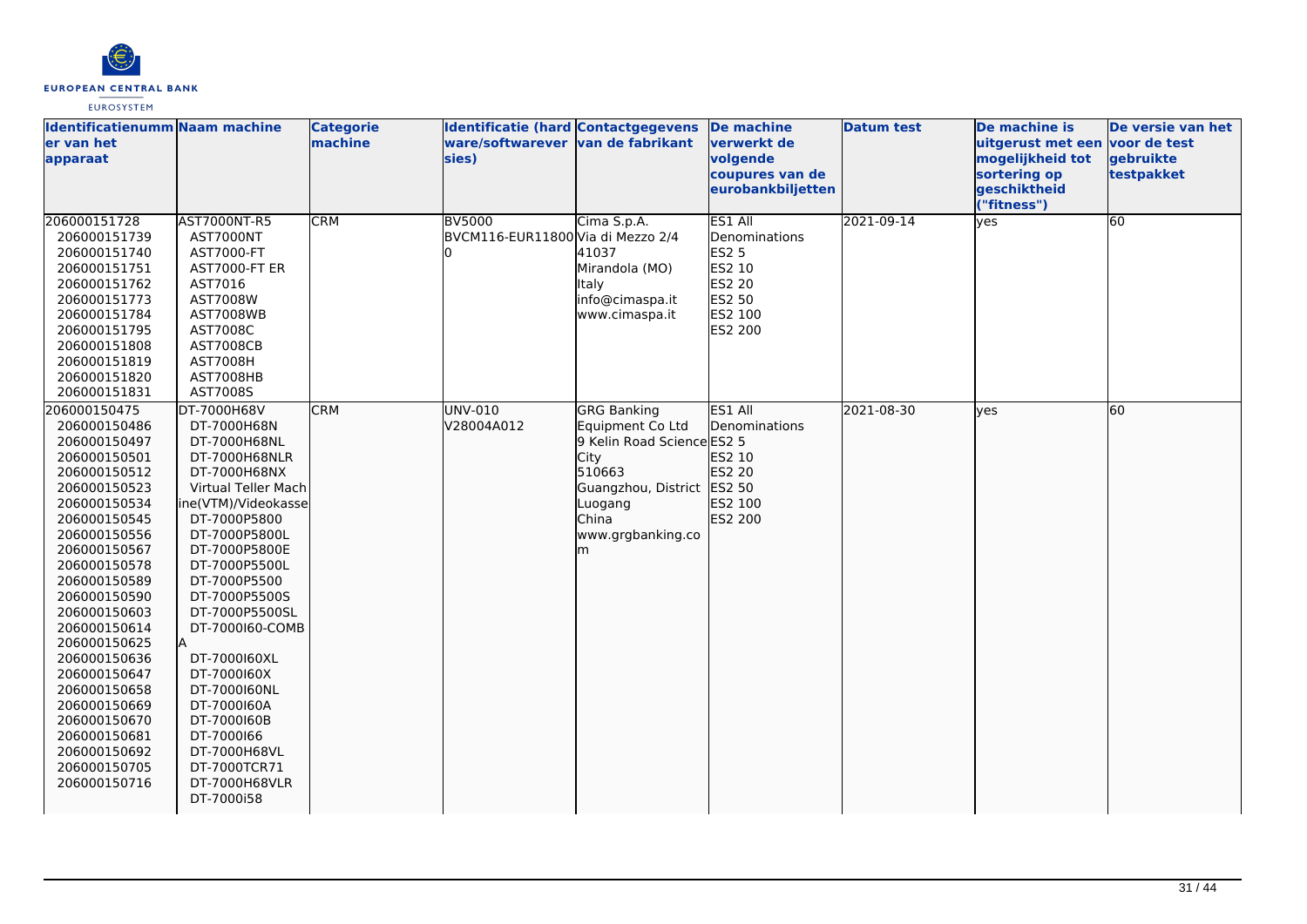

| <b>Identificatienumm Naam machine</b><br>er van het<br>apparaat                                              |                                                                                                                | <b>Categorie</b><br>machine | Identificatie (hard Contactgegevens<br>ware/softwarever van de fabrikant<br>sies) |                                                                                                                                                                        | <b>De machine</b><br><b>verwerkt</b> de<br>volgende<br>coupures van de<br>eurobankbiljetten | <b>Datum test</b> | De machine is<br>uitgerust met een voor de test<br>mogelijkheid tot<br>sortering op<br>geschiktheid<br>("fitness") | De versie van het<br>gebruikte<br>testpakket |
|--------------------------------------------------------------------------------------------------------------|----------------------------------------------------------------------------------------------------------------|-----------------------------|-----------------------------------------------------------------------------------|------------------------------------------------------------------------------------------------------------------------------------------------------------------------|---------------------------------------------------------------------------------------------|-------------------|--------------------------------------------------------------------------------------------------------------------|----------------------------------------------|
| 205000150429                                                                                                 | DT-7000i58T<br>KUAN                                                                                            | <b>CIM</b>                  | EUR 002.016                                                                       | Masterwork<br>Automodules<br>4F, 223, Chong Yang ES2 5<br>Rd<br>115 Nangang<br>Taipei<br>Taiwan<br>www.automodules.c ES2 200<br>om                                     | ES1 All<br>Denominations<br>ES2 10<br><b>ES2 20</b><br>ES2 50<br>ES2 100                    | 2021-08-24        | lno                                                                                                                | 60                                           |
| 210000150233                                                                                                 | CoinRoll 123                                                                                                   | <b>CDM</b>                  | SIRIUS V3.4                                                                       | HESS Cash Systems ES1 All<br>GmbH<br>Robert-Bosch-<br>Strasse 30<br>71106<br>Magstadt<br>Germany<br>joachim.becker@hes ES2 200<br>s.de<br>www.hess.de                  | Denominations<br><b>ES2 5</b><br>ES2 10<br>ES2 20<br>ES2 50<br>ES2 100                      | 2021-08-10        | lno                                                                                                                | 60                                           |
| 206000149552<br>206000149563<br>206000149574                                                                 | ProCash 4000<br>ProCash 4000xs<br>ProCash 4100                                                                 | <b>CRM</b>                  | LINE XLA-O<br>XLAAEUR0249                                                         | Diebold Nixdorf<br>Systems GmbH<br>Heinz-Nixdorf-Ring 1 ES2 5<br>33106<br>Paderborn<br>Germany<br>info.de@dieboldnixd ES2 100<br>orf.com<br>www.dieboldnixdorf.<br>com | ES1 All<br>Denominations<br>ES2 10<br>ES2 20<br>ES2 50<br>ES2 200                           | 2021-08-04        | lves                                                                                                               | 60                                           |
| 206000149585<br>206000149596<br>206000149609<br>206000149610<br>206000149621<br>206000149632<br>206000149643 | Opteva 328EF<br>Diebold 3030<br>Opteva 328EF/D<br>Opteva 328EF/C<br>Opteva 328EF/S<br>Opteva 328<br>Opteva 324 | <b>CRM</b>                  | BVZ10<br>BVZ22EUT000020                                                           | Diebold Nixdorf<br>Systems GmbH<br>Heinz-Nixdorf-Ring 1<br>33106<br>Paderborn<br>Germany<br>info.de@dieboldnixd ES2 100                                                | ES1 All<br>Denominations<br>ES2 5<br>ES2 10<br>ES2 20<br>ES2 50                             | 2021-08-03        | lves                                                                                                               | 60                                           |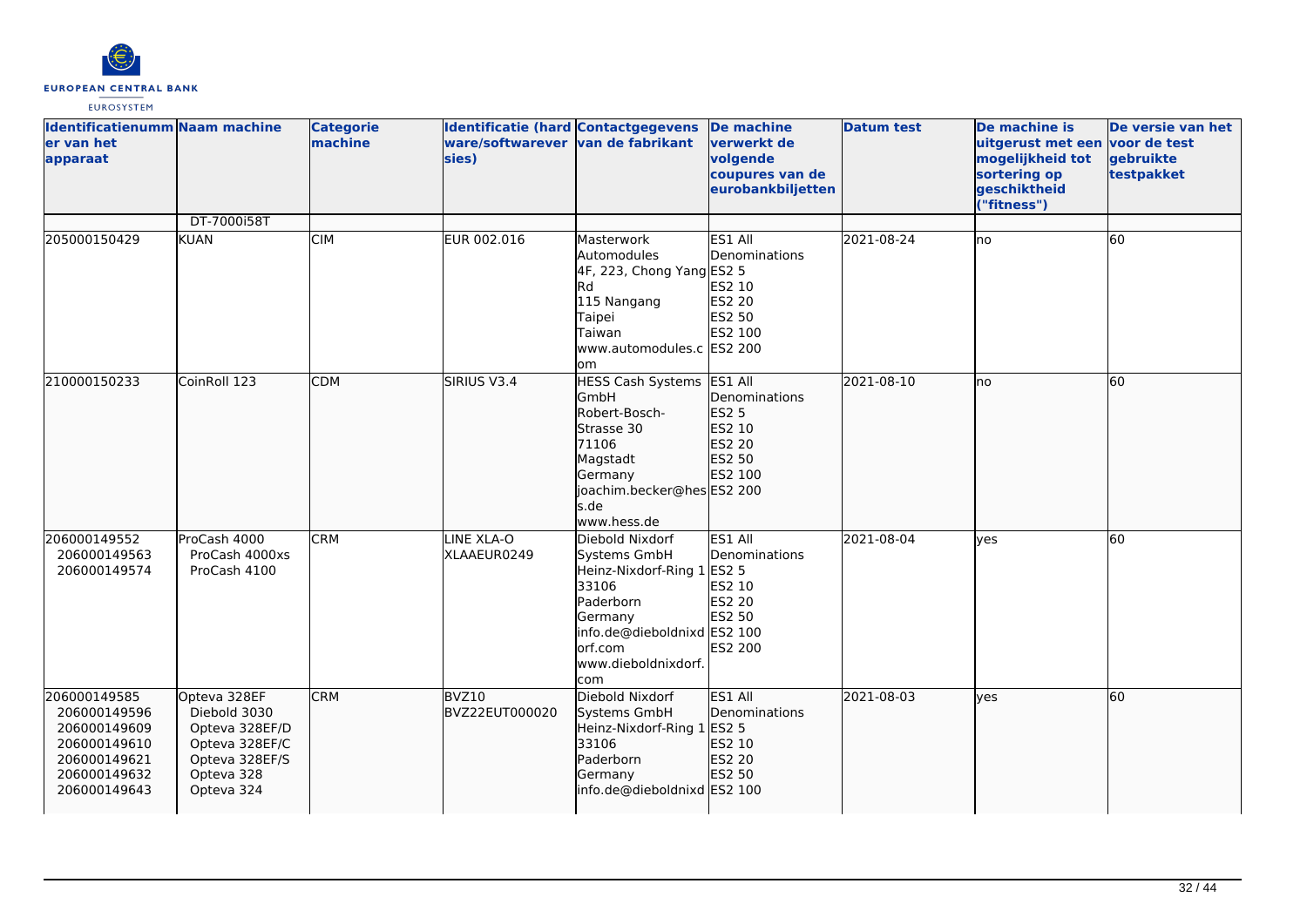

| <b>Identificatienumm Naam machine</b><br>ler van het<br>apparaat                                                                                                                                                                                             |                                                                                                                                                                                                                  | <b>Categorie</b><br>machine | <b>Identificatie (hard Contactgegevens</b><br>ware/softwarever van de fabrikant<br>sies) |                                                                                                           | De machine<br>verwerkt de<br>volgende<br>coupures van de<br>eurobankbiljetten                       | <b>Datum test</b> | De machine is<br>uitgerust met een voor de test<br>mogelijkheid tot<br>sortering op<br>geschiktheid<br>("fitness") | De versie van het<br>gebruikte<br>testpakket |
|--------------------------------------------------------------------------------------------------------------------------------------------------------------------------------------------------------------------------------------------------------------|------------------------------------------------------------------------------------------------------------------------------------------------------------------------------------------------------------------|-----------------------------|------------------------------------------------------------------------------------------|-----------------------------------------------------------------------------------------------------------|-----------------------------------------------------------------------------------------------------|-------------------|--------------------------------------------------------------------------------------------------------------------|----------------------------------------------|
| 206000149654<br>206000149665<br>206000149676<br>206000149687<br>206000149698<br>206000149701<br>206000149712<br>206000149723<br>206000149734<br>206000149745<br>206000149756<br>206000149767<br>206000149778<br>206000149789<br>206000149790<br>206000149803 | Opteva 368<br>Opteva 378<br>Opteva 828<br>CS 828<br>Opteva 860<br>Opteva 868<br>CS 868<br>Opteva 820<br>Diebold 9900<br>CS 9900<br>Diebold 3700<br>CS 3700<br>Diebold 3750<br>CS 3750<br>Diebold 3550<br>CS 3550 |                             |                                                                                          | orf.com<br>www.dieboldnixdorf.<br>com                                                                     | <b>ES2 200</b>                                                                                      |                   |                                                                                                                    |                                              |
| 205000149926                                                                                                                                                                                                                                                 | <b>APS Compact NL</b>                                                                                                                                                                                            | <b>CIM</b>                  | CI Note Line<br>UNX4-210-13-EU-16 12 METAXA K.                                           | Unixfor S.A.<br>17455<br><b>ALIMOS - ATHENS</b><br>Greece<br>unixfor@unixfor.gr<br>www.unixfor.com        | ES1 All<br>Denominations<br><b>ES2 5</b><br>ES2 10<br><b>ES2 20</b><br>ES2 50<br>ES2 100<br>ES2 200 | 2021-07-29        | Ino                                                                                                                | 60                                           |
| 205000149915                                                                                                                                                                                                                                                 | <b>APS Compact</b>                                                                                                                                                                                               | <b>CIM</b>                  | CR90<br><b>BIM2020</b><br>UNX4-110-13-EU-16 17455                                        | Unixfor S.A.<br>12 METAXA K.<br><b>ALIMOS - ATHENS</b><br>Greece<br>unixfor@unixfor.gr<br>www.unixfor.com | ES1 All<br>Denominations<br><b>ES2 5</b><br>ES2 10<br>ES2 20<br>ES2 50<br>ES2 100<br>ES2 200        | 2021-07-27        | Ino                                                                                                                | 60                                           |
| 206000133861<br>206000133872<br>206000133883<br>206000133894                                                                                                                                                                                                 | KePlus R10<br>KePlus RT10<br>KePlus F10<br>KePlus FT10                                                                                                                                                           | <b>CRM</b>                  | BV HW: HOTS Zero<br>BV Type 5<br>BV SW:<br>BVZ2207T000011                                | <b>KEBA Handover</b><br><b>Automation GmbH</b><br>Reindlstrasse 51<br>A-4041                              | ES1 All<br>Denominations<br><b>ES2 5</b><br>ES2 10                                                  | 2021-07-26        | yes                                                                                                                | 60                                           |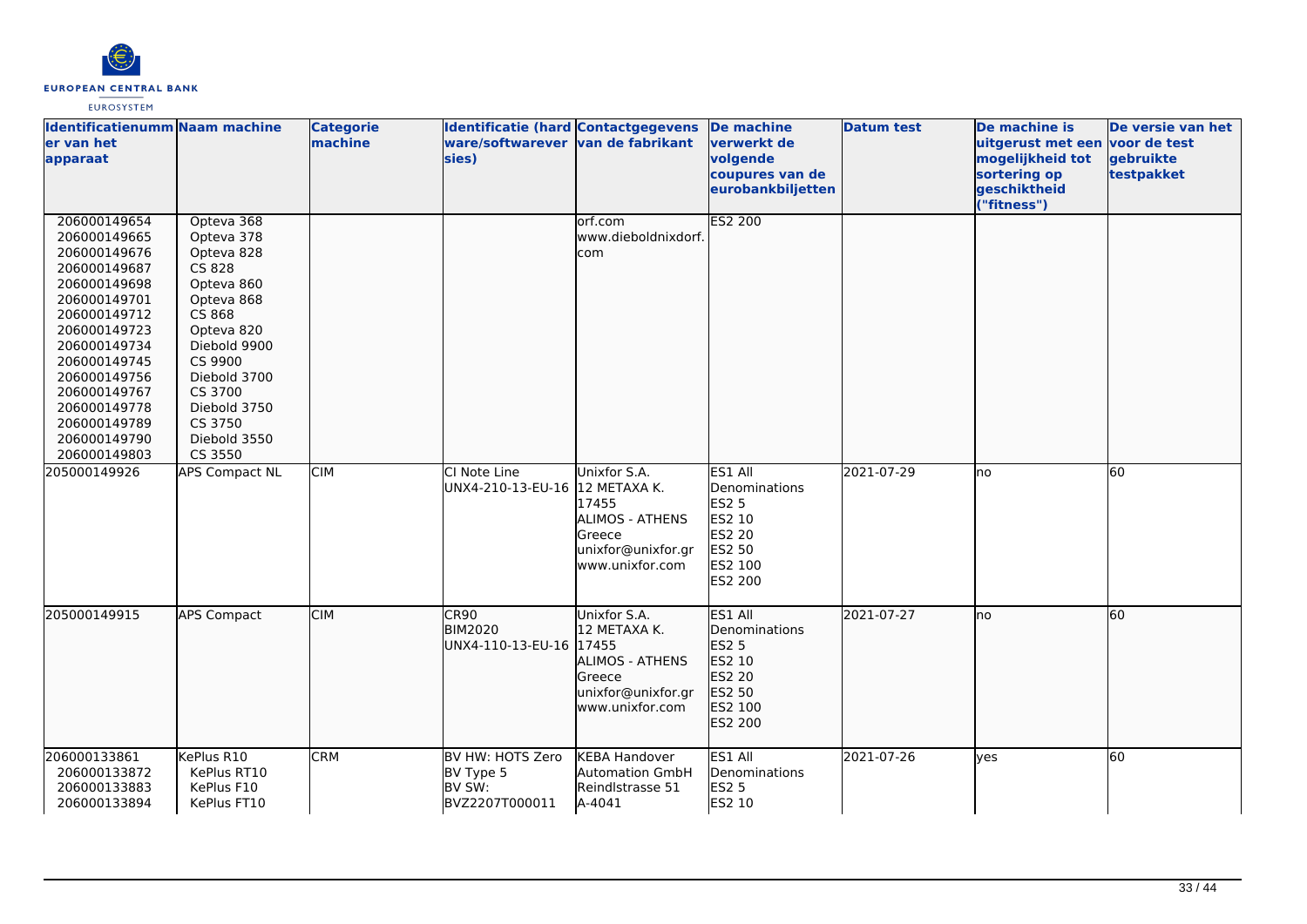

| Identificatienumm Naam machine<br>ler van het<br>apparaat    |                                                      | <b>Categorie</b><br>machine | <b>Identificatie (hard Contactgegevens</b><br>ware/softwarever van de fabrikant<br>sies) |                                                                                                                                | <b>De machine</b><br><u>lverwerkt de</u><br>volgende<br>coupures van de<br>eurobankbiljetten         | <b>Datum test</b> | De machine is<br>uitgerust met een voor de test<br>mogelijkheid tot<br>sortering op<br>geschiktheid<br>("fitness") | De versie van het<br>gebruikte<br>testpakket |
|--------------------------------------------------------------|------------------------------------------------------|-----------------------------|------------------------------------------------------------------------------------------|--------------------------------------------------------------------------------------------------------------------------------|------------------------------------------------------------------------------------------------------|-------------------|--------------------------------------------------------------------------------------------------------------------|----------------------------------------------|
| 206000133907<br>206000133918                                 | KePlus FX10<br>KePlus RX10                           |                             |                                                                                          | Linz<br>Austria<br>kh@keba.com<br>www.keba.com                                                                                 | <b>ES2 20</b><br>ES2 50<br>ES2 100<br><b>ES2 200</b>                                                 |                   |                                                                                                                    |                                              |
| 206000149357<br>206000149391<br>206000149404<br>206000149415 | KePlus R6se<br>KePlus X6se<br>KePlus R6<br>KePlus X6 | <b>CRM</b>                  | BV HW:HCS ZERO<br>BV Type 5<br>BV SW:<br>BVZ22EUT000020                                  | <b>KEBA Handover</b><br><b>Automation GmbH</b><br>Reindlstrasse 51<br>A-4041<br>Linz<br>Austria<br>kh@keba.com<br>www.keba.com | ES1 All<br><b>IDenominations</b><br><b>ES2 5</b><br>ES2 10<br>ES2 20<br>ES2 50<br>ES2 100<br>ES2 200 | 2021-07-26        | lves                                                                                                               | 60                                           |
| 206000157848<br>206000157859<br>206000157860<br>206000157871 | KePlus R6se<br>KePlus X6se<br>KePlus R6<br>KePlus X6 | <b>CRM</b>                  | BV HW:HOTS ZERO<br>BV Type 5<br>BV SW:<br>BVZ22EUT000020                                 | <b>KEBA Handover</b><br><b>Automation GmbH</b><br>Reindlstrasse 51<br>A-4041<br>Linz<br>Austria<br>kh@keba.com<br>www.keba.com | ES1 All<br>Denominations<br><b>ES2 5</b><br>ES2 10<br><b>ES2 20</b><br>ES2 50<br>ES2 100<br>ES2 200  | 2021-07-26        | lves                                                                                                               | 60                                           |
| 206000148777                                                 | CI Note Line Recycle CRM                             |                             | CI Note Line Recycle CI Tech Components ES1 All<br>13-EU-16                              | AG<br>Oberburgstrasse 10<br>3400<br>Burgdorf<br>Switzerland<br>info@citech.com<br>www.citech.com                               | Denominations<br><b>ES2 5</b><br>ES2 10<br>ES2 20<br>ES2 50<br>ES2 100<br>ES2 200                    | 2021-07-21        | lyes                                                                                                               | 60                                           |
| 205000148890                                                 | SmartPay Lobby                                       | <b>CIM</b>                  | <b>BIM2020</b><br>Cash Module v1.6<br>13-EU-15                                           | Printec Hellas<br>S.M.S.A.<br>7-7A, Poseidonos<br>Ave. & Lokridos Str.<br>18344                                                | ES1 All<br>Denominations<br><b>ES2 5</b><br>ES2 10<br>ES2 20                                         | 2021-07-21        | Ino                                                                                                                | 60                                           |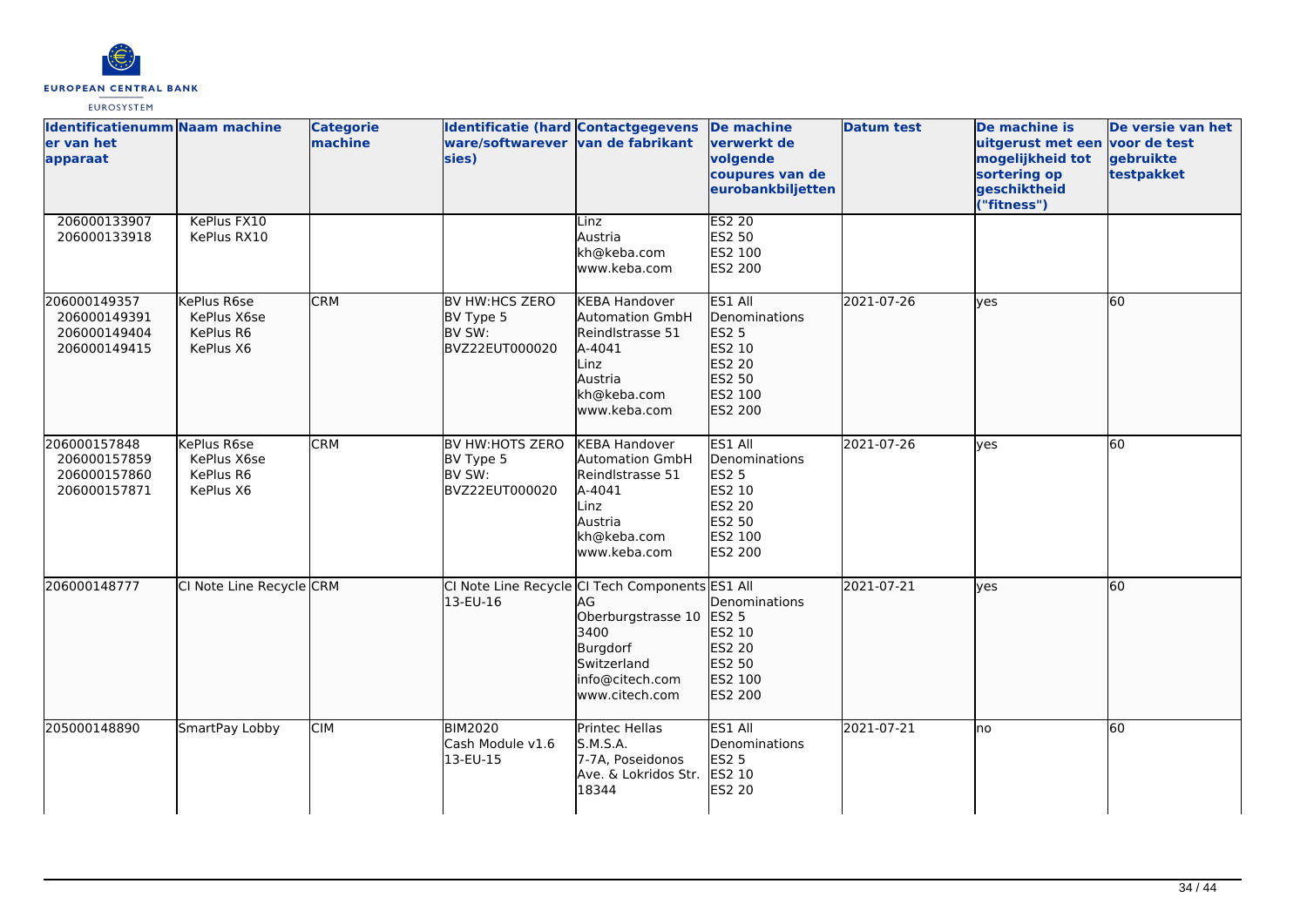

| <b>Identificatienumm Naam machine</b><br>er van het<br>apparaat                                                                                              |                                                                                                                                                    | <b>Categorie</b><br>machine | Identificatie (hard Contactgegevens<br>ware/softwarever van de fabrikant<br>sies) |                                                                                                                                                                                       | De machine<br>verwerkt de<br>volgende<br>coupures van de<br>eurobankbiljetten         | <b>Datum test</b> | De machine is<br>uitgerust met een voor de test<br>mogelijkheid tot<br>sortering op<br>geschiktheid<br>("fitness") | De versie van het<br>gebruikte<br>testpakket |
|--------------------------------------------------------------------------------------------------------------------------------------------------------------|----------------------------------------------------------------------------------------------------------------------------------------------------|-----------------------------|-----------------------------------------------------------------------------------|---------------------------------------------------------------------------------------------------------------------------------------------------------------------------------------|---------------------------------------------------------------------------------------|-------------------|--------------------------------------------------------------------------------------------------------------------|----------------------------------------------|
|                                                                                                                                                              |                                                                                                                                                    |                             |                                                                                   | Moschato, Athens<br>Greece<br>e.vasiliadou@printecES2 200<br>group.com<br>www.printecgroup.c<br>om                                                                                    | <b>ES2 50</b><br>ES2 100                                                              |                   |                                                                                                                    |                                              |
| 207000148471<br>207000148482<br>207000148493<br>207000148507<br>207000148518<br>207000148529<br>207000148530<br>207000148541<br>207000148552<br>207000148563 | SelfServ 34<br>SelfServ 31<br>SelfServ 32<br>SelfServ 36<br>SelfServ 38<br>SelfServ 91<br>SelfServ 81<br>SelfServ 82<br>SelfServ 84<br>SelfServ 88 | <b>CCM</b>                  | DVM-STD-EUR<br>Version 01.07.00                                                   | <b>NCR Financial</b><br>Solutions Group Ltd<br>3 Fulton Road<br>DD2 4SW Tayside<br>Dundee<br>United Kingdom<br>www.ncr.com                                                            | ES1 All<br>Denominations<br>ES2 5<br>ES2 10<br>ES2 20<br>ES2 50<br>ES2 100<br>ES2 200 | 2021-07-20        | lno                                                                                                                | 60                                           |
| 206000148254<br>206000148265                                                                                                                                 | SelfServ 83<br>SelfServ 87                                                                                                                         | <b>CRM</b>                  | BRM with HVD300<br>EUR00000544                                                    | <b>NCR Financial</b><br>Solutions Group Ltd Denominations<br>3 Fulton Road<br>DD2 4SW Tayside<br>Dundee<br>United Kingdom<br>www.ncr.com                                              | ES1 All<br><b>ES2 5</b><br>ES2 10<br><b>ES2 20</b><br>ES2 50<br>ES2 100<br>ES2 200    | 2021-07-14        | lves                                                                                                               | 60                                           |
| 205000148413                                                                                                                                                 | SmartPay Lobby<br><b>New</b>                                                                                                                       | <b>CIM</b>                  | $CI-2110C$<br>Cash Module v1.6<br>13-EU-14                                        | Printec Hellas<br>S.M.S.A.<br>7-7A, Poseidonos<br>Ave. & Lokridos Str.<br>18344<br>Moschato, Athens<br>Greece<br>e.vasiliadou@printecES2 200<br>group.com<br>www.printecgroup.c<br>om | ES1 All<br>Denominations<br>ES2 5<br>ES2 10<br>ES2 20<br>ES2 50<br>ES2 100            | 2021-07-13        | lno                                                                                                                | 60                                           |
| 205000132621                                                                                                                                                 | Suzohapp CDS9                                                                                                                                      | <b>CIM</b>                  | <b>HOTS BV5A</b>                                                                  | Suzo international                                                                                                                                                                    | ES1 All                                                                               | 2021-07-06        | lno                                                                                                                | 60                                           |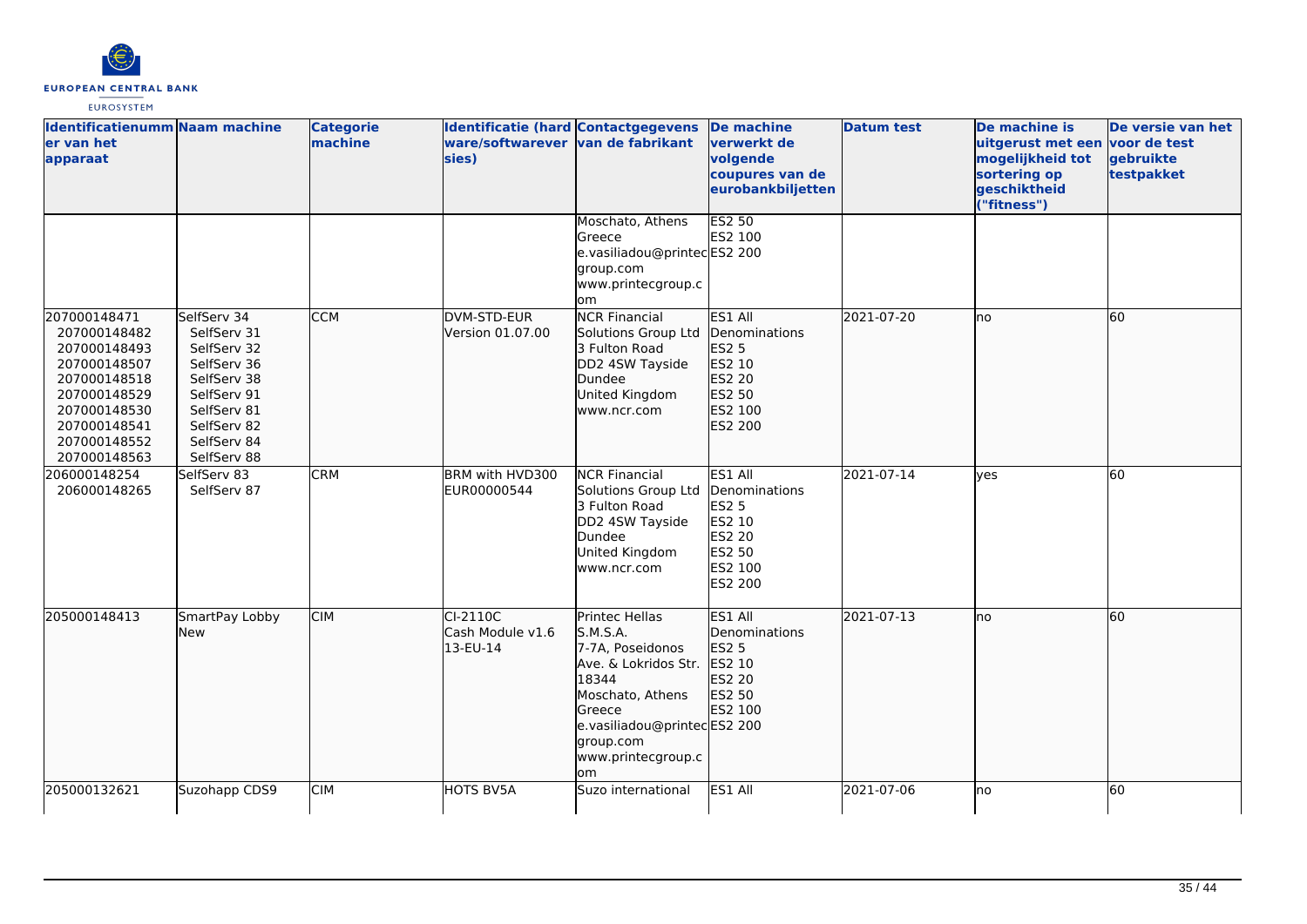

| Identificatienumm Naam machine<br>er van het<br>apparaat     |                                                         | <b>Categorie</b><br>machine | Identificatie (hard Contactgegevens<br>ware/softwarever van de fabrikant<br>sies) |                                                                                                                                                                                                  | <b>De machine</b><br>verwerkt de<br>volgende<br>coupures van de<br>eurobankbiljetten  | <b>Datum test</b> | De machine is<br>uitgerust met een voor de test<br>mogelijkheid tot<br>sortering op<br>geschiktheid<br>("fitness") | De versie van het<br>gebruikte<br>testpakket |
|--------------------------------------------------------------|---------------------------------------------------------|-----------------------------|-----------------------------------------------------------------------------------|--------------------------------------------------------------------------------------------------------------------------------------------------------------------------------------------------|---------------------------------------------------------------------------------------|-------------------|--------------------------------------------------------------------------------------------------------------------|----------------------------------------------|
|                                                              | <b>HCM</b>                                              |                             | BVZ22EUT V000018 NL. B.V. / Suzohapp                                              | Rijnzathe 12<br>3454PV<br>De Meern<br>Netherlands<br>info@suzohapp.nl<br>eu.suzohapp.com                                                                                                         | Denominations<br><b>ES2 5</b><br>ES2 10<br>ES2 20<br>ES2 50<br>ES2 100<br>ES2 200     |                   |                                                                                                                    |                                              |
| 206000132633<br>206000134383<br>206000134394<br>206000134407 | Scancoin RCS500<br><b>RCS 900</b><br>HCM N11<br>HCM N12 | <b>CRM</b>                  | HOTS BV5A<br>BVZ22EUT V000018 NL. B.V. / Suzohapp                                 | Suzo international<br>Rijnzathe 12<br>3454PV<br>De Meern<br>Netherlands<br>info@suzohapp.nl<br>eu.suzohapp.com                                                                                   | ES1 All<br>Denominations<br>ES2 5<br>ES2 10<br>ES2 20<br>ES2 50<br>ES2 100<br>ES2 200 | 2021-07-06        | lyes                                                                                                               | 60                                           |
| 205000147684                                                 | CSH-410                                                 | <b>CIM</b>                  | <b>BIM2020</b><br>Cash Module v1.6<br>13-EU-14                                    | <b>INNOVA BILISIM</b><br><b>COZUMLERI A.S</b><br>ITU Ayazaga<br>Kampusu Teknokent ES2 10<br>Ari 4 Binasi<br>34469<br>Maslak, Istanbul<br>Turkey<br>atomus@innova.co<br>m.tr<br>www.innova.com.tr | ES1 All<br>Denominations<br><b>ES2 5</b><br>ES2 20<br>ES2 50<br>ES2 100<br>ES2 200    | 2021-07-06        | lno                                                                                                                | 60                                           |
| 208000146777                                                 | ARGO G60                                                | <b>COM</b>                  | <b>BV10</b><br>EU32                                                               | TRITON Systems of<br>Delaware, LLC<br>21405 B Street<br>MS 39560<br>Long Beach<br><b>USA</b><br>sales@triton.com<br>www.tritonatm.com                                                            | ES1 All<br>Denominations<br>ES2 5<br>ES2 10<br>ES2 20<br>ES2 50<br>ES2 100<br>ES2 200 | 2021-06-24        | lyes                                                                                                               | 60                                           |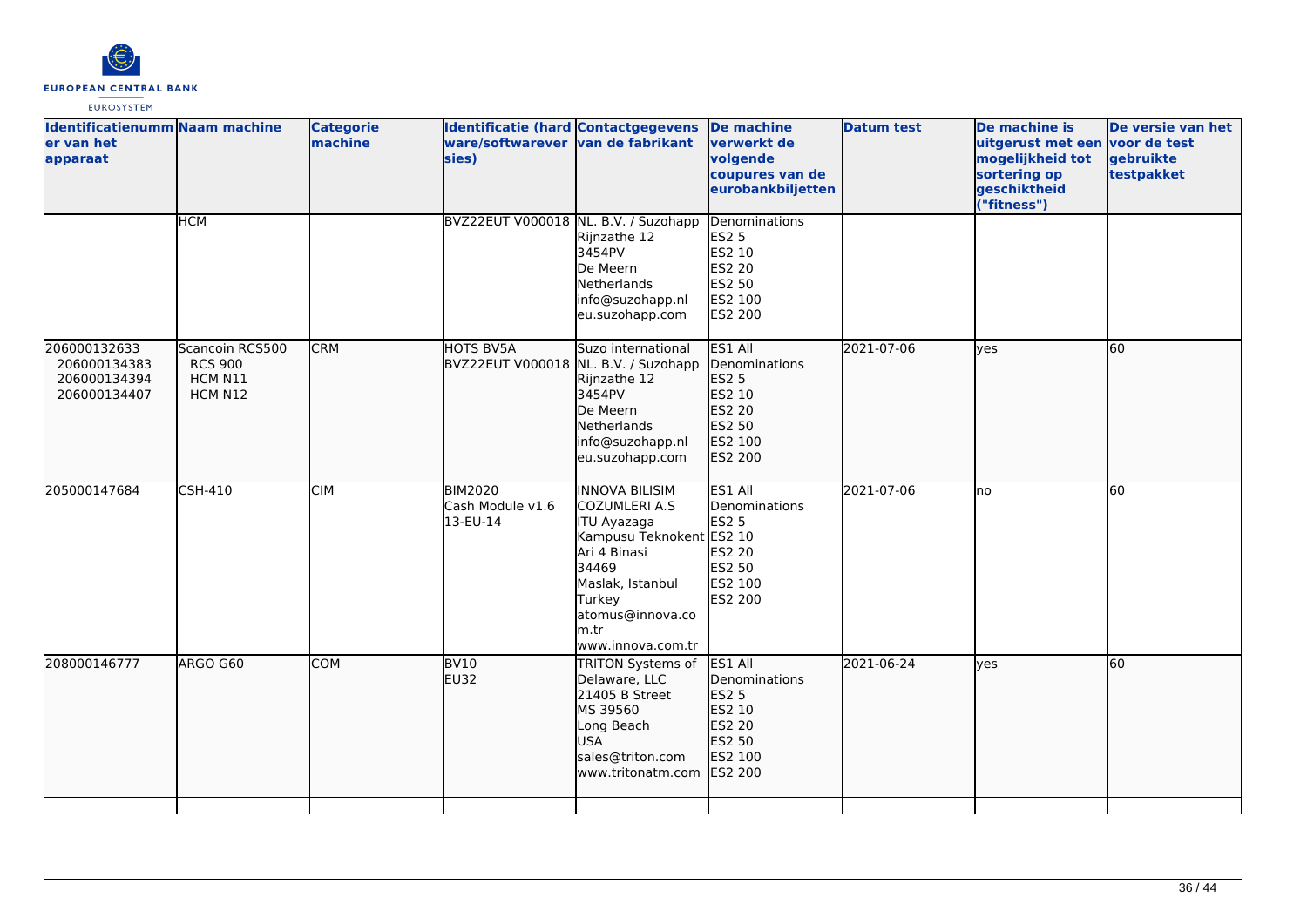

| <b>Identificatienumm Naam machine</b><br>ler van het<br>apparaat                                                                                                                                                                                                                                                                                                             |                                                                                                                                                                                                                                                                                                                                                                                                                                                                                                                         | <b>Categorie</b><br>machine | Identificatie (hard Contactgegevens<br>ware/softwarever van de fabrikant<br>sies) |                                                                                                                                                                        | <b>De machine</b><br>verwerkt de<br>volgende<br>coupures van de<br>eurobankbiljetten   | <b>Datum test</b> | De machine is<br>uitgerust met een voor de test<br>mogelijkheid tot<br>sortering op<br>geschiktheid<br>("fitness") | De versie van het<br>gebruikte<br>testpakket |
|------------------------------------------------------------------------------------------------------------------------------------------------------------------------------------------------------------------------------------------------------------------------------------------------------------------------------------------------------------------------------|-------------------------------------------------------------------------------------------------------------------------------------------------------------------------------------------------------------------------------------------------------------------------------------------------------------------------------------------------------------------------------------------------------------------------------------------------------------------------------------------------------------------------|-----------------------------|-----------------------------------------------------------------------------------|------------------------------------------------------------------------------------------------------------------------------------------------------------------------|----------------------------------------------------------------------------------------|-------------------|--------------------------------------------------------------------------------------------------------------------|----------------------------------------------|
| 206000140871<br>206000140882<br>206000140893<br>206000140906<br>206000140917<br>206000140928<br>206000140939<br>206000140940<br>206000140951<br>206000140962<br>206000140973<br>206000140984<br>206000140995<br>206000141008<br>206000142748<br>206000142759<br>206000142760<br>206000142771<br>206000142782<br>206000142793<br>206000142806<br>206000142817<br>206000142828 | Diebold Opteva<br>328EF<br>Diebold 3030<br>Diebold Opteva<br>328EF/D<br>Diebold Opteva<br>328EF/C<br>Diebold Opteva<br>328 EF/S<br>Diebold Opteva<br>328<br>Diebold Opteva<br>324<br>Diebold Opteva<br>368<br>Diebold Opteva<br>378<br>Diebold Opteva<br>828<br>Diebold CS 828<br>Diebold Opteva<br>868<br>Diebold CS 868<br>Diebold Opteva<br>820<br>Diebold 3550<br>Diebold CS 3550<br>Diebold 3700<br>Diebold CS 3700<br>Diebold 3750<br>Diebold CS 3750<br>Diebold 9900<br>Diebold CS 9900<br>Diebold Opteva<br>860 | <b>CRM</b>                  | BVZ10<br>BVZ22EUT000019                                                           | Diebold Nixdorf<br>Systems GmbH<br>Heinz-Nixdorf-Ring 1 ES2 5<br>33106<br>Paderborn<br>Germany<br>info.de@dieboldnixd ES2 100<br>orf.com<br>www.dieboldnixdorf.<br>com | <b>ES1 All</b><br>Denominations<br>ES2 10<br><b>ES2 20</b><br><b>ES2 50</b><br>ES2 200 | 2021-06-21        | yes                                                                                                                | 60                                           |
| 206000146058<br>206000146069                                                                                                                                                                                                                                                                                                                                                 | SR1000<br>SR2000                                                                                                                                                                                                                                                                                                                                                                                                                                                                                                        | <b>CRM</b>                  | BV <sub>3</sub><br>GAUL2104270E                                                   | Sigma S.p.A.<br>Via Po 14<br>63017                                                                                                                                     | ES1 All<br>Denominations<br>ES2 5                                                      | 2021-06-21        | lyes                                                                                                               | 60                                           |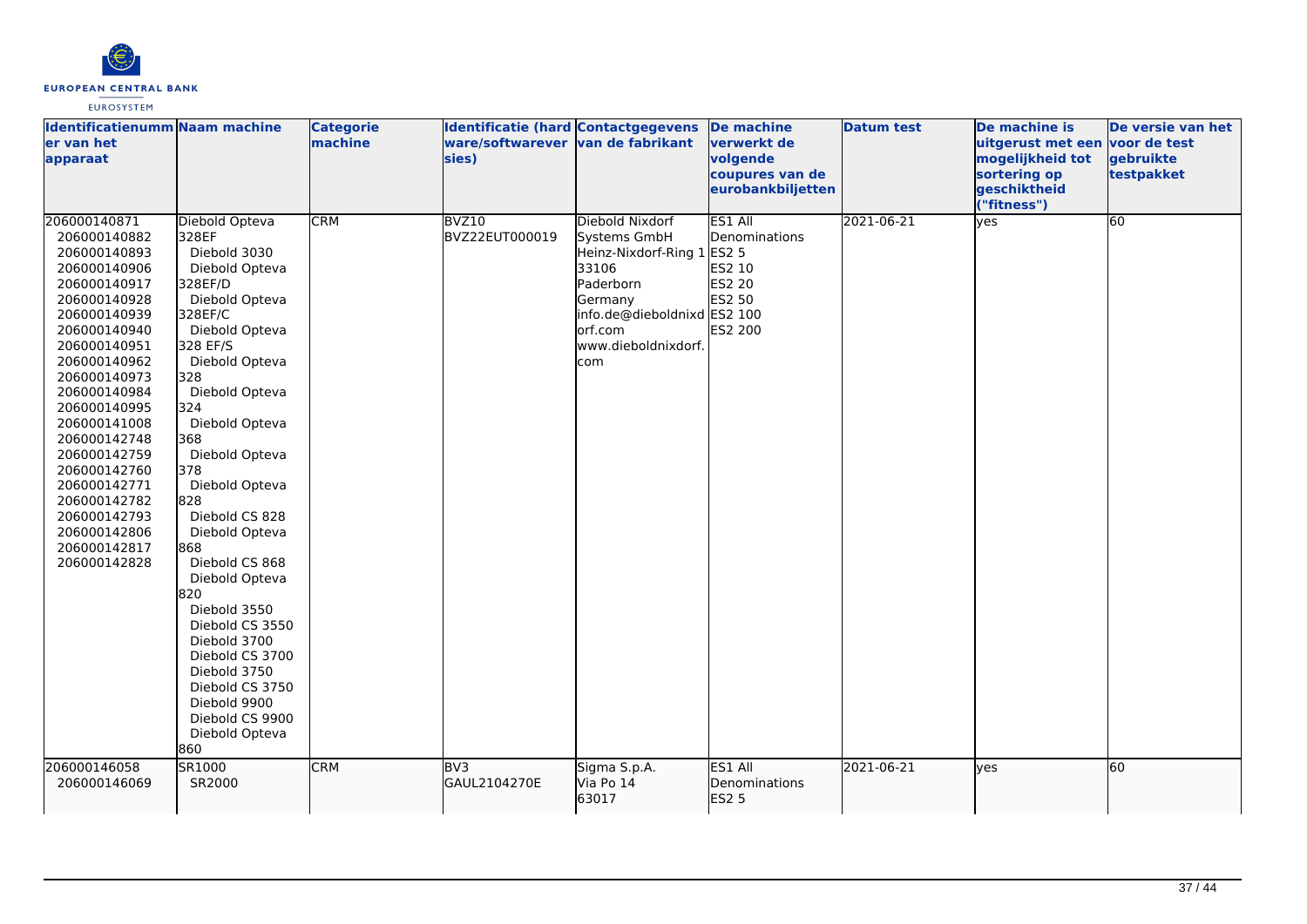

| <b>Identificatienumm Naam machine</b><br>er van het<br>apparaat |                               | <b>Categorie</b><br>machine | <b>Identificatie (hard Contactgegevens</b><br>ware/softwarever van de fabrikant<br>sies) |                                                                                                                                                  | De machine<br>verwerkt de<br>volgende<br>coupures van de<br>eurobankbiljetten                  | <b>Datum test</b> | De machine is<br>uitgerust met een<br>mogelijkheid tot<br>sortering op<br>geschiktheid<br>("fitness") | De versie van het<br>voor de test<br>gebruikte<br>testpakket |
|-----------------------------------------------------------------|-------------------------------|-----------------------------|------------------------------------------------------------------------------------------|--------------------------------------------------------------------------------------------------------------------------------------------------|------------------------------------------------------------------------------------------------|-------------------|-------------------------------------------------------------------------------------------------------|--------------------------------------------------------------|
|                                                                 |                               |                             |                                                                                          | Altidona (FM)<br>Italy<br>www.sigmaspa.com                                                                                                       | <b>ES2 10</b><br>ES2 20<br>ES2 50<br>ES2 100<br>ES2 200                                        |                   |                                                                                                       |                                                              |
| 208000146631                                                    | ARGO G60                      | COM                         | <b>BV10</b><br>EU27                                                                      | TRITON Systems of<br>Delaware, LLC<br>21405 B Street<br>MS 39560<br>Long Beach<br><b>USA</b><br>sales@triton.com<br>www.tritonatm.com            | <b>ES15</b><br>ES1 10<br>ES1 20<br>ES1 50<br><b>ES2 5</b><br>ES2 10<br>ES2 20<br><b>ES2 50</b> | 2021-06-16        | yes                                                                                                   | 60                                                           |
| 208000146389<br>208000146390                                    | Cineo C6010<br>CS 6010        | <b>COM</b>                  | MOVE PWBA<br>MOVE PWBA EUR 1 Systems GmbH<br>1047                                        | Diebold Nixdorf<br>Heinz-Nixdorf-Ring 1<br>33106<br>Paderborn<br>Germany<br>info.de@dieboldnixd ES2 100<br>orf.com<br>www.dieboldnixdorf.<br>com | ES1 All<br>Denominations<br>ES2 5<br>ES2 10<br>ES2 20<br>ES2 50<br>ES2 200                     | 2021-06-09        | lyes                                                                                                  | 60                                                           |
| 208000146403<br>208000146414                                    | Cineo C6010<br>CS 6010        | <b>COM</b>                  | MOVE PWCC<br>MOVE_PWBA_EUR_1 Systems GmbH<br>047                                         | Diebold Nixdorf<br>Heinz-Nixdorf-Ring 1<br>33106<br>Paderborn<br>Germany<br>info.de@dieboldnixd ES2 100<br>orf.com<br>www.dieboldnixdorf.<br>com | ES1 All<br>Denominations<br><b>ES2 5</b><br>ES2 10<br>ES2 20<br>ES2 50<br>ES2 200              | 2021-06-09        | ves                                                                                                   | 60                                                           |
| 206000146070<br>206000146081                                    | SelfServ 32<br>Personas 74 M- | <b>CRM</b>                  | <b>GBRU</b><br><b>GBNA with GBVE-II</b>                                                  | <b>NCR Financial</b><br>Solutions Group Ltd                                                                                                      | ES1 All<br>Denominations                                                                       | 2021-06-08        | lyes                                                                                                  | 60                                                           |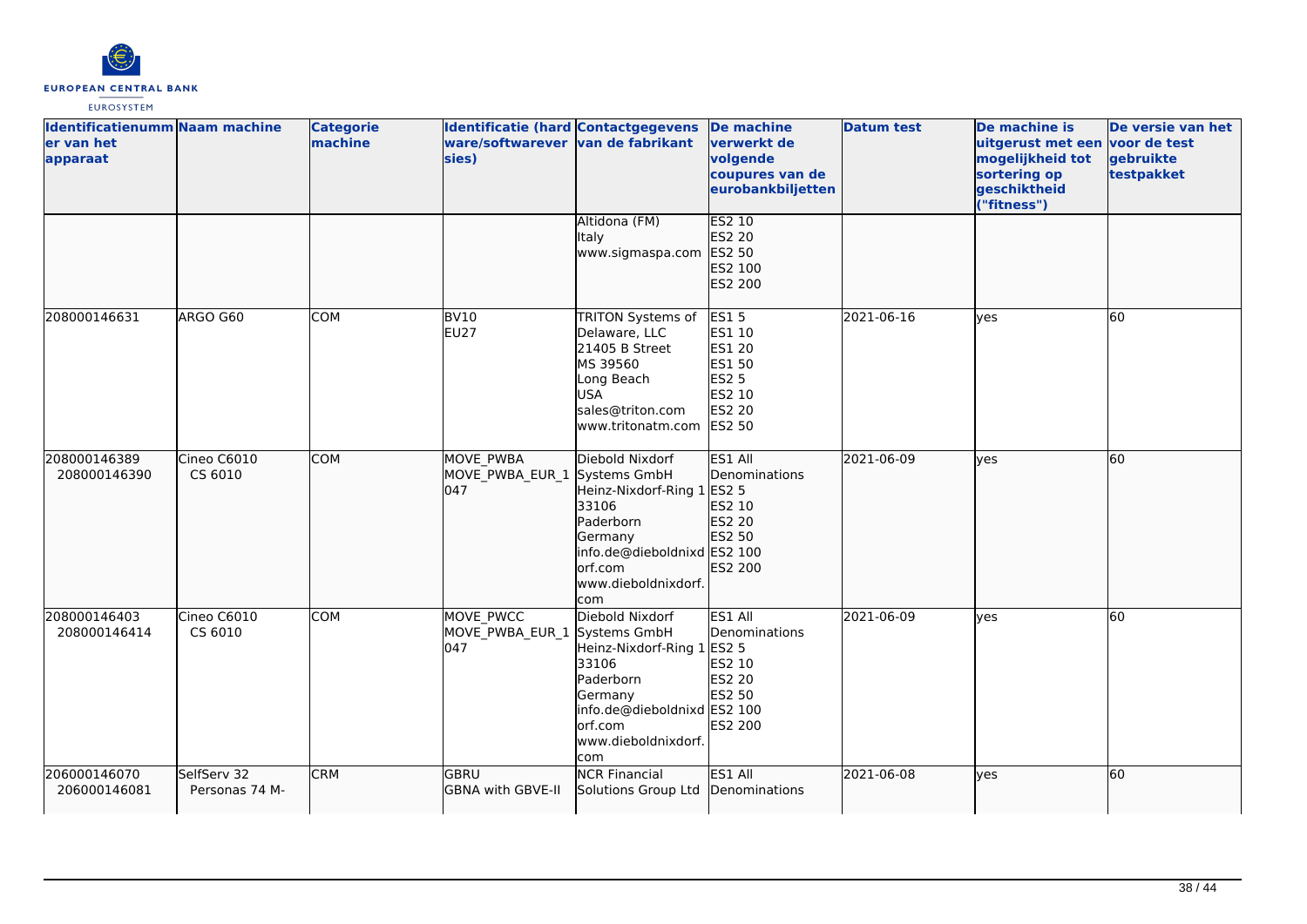

| Identificatienumm Naam machine<br>er van het<br>apparaat                                                                                                                                     |                                                                                                                                                                                                            | <b>Categorie</b><br>machine | <b>Identificatie (hard Contactgegevens</b><br>ware/softwarever van de fabrikant<br>sies) |                                                                                                                                                   | <b>De machine</b><br>verwerkt de<br>volgende<br>coupures van de<br>eurobankbiljetten  | <b>Datum test</b> | De machine is<br>uitgerust met een<br>mogelijkheid tot<br>sortering op<br>geschiktheid | De versie van het<br>voor de test<br>gebruikte<br>testpakket |
|----------------------------------------------------------------------------------------------------------------------------------------------------------------------------------------------|------------------------------------------------------------------------------------------------------------------------------------------------------------------------------------------------------------|-----------------------------|------------------------------------------------------------------------------------------|---------------------------------------------------------------------------------------------------------------------------------------------------|---------------------------------------------------------------------------------------|-------------------|----------------------------------------------------------------------------------------|--------------------------------------------------------------|
| 206000146092<br>206000146105<br>206000146116<br>206000146127<br>206000146138<br>206000146149<br>206000146150<br>206000146161<br>206000146172<br>206000146183                                 | Series<br>Personas 76 M-<br><b>Series</b><br>SelfServ 31<br>SelfServ 34<br>SelfServ 36<br>SelfServ 38<br>SelfServ 81<br>SelfServ 82<br>SelfServ 84<br>SelfServ 88<br>SelfServ 91                           |                             | <b>EU0901</b>                                                                            | 3 Fulton Road<br>DD2 4SW Tayside<br>Dundee<br>United Kingdom<br>www.ncr.com                                                                       | ES2 <sub>5</sub><br>ES2 10<br><b>ES2 20</b><br>ES2 50<br>ES2 100<br>ES2 200           |                   | ("fitness")                                                                            |                                                              |
| 206000146252<br>206000146263<br>206000146274<br>206000146285<br>206000146296<br>206000146309<br>206000146310<br>206000146321<br>206000146332                                                 | DN Series 200<br>CS 4060<br>CS 4560<br>DN Series 250<br>DN Series 400<br>DN Series 405DT<br>DN Series 450<br>DN Series 470<br>DN Series 490                                                                | <b>CRM</b>                  | MOVEm CDAA<br>MOVEm_CDAA_EUR_Systems GmbH<br>1015                                        | Diebold Nixdorf<br>Heinz-Nixdorf-Ring 1<br>33106<br>Paderborn<br>Germany<br>info.de@dieboldnixd ES2 100<br>lorf.com<br>www.dieboldnixdorf.<br>com | ES1 All<br>Denominations<br><b>ES2 5</b><br>ES2 10<br>ES2 20<br>ES2 50<br>ES2 200     | 2021-06-08        | yes                                                                                    | 60                                                           |
| 206000145912<br>206000145923<br>206000145934<br>206000145945<br>206000145956<br>206000145967<br>206000145978<br>206000145989<br>206000145990<br>206000146003<br>206000146014<br>206000146025 | SelfServ 32<br>Personas 74 M-<br>Series<br>Personas 76 M-<br>Series<br>SelfServ 31<br>SelfServ 34<br>SelfServ 36<br>SelfServ 38<br>SelfServ 81<br>SelfServ 82<br>SelfServ 84<br>SelfServ 88<br>SelfServ 91 | <b>CRM</b>                  | lgbru<br><b>GBNA with GBVE</b><br>EU0901                                                 | <b>NCR Financial</b><br>Solutions Group Ltd<br>3 Fulton Road<br>DD2 4SW Tayside<br>Dundee<br>United Kingdom<br>www.ncr.com                        | ES1 All<br>Denominations<br>ES2 5<br>ES2 10<br>ES2 20<br>ES2 50<br>ES2 100<br>ES2 200 | 2021-06-07        | lyes                                                                                   | 60                                                           |
| 206000145729<br>206000145730                                                                                                                                                                 | <b>RBG-200</b><br>RZ-200                                                                                                                                                                                   | <b>CRM</b>                  | <b>HVD-200</b><br>0509                                                                   | <b>Glory Global</b><br>Solutions                                                                                                                  | ES1 All<br>Denominations                                                              | 2021-05-31        | yes                                                                                    | 60                                                           |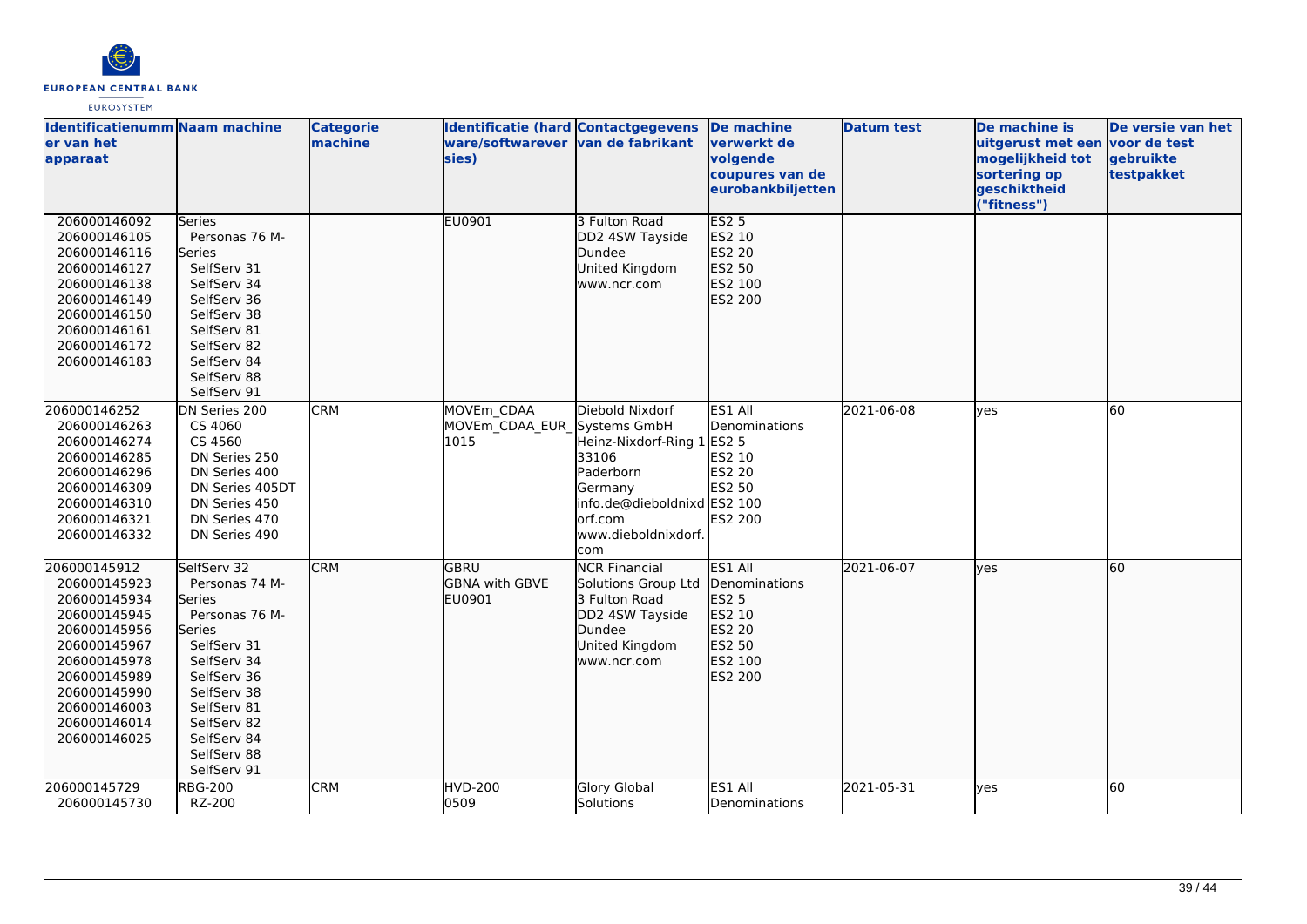

| Identificatienumm Naam machine<br>er van het<br>apparaat |                                     | <b>Categorie</b><br>machine | Identificatie (hard Contactgegevens<br>ware/softwarever van de fabrikant<br>sies) |                                                                                                                                               | De machine<br>verwerkt de<br>volgende<br>coupures van de<br>eurobankbiljetten         | <b>Datum test</b> | De machine is<br>uitgerust met een voor de test<br>mogelijkheid tot<br>sortering op<br>geschiktheid<br>("fitness") | De versie van het<br>gebruikte<br>testpakket |
|----------------------------------------------------------|-------------------------------------|-----------------------------|-----------------------------------------------------------------------------------|-----------------------------------------------------------------------------------------------------------------------------------------------|---------------------------------------------------------------------------------------|-------------------|--------------------------------------------------------------------------------------------------------------------|----------------------------------------------|
|                                                          |                                     |                             |                                                                                   | Thomas-Edison-Platz ES2 5<br>63263<br>Neu-Isenburg<br>Germany<br>www.gloryglobalsolu ES2 200<br>tions.com                                     | ES2 10<br>ES2 20<br>ES2 50<br>ES2 100                                                 |                   |                                                                                                                    |                                              |
| 205000129842<br>205000129853                             | Cash Star 5111<br>Cash Star 5110    | CIM                         | CashFlow SC series -<br>SCNL83<br>523246432_SCN83_<br>EUR <sub>1</sub>            | Glory Global<br>Solutions<br>Thomas-Edison-Platz ES2 5<br>63263<br>Neu-Isenburg<br>Germany<br>www.gloryglobalsolu ES2 200<br>tions.com        | ES1 All<br>Denominations<br>ES2 10<br>ES2 20<br>ES2 50<br>ES2 100                     | 2021-05-28        | lno                                                                                                                | 60                                           |
| 206000145331                                             | MRX-CIS                             | <b>CRM</b>                  | <b>MRX</b><br>V027 0019APR21<br>ME0001 H005F                                      | <b>CM Europe GmbH</b><br>Mündelheimer Weg<br>60<br>40472<br>Düsseldorf<br>Germany<br>info@jcmglobal.eu<br>www.jcmglobal.eu                    | ES1 All<br>Denominations<br>ES2 5<br>ES2 10<br>ES2 20<br>ES2 50<br>ES2 100<br>ES2 200 | 2021-05-28        | yes                                                                                                                | 60                                           |
| 206000145126<br>206000145137<br>206000150431             | <b>RBG-200</b><br>RZ-200<br>$G-200$ | <b>CRM</b>                  | <b>HVD-210</b><br>0612                                                            | <b>Glory Global</b><br>Solutions<br>Thomas-Edison-Platz ES2 5<br>63263<br>Neu-Isenburg<br>Germany<br>www.gloryglobalsolu ES2 200<br>tions.com | ES1 All<br>Denominations<br>ES2 10<br>ES2 20<br>ES2 50<br>ES2 100                     | 2021-05-21        | lyes                                                                                                               | 60                                           |
| 206000145240<br>206000145251                             | <b>RBG-200</b><br>RZ-200            | <b>CRM</b>                  | <b>HVD-200</b><br>0612                                                            | Glory Global<br>Solutions<br>Thomas-Edison-PlatzlES2 5                                                                                        | ES1 All<br>Denominations                                                              | 2021-05-21        | ves                                                                                                                | 60                                           |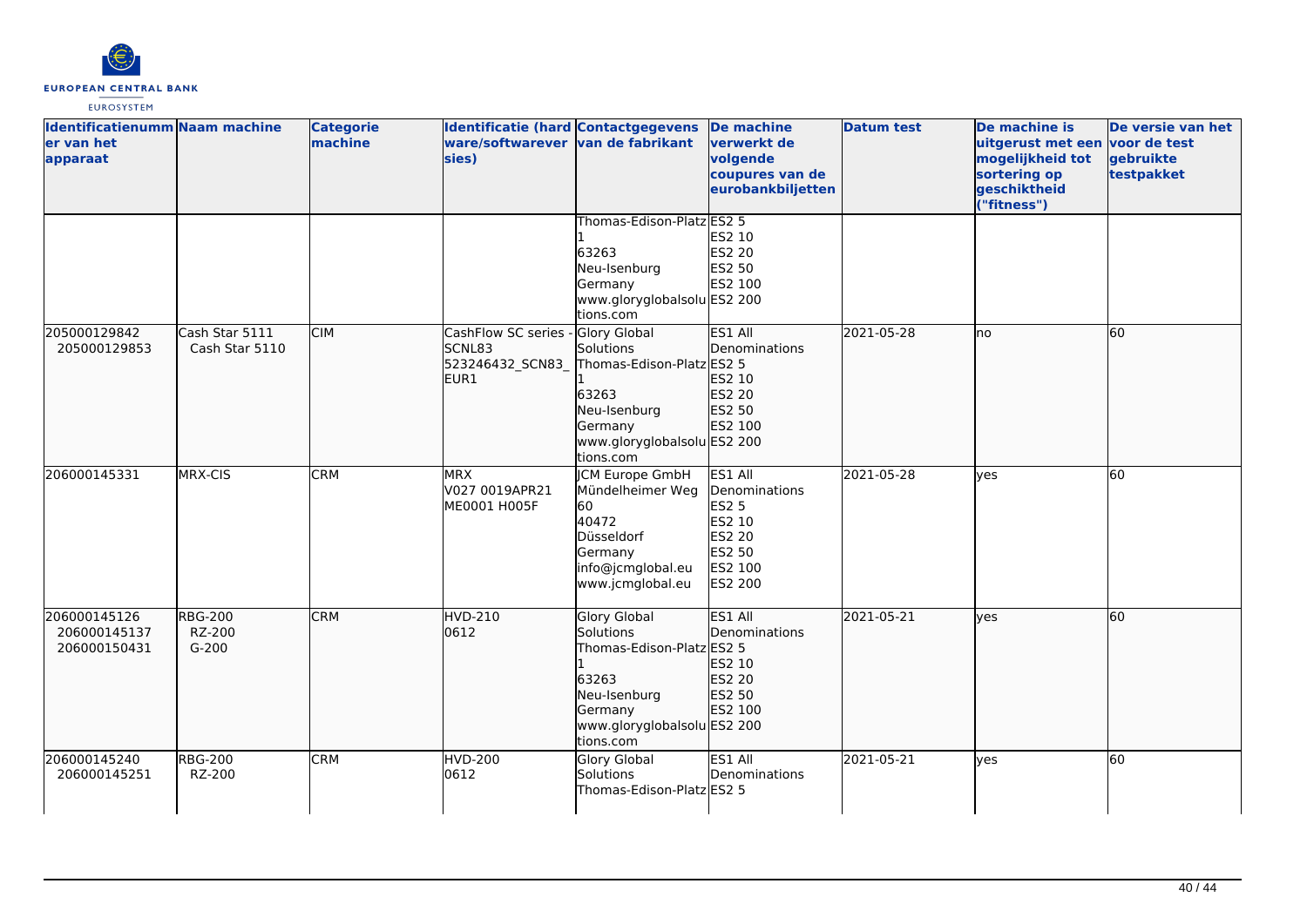

| Identificatienumm Naam machine<br>er van het<br>apparaat                                                                                                                                                                                                                                                                     |                                                                                                                                                                                                                                                                                                                                                          | <b>Categorie</b><br>machine | Identificatie (hard Contactgegevens<br>ware/softwarever van de fabrikant<br>sies) |                                                                                                                                                                    | De machine<br>verwerkt de<br>volgende<br>coupures van de<br>eurobankbiljetten | <b>Datum test</b> | De machine is<br>uitgerust met een voor de test<br>mogelijkheid tot<br>sortering op<br>geschiktheid<br>("fitness") | De versie van het<br>gebruikte<br>testpakket |
|------------------------------------------------------------------------------------------------------------------------------------------------------------------------------------------------------------------------------------------------------------------------------------------------------------------------------|----------------------------------------------------------------------------------------------------------------------------------------------------------------------------------------------------------------------------------------------------------------------------------------------------------------------------------------------------------|-----------------------------|-----------------------------------------------------------------------------------|--------------------------------------------------------------------------------------------------------------------------------------------------------------------|-------------------------------------------------------------------------------|-------------------|--------------------------------------------------------------------------------------------------------------------|----------------------------------------------|
|                                                                                                                                                                                                                                                                                                                              |                                                                                                                                                                                                                                                                                                                                                          |                             |                                                                                   | 63263<br>Neu-Isenburg<br>Germany<br>www.gloryglobalsolu ES2 200<br>tions.com                                                                                       | <b>ES2 10</b><br>ES2 20<br>ES2 50<br>ES2 100                                  |                   |                                                                                                                    |                                              |
| 206000131881<br>206000131892<br>206000131905<br>206000131916<br>206000131927<br>206000131938<br>206000131949<br>206000131950<br>206000145488<br>206000145499<br>206000145503<br>206000145514<br>206000145525<br>206000145536<br>206000145547<br>206000145558<br>206000145569<br>206000145570<br>206000145581<br>206000145592 | DT-7000H68NL<br>DT-7000H68N<br>DT-7000H68NLR<br>DT-7000H68NX<br>DT-7000P5800<br>DT-7000P5800L<br>DT-7000160-COMB<br>Virtual Teller Mach<br>ine(VTM)/Videokasse<br>DT-7000160A<br>DT-7000160B<br>DT-7000160NL<br>DT-7000160X<br>DT-7000160XL<br>DT-7000164A<br>DT-7000164B<br>DT-7000164C<br>DT-7000166<br>DT-7000P5800E<br>DT-7000P5800L<br>DT-7000P5800 | <b>CRM</b>                  | SNV-001<br>V22004A0A7                                                             | <b>GRG Banking</b><br>Equipment Co Ltd<br>9 Kelin Road Science ES2 5<br>City<br>510663<br>Guangzhou, District ES2 50<br>Luogang<br>China<br>www.grgbanking.co<br>m | ES1 All<br>Denominations<br>ES2 10<br>ES2 20<br>ES2 100<br>ES2 200            | 2021-05-19        | lyes                                                                                                               | 60                                           |
| 206000144409<br>206000144410                                                                                                                                                                                                                                                                                                 | <b>RBG-200</b><br>RZ-200                                                                                                                                                                                                                                                                                                                                 | CRM                         | HVD-210<br>6616                                                                   | Glory Global<br>Solutions<br>Thomas-Edison-Platz ES2 5<br>63263<br>Neu-Isenburg<br>Germany<br>www.gloryglobalsolu ES2 200<br>tions.com                             | ES1 All<br>Denominations<br>ES2 10<br>ES2 20<br>ES2 50<br>ES2 100             | 2021-05-19        | lyes                                                                                                               | 60                                           |
| 206000144784                                                                                                                                                                                                                                                                                                                 | CINEO C4060                                                                                                                                                                                                                                                                                                                                              | <b>CRM</b>                  | MOVE_CWCA                                                                         | Diebold Nixdorf                                                                                                                                                    | ES1 All                                                                       | 2021-05-18        | lyes                                                                                                               | 60                                           |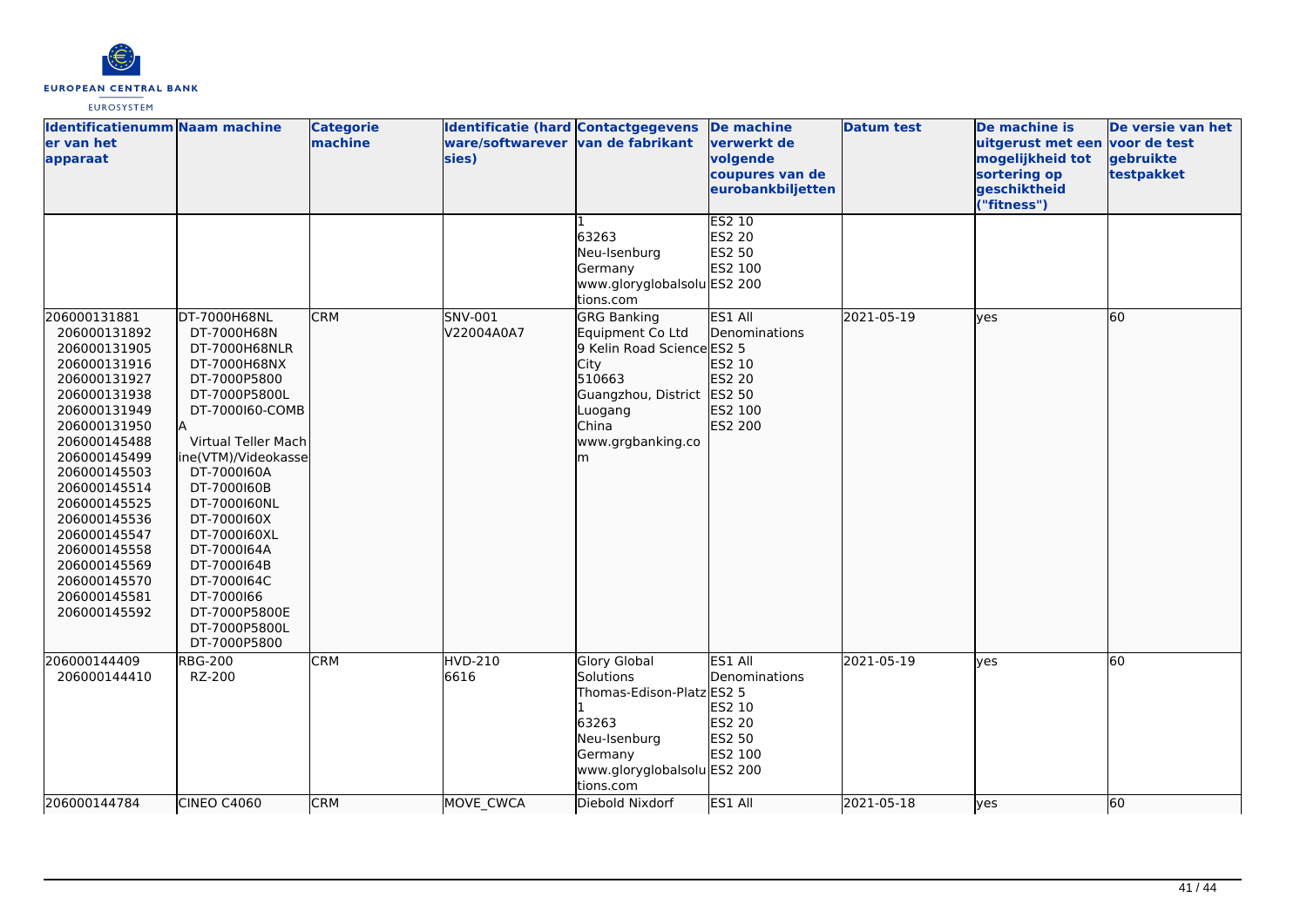

| <b>Identificatienumm Naam machine</b><br>ler van het<br>apparaat                                                                                                                                                                                                                                                                                                             |                                                                                                                                                                                                                                                                                                                                                                                                | <b>Categorie</b><br>machine | <b>Identificatie (hard Contactgegevens</b><br>ware/softwarever van de fabrikant<br>sies) |                                                                                                                                                  | <b>De machine</b><br><u>lverwerkt de</u><br>volgende<br>coupures van de<br>eurobankbiljetten | <b>Datum test</b> | De machine is<br>uitgerust met een voor de test<br>mogelijkheid tot<br>sortering op<br>geschiktheid<br>("fitness") | De versie van het<br>gebruikte<br>testpakket |
|------------------------------------------------------------------------------------------------------------------------------------------------------------------------------------------------------------------------------------------------------------------------------------------------------------------------------------------------------------------------------|------------------------------------------------------------------------------------------------------------------------------------------------------------------------------------------------------------------------------------------------------------------------------------------------------------------------------------------------------------------------------------------------|-----------------------------|------------------------------------------------------------------------------------------|--------------------------------------------------------------------------------------------------------------------------------------------------|----------------------------------------------------------------------------------------------|-------------------|--------------------------------------------------------------------------------------------------------------------|----------------------------------------------|
| 206000144795<br>206000144808<br>206000144819<br>206000144820<br>206000144831<br>206000144842<br>206000144853<br>206000144864<br>206000144875<br>206000144886<br>206000144897<br>206000144900<br>206000144911<br>206000144922<br>206000144933<br>206000144944<br>206000144955<br>206000144966<br>206000144977<br>206000144988<br>206000144999<br>206000145002<br>206000145013 | CINEO C4040<br>CS 4040<br><b>CINEO C4080</b><br>CS 4080<br><b>CINEO C4560</b><br>CS 4560<br><b>CINEO C4580</b><br>CS 4580<br><b>CINEO C2090</b><br>CS 2090<br><b>CINEO C4090</b><br>CS 4090<br><b>CINEO C2080</b><br>CS 2080<br><b>CINEO C6040</b><br>CS 6040<br><b>CINEO C6040</b><br>Compact<br>CS 6040 Compact<br><b>CINEO C6030</b><br>CS 6030<br><b>CINEO C6050</b><br>CS 6050<br>CS 4060 |                             | MOVE CWAA EUR 1 Systems GmbH<br>047                                                      | Heinz-Nixdorf-Ring 1 ES2 5<br>33106<br>Paderborn<br>Germany<br>info.de@dieboldnixd ES2 100<br>lorf.com<br>www.dieboldnixdorf.<br>com             | Denominations<br>ES2 10<br>ES2 20<br>ES2 50<br>ES2 200                                       |                   |                                                                                                                    |                                              |
| 206000144546<br>206000144557<br>206000144568<br>206000144579<br>206000144580<br>206000144591<br>206000144604<br>206000144615<br>206000144626<br>206000144637<br>206000144648<br>206000144659<br>206000144660<br>206000144671                                                                                                                                                 | <b>CINEO C4060</b><br><b>CINEO C4040</b><br>CS 4040<br><b>CINEO C4080</b><br>CS 4080<br><b>CINEO C4560</b><br>CS 4560<br><b>CINEO C4580</b><br>CS 4580<br><b>CINEO C2090</b><br>CS 2090<br><b>CINEO C4090</b><br>CS 4090<br><b>CINEO C2080</b>                                                                                                                                                 | <b>CRM</b>                  | MOVE CWAA<br>MOVE CWAA EUR 1 Systems GmbH<br>047                                         | Diebold Nixdorf<br>Heinz-Nixdorf-Ring 1<br>33106<br>Paderborn<br>Germany<br>info.de@dieboldnixd ES2 100<br>orf.com<br>www.dieboldnixdorf.<br>com | ES1 All<br>Denominations<br><b>ES2 5</b><br>ES2 10<br>ES2 20<br>ES2 50<br>ES2 200            | 2021-05-17        | yes                                                                                                                | 60                                           |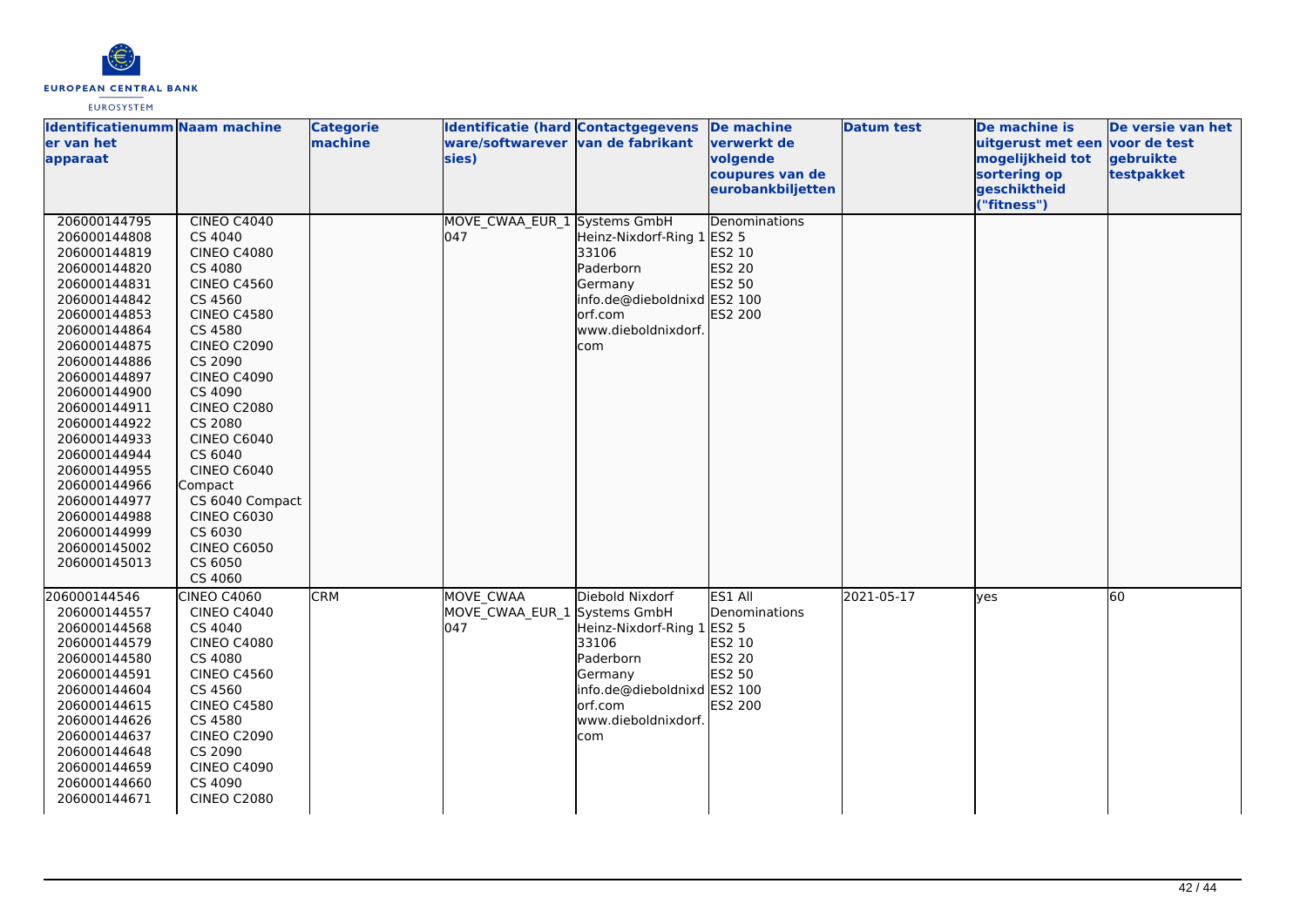

| <b>Identificatienumm Naam machine</b><br>er van het<br>apparaat                                                                                                                              |                                                                                                                                                                                                             | <b>Categorie</b><br>machine | Identificatie (hard Contactgegevens<br>ware/softwarever van de fabrikant<br>sies) |                                                                                                                                               | <b>De machine</b><br>verwerkt de<br>volgende<br>coupures van de<br>eurobankbiljetten         | <b>Datum test</b> | De machine is<br>uitgerust met een<br>mogelijkheid tot<br>sortering op<br>geschiktheid<br>"fitness") | De versie van het<br>voor de test<br>gebruikte<br>testpakket |
|----------------------------------------------------------------------------------------------------------------------------------------------------------------------------------------------|-------------------------------------------------------------------------------------------------------------------------------------------------------------------------------------------------------------|-----------------------------|-----------------------------------------------------------------------------------|-----------------------------------------------------------------------------------------------------------------------------------------------|----------------------------------------------------------------------------------------------|-------------------|------------------------------------------------------------------------------------------------------|--------------------------------------------------------------|
| 206000144682<br>206000144693<br>206000144706<br>206000144717<br>206000144728<br>206000144739<br>206000144740<br>206000144751<br>206000144762<br>206000144773                                 | <b>CS 2080</b><br><b>CINEO C6040</b><br>CS 6040<br><b>CINEO C6040</b><br>Compact<br>CS 6040 Compact<br><b>CINEO C6030</b><br>CS 6030<br><b>CINEO C6050</b><br>CS 6050<br>CS 4060                            |                             |                                                                                   |                                                                                                                                               |                                                                                              |                   |                                                                                                      |                                                              |
| 206000145024<br>206000145035                                                                                                                                                                 | <b>RBG-200</b><br>RZ-200                                                                                                                                                                                    | <b>CRM</b>                  | <b>HVD-210</b><br>0509                                                            | <b>Glory Global</b><br>Solutions<br>Thomas-Edison-Platz ES2 5<br>63263<br>Neu-Isenburg<br>Germany<br>www.gloryglobalsolu ES2 200<br>tions.com | ES1 All<br><b>IDenominations</b><br>ES2 10<br>ES2 20<br>ES2 50<br>ES2 100                    | 2021-05-17        | lves                                                                                                 | 60                                                           |
| 206000143589<br>206000143590<br>206000143603<br>206000143614<br>206000143625<br>206000143636<br>206000143647<br>206000143658<br>206000143669<br>206000143670<br>206000143681<br>206000143692 | SelfServ 32<br>Personas 74 M-<br>lSeries<br>Personas 76 M-<br>Series<br>SelfServ 31<br>SelfServ 34<br>SelfServ 36<br>SelfServ 38<br>SelfServ 81<br>SelfServ 82<br>SelfServ 84<br>SelfServ 88<br>SelfServ 91 | <b>CRM</b>                  | lgbru<br>GBNA with GBVE-II<br><b>EU0899IB</b>                                     | <b>NCR Financial</b><br>Solutions Group Ltd<br>3 Fulton Road<br>DD2 4SW Tayside<br>Dundee<br>United Kingdom<br>www.ncr.com                    | ES1 All<br>Denominations<br><b>ES2 5</b><br>ES2 10<br>ES2 20<br>ES2 50<br>ES2 100<br>ES2 200 | 2021-05-06        | ves                                                                                                  | 60                                                           |
| 207000143717<br>207000143728<br>207000143739<br>207000143740                                                                                                                                 | SelfServ 34<br>SelfServ 31<br>SelfServ 32<br>SelfServ 36                                                                                                                                                    | <b>CCM</b>                  | EUR-IBVM-CN-15N 1 NCR Financial                                                   | Solutions Group Ltd<br>3 Fulton Road<br>DD2 4SW Tayside                                                                                       | ES1 All<br>Denominations<br><b>ES2 5</b><br>ES2 10                                           | 2021-05-06        | lno                                                                                                  | 60                                                           |